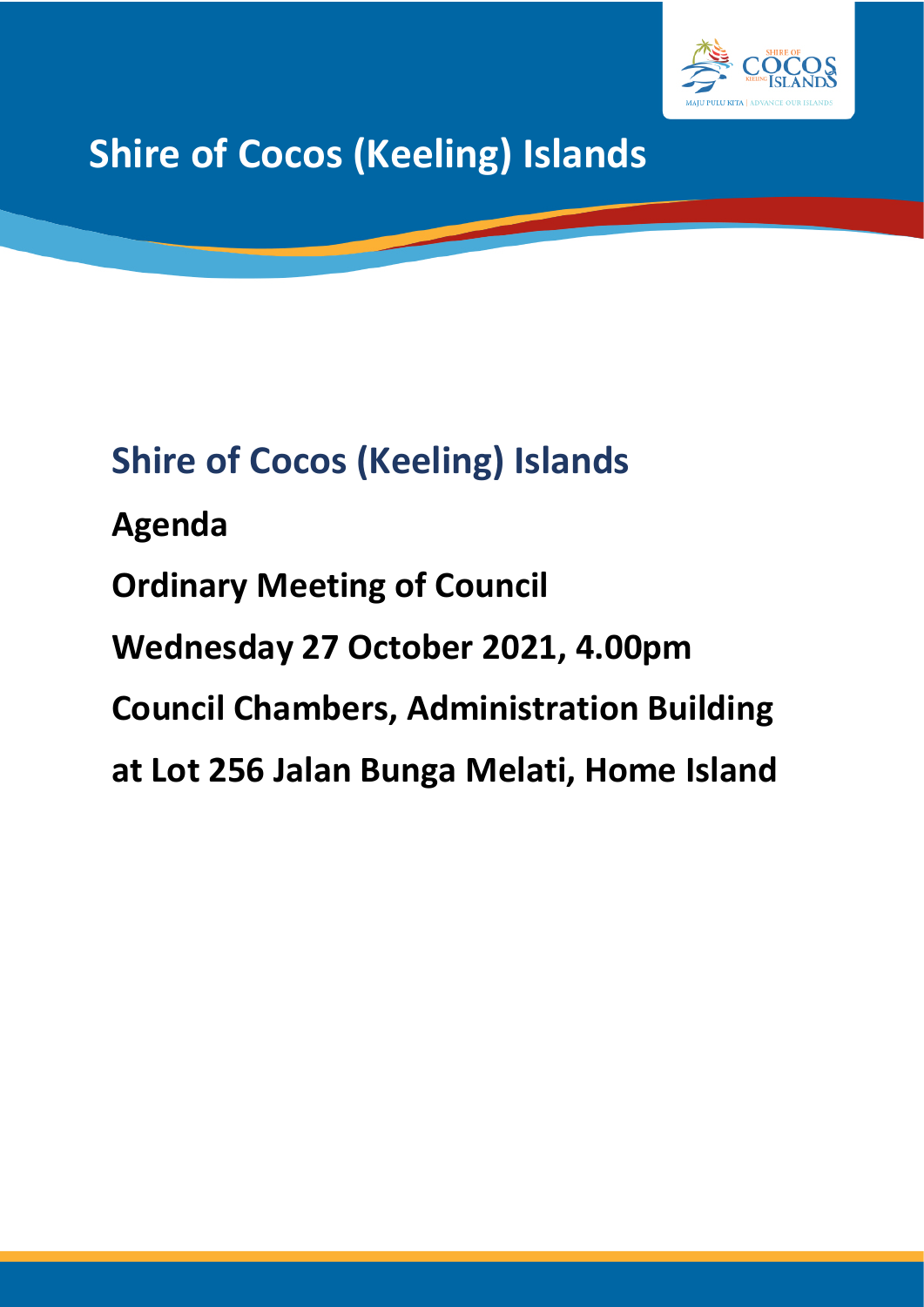

## **Disclaimer**

Members of the public should note that in any discussion regarding any planning or other application that any statement or intimation of approval made by any member or officer of the Shire during the course of any meeting is not intended to be and is not to be taken as notice of approval from the Shire. No action should be taken on any item discussed at a Council meeting prior to written advice on the resolution of the Council being received. Any plans or documents contained in this document may be subject to copyright law provisions (Copyright Act 1968, as amended) and the express permission of the copyright owner(s) should be sought prior to the reproduction.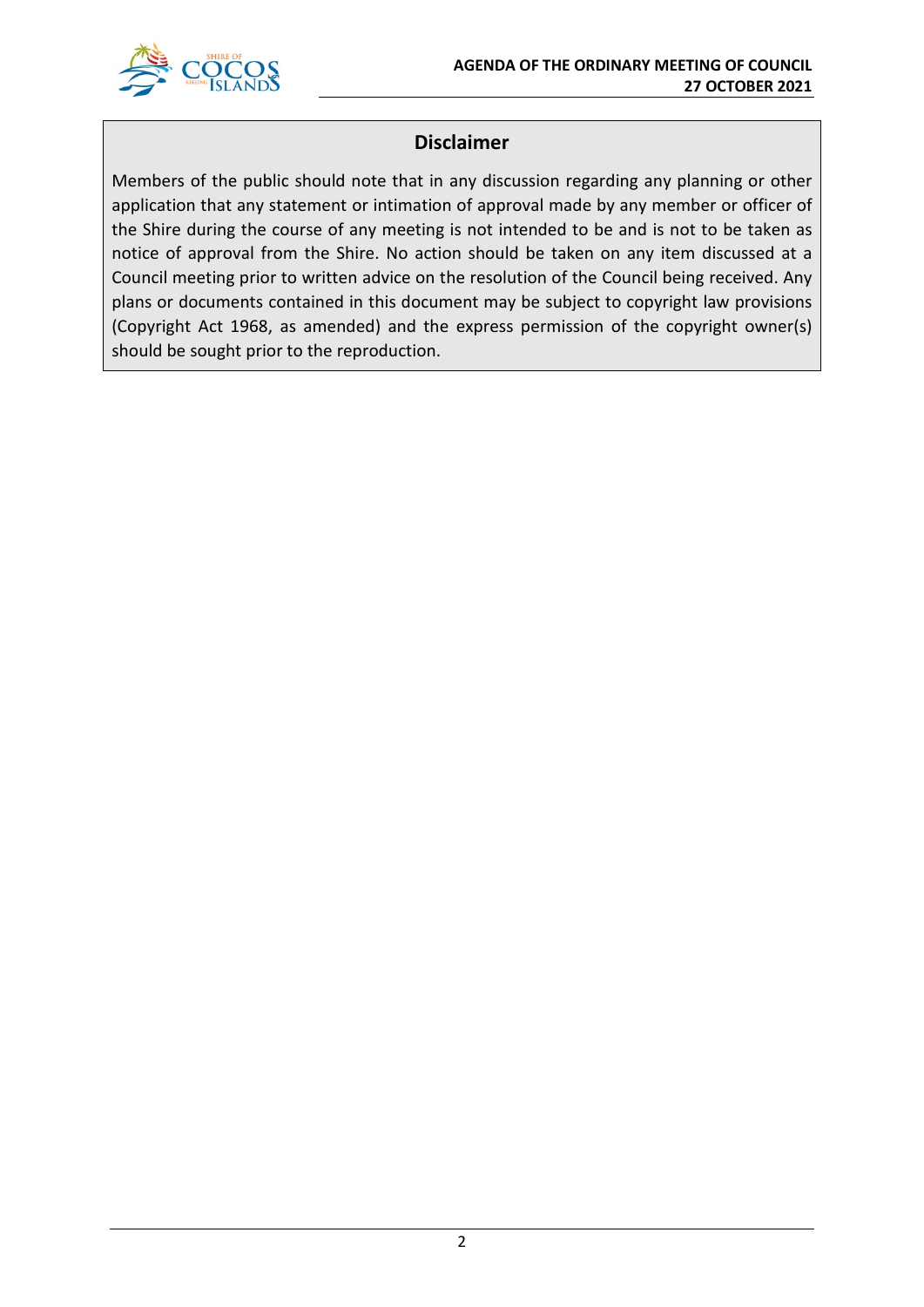

## **OUR VALUES**

**Service**

Provide the best service we can.

We serve the community and each other.

#### **Accountability**

We take responsibility for our own actions.

We do what we say we will do.

Mistakes are an opportunity to learn.

#### **Support**

We support our team and our community.

Look for opportunities to help each other.

#### **Respect**

We respect and value others.

Our interactions are always respectful towards others.

## **Integrity**

We will be honest and transparent with all our dealings.

Maintain confidentiality.

Trust each other.

### **Achievement**

Being proactive and enabling the outcomes.

Be creative and think outside the square.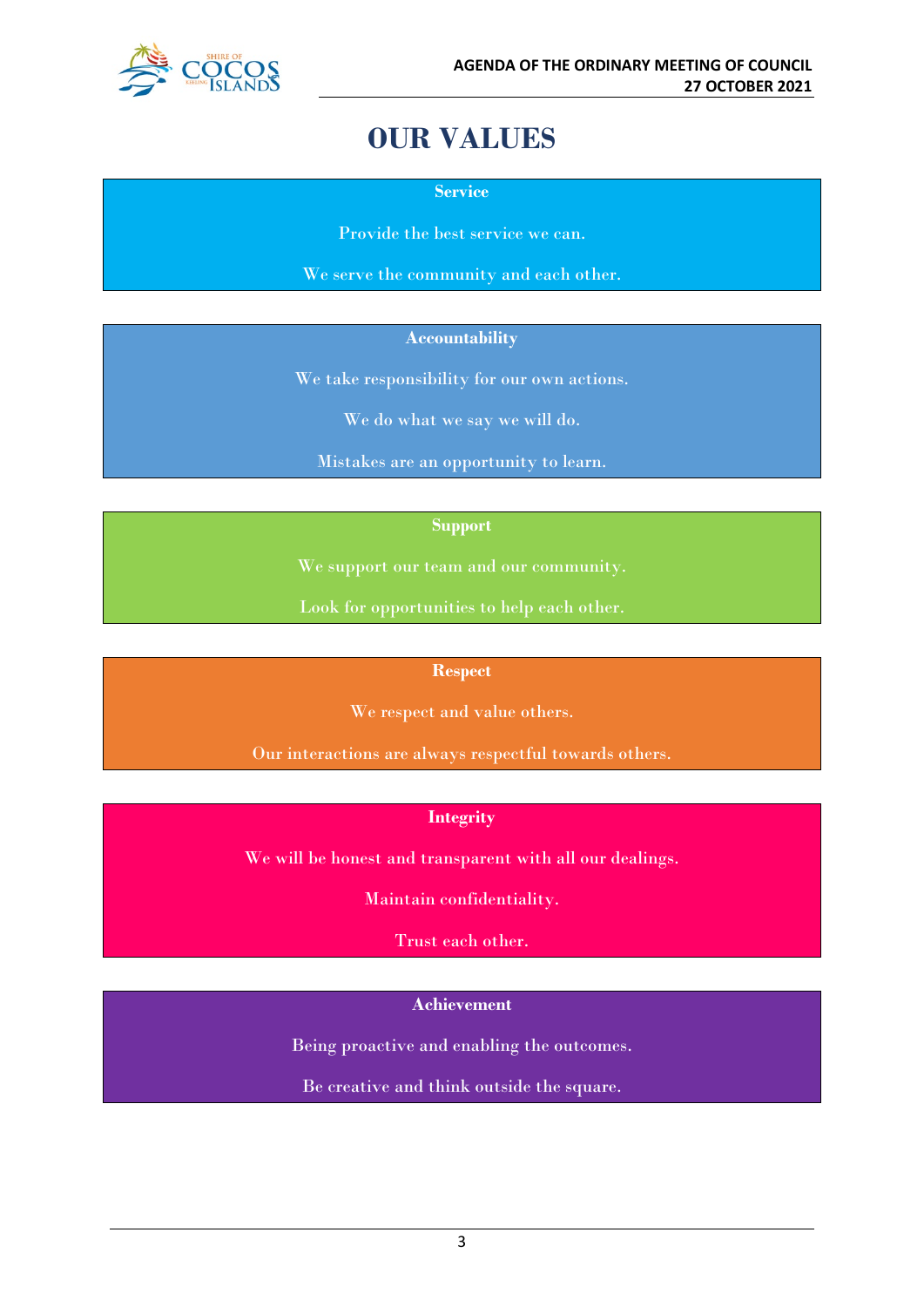

#### **TABLE OF CONTENTS**

| <b>ITEM</b>    | <b>SUBJECT</b>                                                                    | <b>PAGE</b>    |
|----------------|-----------------------------------------------------------------------------------|----------------|
| $\mathbf{1}$   | <b>OPENING/ANNOUNCEMENTS OF VISITORS</b>                                          | 6              |
| $\overline{2}$ | ATTENDANCE/APOLOGIES/LEAVE OF ABSENCE (PREVIOUSLY<br><b>APPROVED)</b>             | 6              |
| 3              | <b>RESPONSE TO PREVIOUS PUBLIC QUESTIONS TAKEN ON NOTICE</b>                      | 6              |
| 4              | <b>PUBLIC QUESTION TIME</b>                                                       | 6              |
| 5              | <b>LEAVE OF ABSENCE</b>                                                           | 7              |
| 5.1            | LEAVE OF ABSENCE (PREVIOUSLY APPROVED)                                            | $\overline{7}$ |
| 5.2            | <b>APPLICATION FOR LEAVE OF ABSENCE</b>                                           | $\overline{7}$ |
| 6              | PETITIONS/DEPUTATIONS/PRESENTATIONS                                               | $\overline{7}$ |
| 7              | <b>CONFIRMATION OF MINUTES OF PREVIOUS MEETINGS</b>                               | 7              |
| 8              | <b>ANNOUNCEMENTS BY THE PRESIDING MEMBER AND COUNCILLORS</b>                      | 7              |
| 9              | <b>DECLARATION OF INTERESTS</b>                                                   | 7              |
| 10             | <b>REPORT AND RECOMMENDATIONS FROM COMMITEES</b>                                  | 8              |
|                | <b>REPORTS OF OFFICERS</b>                                                        |                |
| 10.1           | <b>FINANCE</b>                                                                    |                |
| 10.1.1         | <b>MONTHLY FINANCIAL REPORT - SEPTEMBER 2021</b>                                  | 8              |
| 10.1.2         | SCHEDULE OF ACCOUNTS PAID FOR THE PERIOD 1 SEPTEMBER 2021 TO<br>30 SEPTEMBER 2021 | 11             |
| 10.1.3         | <b>BUDGET VARIATION - TRANSPORTABLE AMENITY BLOCK</b>                             | 14             |
| 10.2           | <b>LEASES</b>                                                                     |                |
| <b>NIL</b>     |                                                                                   | 18             |
| 10.3           | <b>PLANNING/BUILDING</b>                                                          | 18             |
| <b>NIL</b>     |                                                                                   | 18             |
| 10.4           | <b>ADMINISTRATION</b>                                                             |                |
| 10.4.1         | APPOINTMENT OF COUNCIL REPRESENTATIVES TO COMMITTEES AND<br><b>ORGANISATIONS</b>  | 18             |
| 10.4.2         | MEETING SCHEDULE FOR ORDINARY MEETINGS OF COUNCIL FOR 2022                        | 23             |
| 10.4.3         | DRAFT BUSINESS IMPROVEMENT GRANT POLICY - CPC8                                    | 28             |
| 11             | <b>MINUTES TO BE RECEIVED</b>                                                     | 32             |
| 12             | ELECTED MEMBERS MOTIONS OF WHICH PREVIOUS NOTICE HAS BEEN<br><b>GIVEN</b>         | 32             |
| 13             | <b>MOTIONS WITHOUT NOTICE WITH LEAVE OF COUNCIL</b>                               | 32             |
| 14             | <b>MATTERS BEHIND CLOSED DOORS</b>                                                | 32             |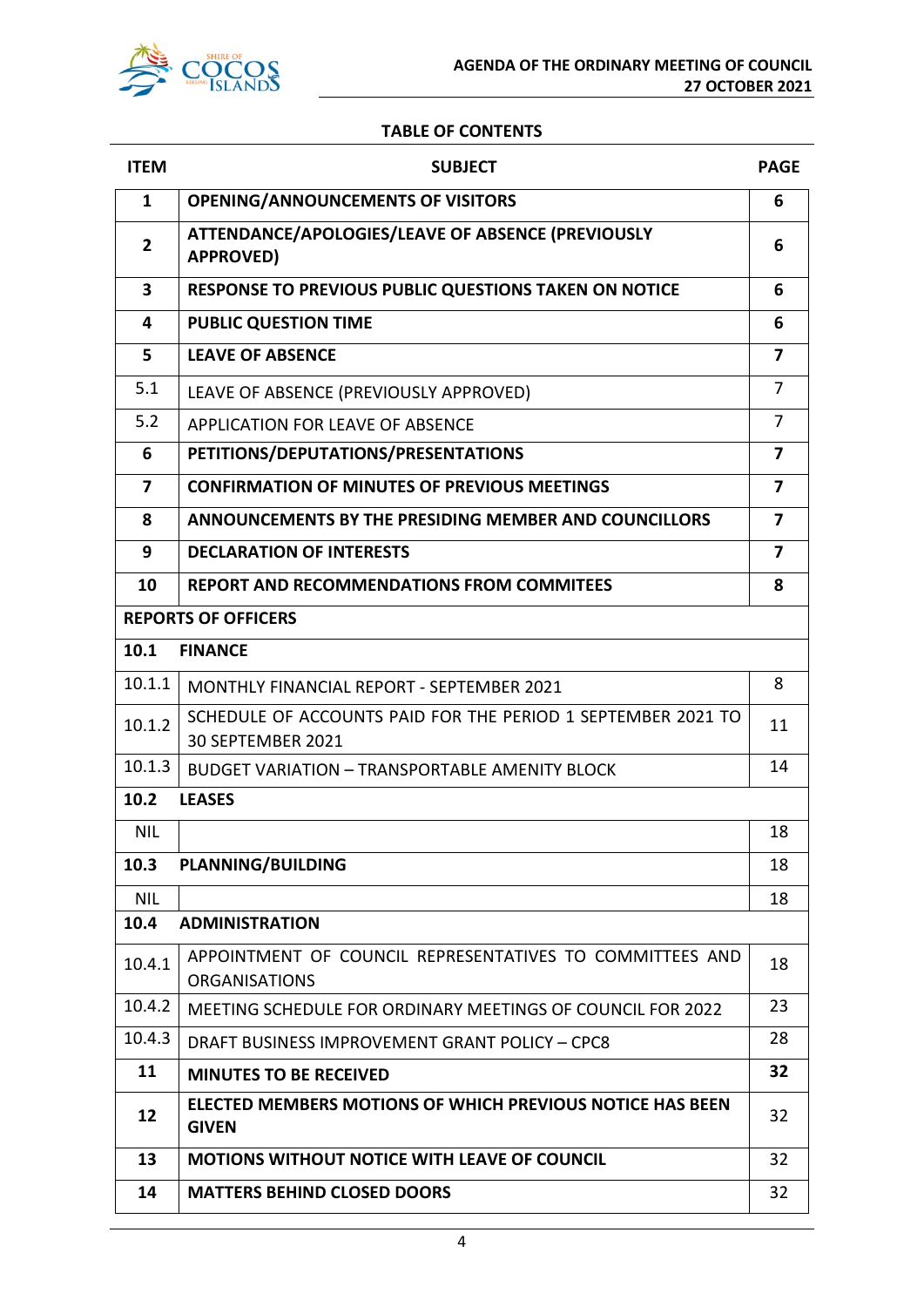

 $\mathsf{l}$ 

| 15         | <b>MATTERS RELATING TO THE LAND TRUSTS</b>                     | 32 |
|------------|----------------------------------------------------------------|----|
| 15.1       | <b>TRUSTS ADMINISTRATION</b>                                   | 34 |
| 15.1.1     | BASIS OF ACCOUNTING – SEPARATION OF SHIRE, 1979 TRUST AND 1984 | 34 |
|            | <b>TRUST ACCOUNTS</b>                                          |    |
| 15.2       | <b>TRUSTS LEASES</b>                                           | 39 |
| 15.2.1     | EXPRESSIONS OF INTERESTS - PART LOT 45 HOME ISLAND LIA SHED 2  | 39 |
| 15.2.2     | APPLICATION TO ENTER INTO A NEW LEASE FOR PART LOT 100 WEST    | 44 |
|            | ISLAND - SOUTH END ROAD PRECINCT AREA 5                        |    |
| 15.2.3     | APPLICATION TO LEASE PART LOT 18 HOME ISLAND RETAIL CENTRE -   | 49 |
|            | TENANCY 1 - COCOS ASIAN IMPORTS                                |    |
| 15.2.4     | APPLICATION TO LEASE PART LOT 18 HOME ISLAND RETAIL CENTRE -   | 53 |
|            | TENANCY 2 - COCOS GENERAL AGENCY                               |    |
| 15.2.5     | REQUEST FOR LEASE - LOTS 223 & 224 TRANNIES BEACH WEST ISLAND  | 57 |
|            | (COCOS ECO RESORT)                                             |    |
| 15.3       | <b>TRUSTS FINANCE</b>                                          | 62 |
| <b>NIL</b> |                                                                | 62 |
| 16         | NEW BUSINESS OF AN URGENT NATURE INTRODUCED BY DECISION OF     | 62 |
|            | <b>MEETING (LATE ITEM)</b>                                     |    |
| 17         | <b>CLOSURE</b>                                                 | 62 |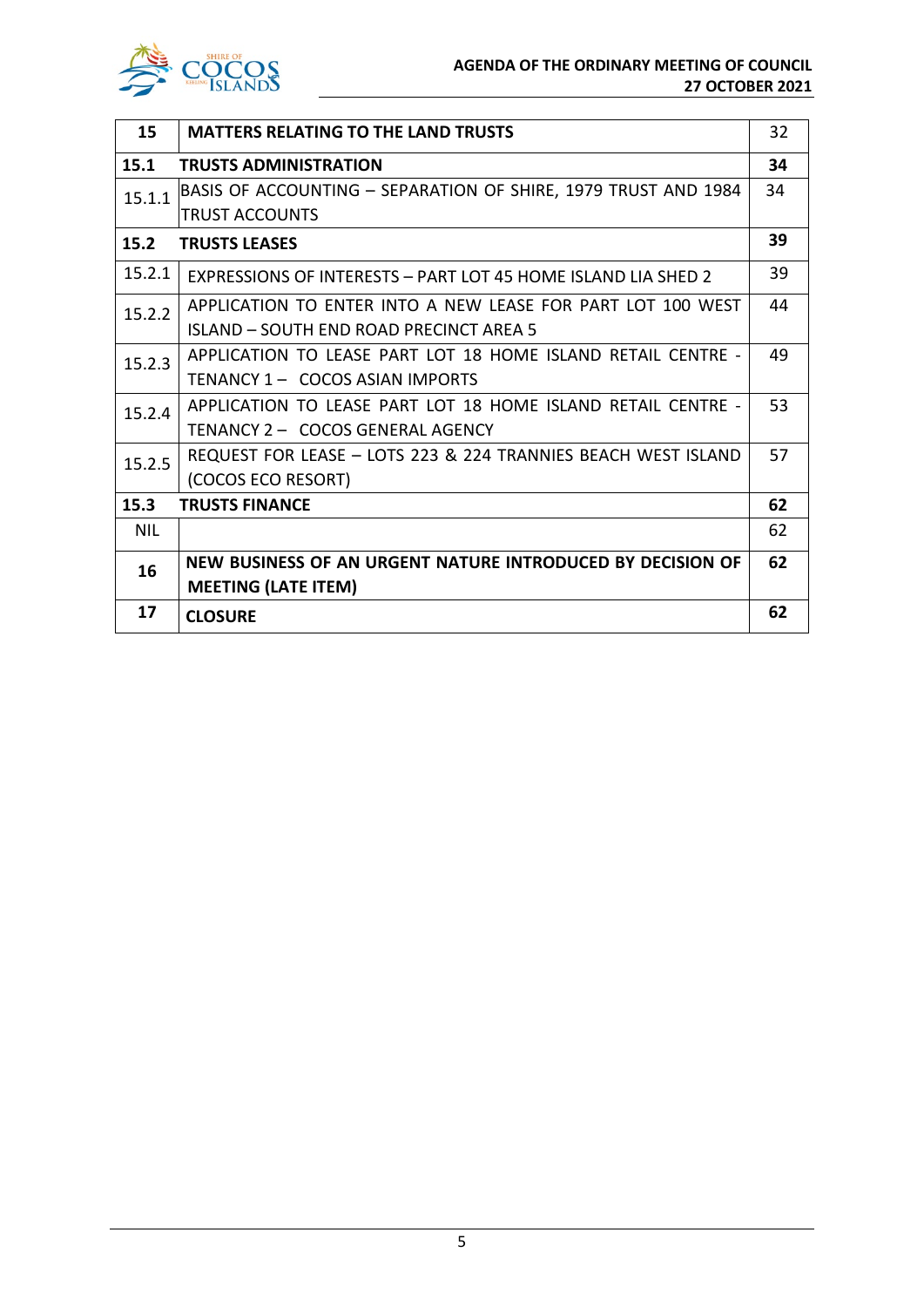

## **1. OPENING/ANNOUNCEMENTS OF VISITORS**

## **2. ATTENDANCE/APOLOGIES/LEAVE OF ABSENCE**

## **3. RESPONSE TO PREVIOUS PUBLIC QUESTIONS TAKEN ON NOTICE**

## **4. PUBLIC QUESTION TIME**

In accordance with section 5.24(1) (a) of the Local Government Act 1995, time is allocated for questions to be raised by members of the public, as follows:

(1) The minimum time to be allocated for the asking of and responding to questions raised by members of the public at ordinary meetings of councils and meetings referred to in regulation 5 is 15 minutes.

(2) Once all the questions raised by members of the public have been asked and responded to at a meeting referred to in sub regulation (1), nothing in these regulations prevents the unused part of the minimum question time period from being used for other matters.

Pursuant to regulation 7(4) (a) of the Local Government (Administration) Regulations 1996, questions from the public must relate to a matter affecting the local government.

In accordance with section 5.25 (1) (f) of the Local Government Act 1995 and the Local Government (Administration) Regulations 1996 regulation 11(e) a summary of each question raised by members of the public at the meeting and a summary of the response to the question will be included in the minutes of the meeting.

Where a question is taken on notice at the meeting, a summary of the response to the question will be included in the agenda for the following Council meeting.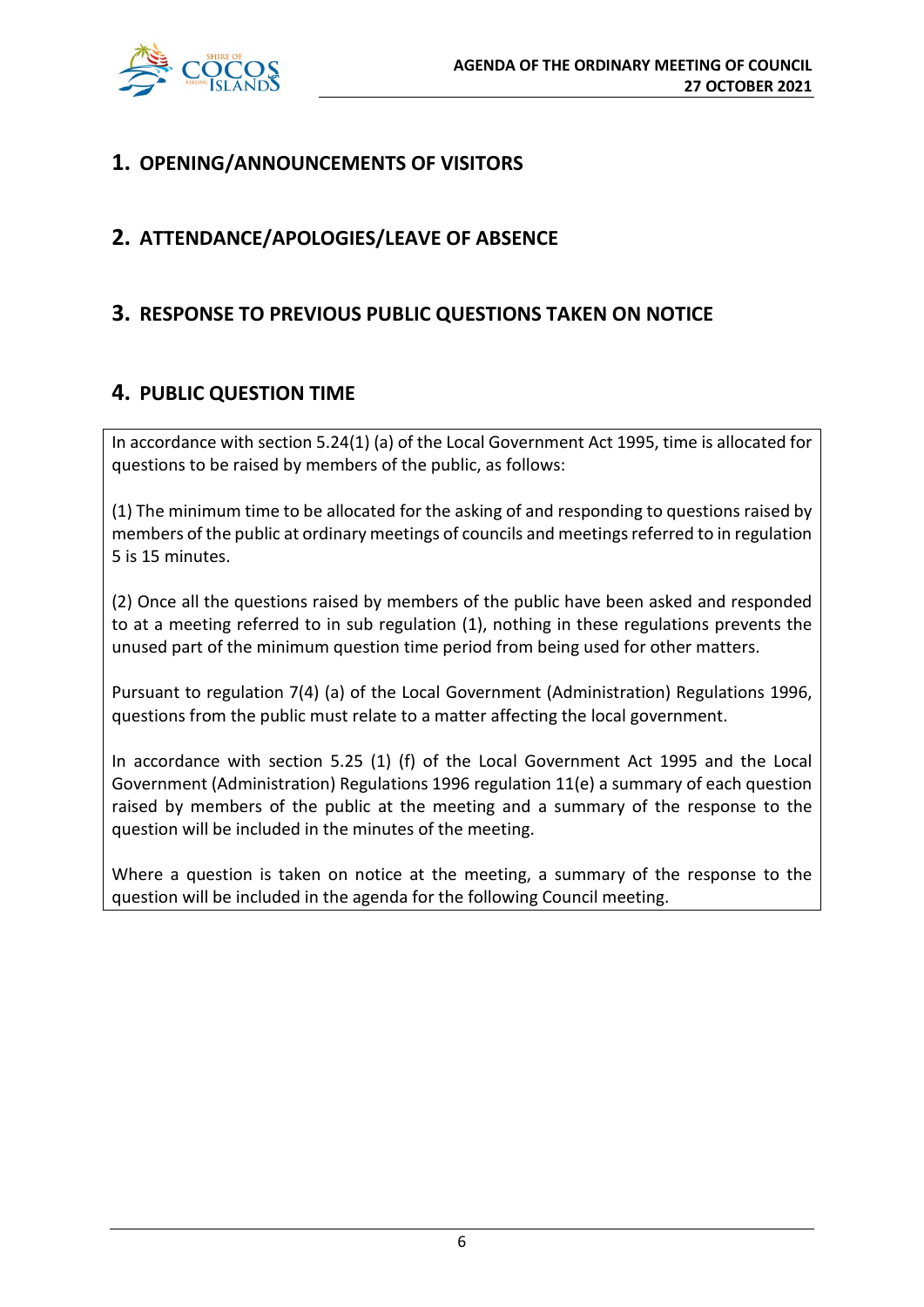

## **5. LEAVE OF ABSENCE**

The Local Government Act 1995 (Section 2.25) provides that a Council may, by resolution, grant leave of absence to a member for Ordinary Council Meetings. A member who is absent, without first obtaining leave of the Council, throughout three consecutive Ordinary meetings of the Council is disqualified from continuing his or her membership of the Council. Disqualification from membership of the Council for failure to attend Ordinary Meetings of the Council will be avoided so long as the Council grants leave prior to the member being absent. The leave cannot be granted retrospectively. An apology for non-attendance at a meeting is not an application for leave of absence.

## **5.1 LEAVE OF ABSENCE (PREVIOUSLY APPROVED)**

| <b>Councillor</b> | Date of Leave                                 | <b>Approved by Council</b> |
|-------------------|-----------------------------------------------|----------------------------|
| l Cr Iku          | 26 October – 2 November 2021   25 August 2021 |                            |

## **5.2 APPLICATION FOR LEAVE OF ABSENCE**

## **6. PETITIONS/DEPUTATIONS/PRESENTATIONS**

## **7. CONFIRMATION OF MINUTES OF PREVIOUS MEETING(S)**

7.1 Ordinary Council Meeting held on 29 September 2021 - Attachment 7.1

## **OFFICER RECOMMENDATION**

**THAT COUNCIL BY SIMPLE MAJORITY, PURSUANT TO SECTIONS 5.22(2) AND 3.18 OF THE**  *LOCAL GOVERNMENT ACT 1995,* **RESOLVES THAT THE MINUTES OF THE ORDINARY COUNCIL MEETING 29 SEPTEMBER 2021, AS PRESENTED IN ATTACHMENT 7.1 BE CONFIRMED AS A TRUE AND CORRECT RECORD OF PROCEEDINGS.**

7.2 Special Meeting of Council held on 20 October 2021 – Attachment 7.2

**THAT COUNCIL BY SIMPLE MAJORITY, PURSUANT TO SECTIONS 5.22(2) AND 3.18 OF THE** *LOCAL GOVERNMENT ACT 1995,* **RESOLVES THAT THE MINUTES OF THE SPECIAL MEETING OF COUNCIL 20 OCTOBER 2021, AS PRESENTED IN ATTACHMENT 7.2 BE CONFIRMED AS A TRUE AND CORRECT RECORD OF PROCEEDINGS.**

## **8. ANNOUNCEMENTS BY THE PRESIDING MEMBER AND COUNCILLORS**

## **9. DECLARATION OF INTERESTS**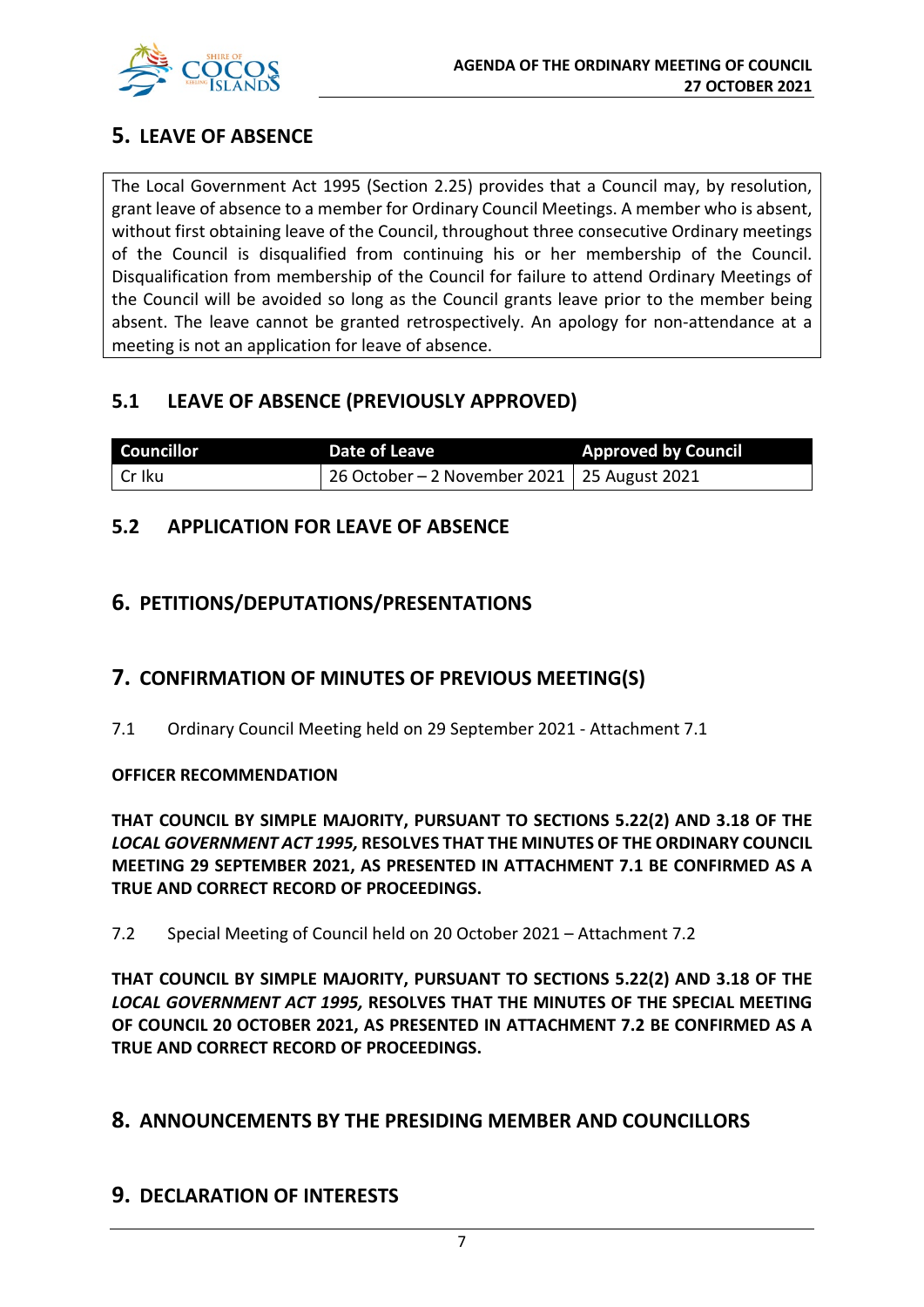

## **10. REPORT AND RECOMMENDATIONS OF COMMITTEE**

## **10.1 FINANCE**

#### **10.1.1 MONTHLY FINANCIAL REPORT - SEPTEMBER 2021**

#### **Report Information**

| 16 October 2021                                      |
|------------------------------------------------------|
| Not Applicable                                       |
| Not Applicable                                       |
|                                                      |
| Disclosure of Interest:                              |
| <b>Chief Executive Officer</b>                       |
| Shire Wide                                           |
| 10.1.1.1 - Monthly Financial Report - September 2021 |
|                                                      |

#### **Authority / Discretion**

#### **Definition**

|   | Advocacy       | When Council advocates on its own behalf or on behalf of its<br>community to another level of government/body/agency.                                                                                                                                                                                                                                        |
|---|----------------|--------------------------------------------------------------------------------------------------------------------------------------------------------------------------------------------------------------------------------------------------------------------------------------------------------------------------------------------------------------|
| X | Executive      | The substantial direction setting and oversight role of the<br>Council. E.g. adopting plans and reports, accepting tenders,<br>directing operations, setting and amending budgets.                                                                                                                                                                           |
|   | Legislative    | Includes adopting local laws, town planning schemes and<br>policies. Review when Council reviews decisions made by<br>officers.                                                                                                                                                                                                                              |
|   | Quasi-Judicial | When Council determines an application / matter that directly<br>affects a person's right and interest. The judicial character arises<br>from the obligations to abide by the principles of natural justice.<br>Examples of Quasi-Judicial authority include town planning<br>applications, building licenses, applications for other permits /<br>licenses. |
|   | Information    | Includes items provides to Council for information purposes only<br>that do not require a decision of Council (i.e. $-$ for noting).                                                                                                                                                                                                                         |

#### **Report Purpose**

The purpose of this report is to provide a monthly financial report for September 2021, which includes rating, investment, reserve, debtor, and general financial information to Elected Members in accordance with Section 6.4 of the *Local Government Act 1995 (WA) (CKI)*.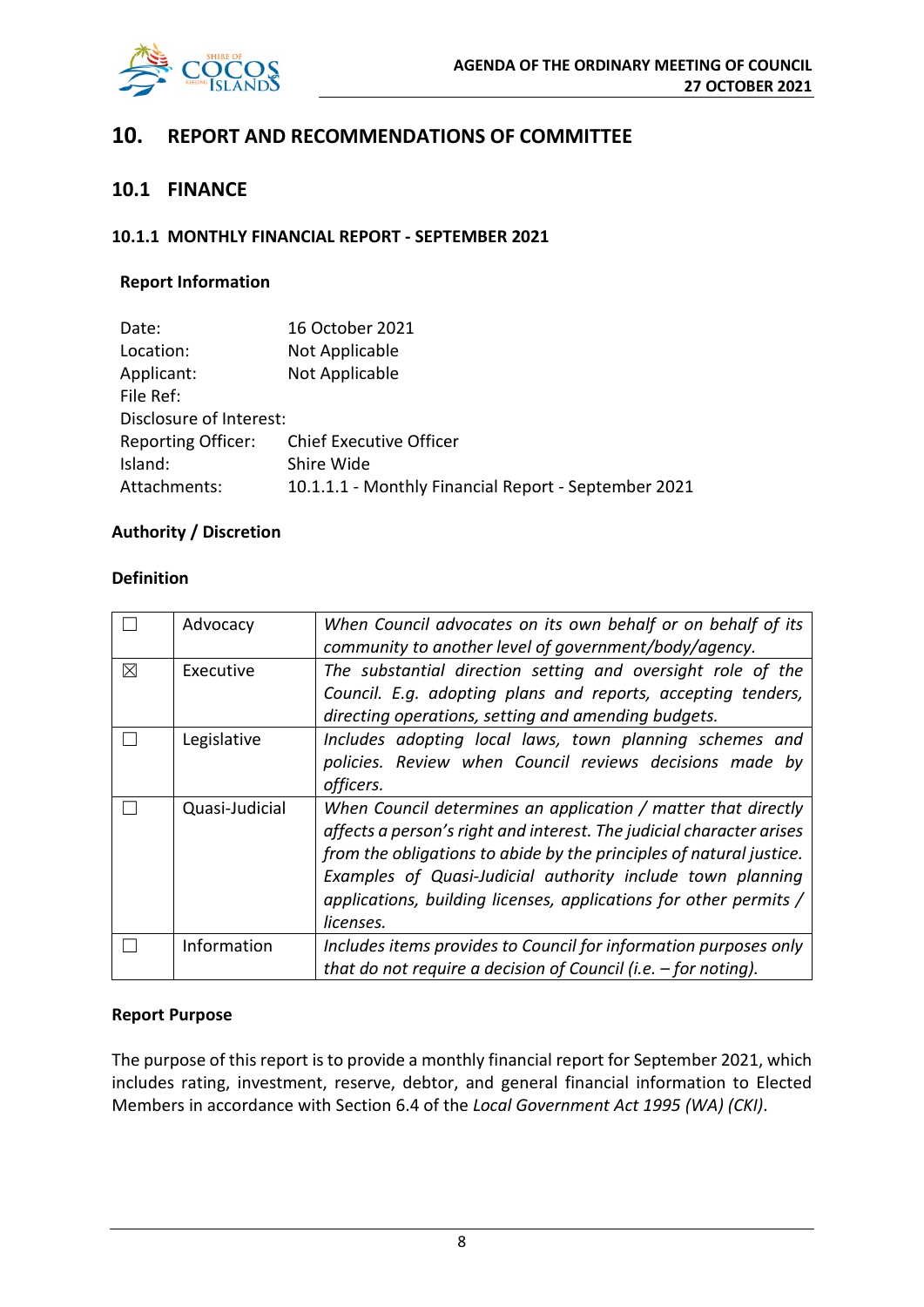

#### **Relevant Documents**

Available for viewing at the meeting. Nil

#### **Background**

The reporting of monthly financial information is a requirement under section 6.4 of the *Local Government Act 1995 (WA) (CKI)*, and Regulation 34 of the *Local Government (Financial Management) Regulations 1996* and provides oversight of the Shire's finances to Council.

#### **Comment**

The period of review is September 2021. The current closing municipal surplus for this period is \$2,084,439 compared to a budget position of \$1,966,378. This is considered a satisfactory result for the Shire as it is maintaining a healthy surplus position.

Income for the September 2021 period year to date is \$3,091,745 which is made up exclusively of operating revenues with no non-operating grants, contributions and subsidies received as yet. The budget estimated \$3,037,725 would be received for the same period. The variance to budget is \$54,020.

Expenditure for the September 2021 period year to date is \$2,185,809. This is made up of \$1,815,582 in operating expenditure and \$370,227 in capital expenditure. The budget estimated \$2,277,261 would be spent for the same period. The variance to budget is \$91,452.

Details of all significant variances against the current budget are provided in the notes to the Monthly Financial Report contained within Attachment 10.1.1.1.

#### **Policy and Legislative Implications**

Regulation 34 of the *Local Government (Financial Management) Regulations 1996* requires all Local Governments to prepare each month a Statement of Financial Activity reporting on the revenue and expenditure for the month.

Financial Management Regulation 34 also requires this statement to be accompanied by:

- a. An explanation of the composition of the net current assets, less committal assets and restricted assets;
- b. An explanation of material variances; and
- c. Such supporting information that is relevant to the Local Government

#### **Strategic Implications**

Nil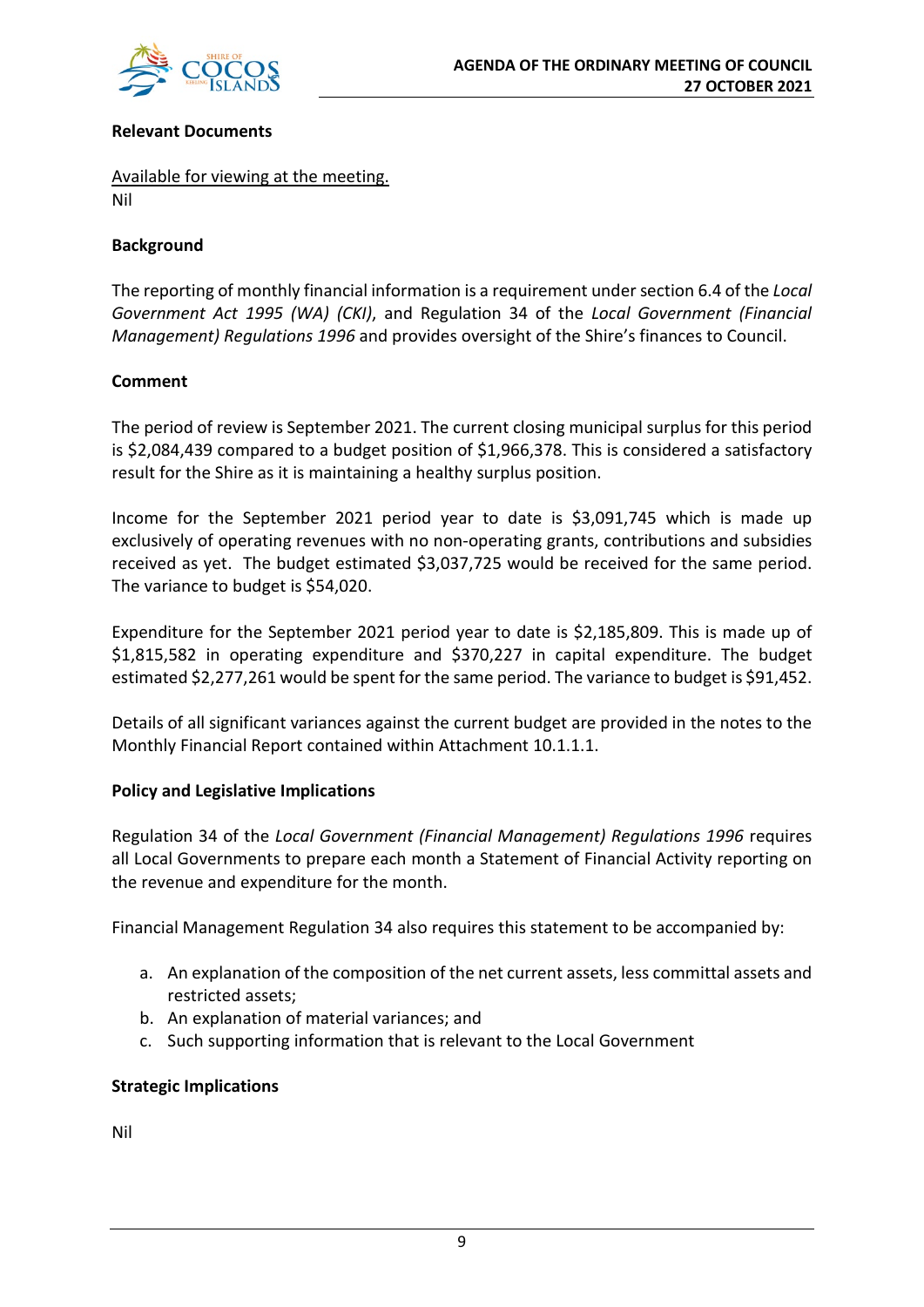

#### **Risk Implications**

| <b>Risk Category</b> | <b>Description</b>      | <b>Rating (consequence x</b><br>likelihood) | <b>Mitigation Action</b> |
|----------------------|-------------------------|---------------------------------------------|--------------------------|
| Financial            | That budget             | Moderate (6)                                | Variances are            |
|                      | allocations are         |                                             | monitored and            |
|                      | significantly exceeded. |                                             | highlighted to Council   |
|                      |                         |                                             | on a monthly basis for   |
|                      |                         |                                             | corrective action.       |
| Reputation           | The monthly financial   | Low $(3)$                                   | Procedures in place to   |
|                      | statements are open     |                                             | ensure all expenditure   |
|                      | to public scrutiny.     |                                             | is justifiable.          |
| Compliance           | The report is to be     | Low $(3)$                                   | There are processes in   |
|                      | presented to Council    |                                             | place to ensure          |
|                      | within two months in    |                                             | compliance with          |
|                      | order to comply with    |                                             | legislation.             |
|                      | relevant legislation.   |                                             |                          |
| Fraud                | That the report is      | Low $(3)$                                   | Interim and end of       |
|                      | manipulated.            |                                             | year audits.             |

#### **Risk Matrix**

| <b>Consequence /</b><br>Likelihood | Insignificant (1) | Minor (2)    | Medium (3)       | Major (4)        | Extreme (5)      |
|------------------------------------|-------------------|--------------|------------------|------------------|------------------|
| <b>Almost Certain (5)</b>          | Moderate (5)      | High $(10)$  | <b>High (15)</b> | Extreme (20)     | Extreme (25)     |
| Likely (4)                         | Low(4)            | Moderate (8) | <b>High (12)</b> | <b>High (16)</b> | Extreme (20)     |
| Possible (3)                       | Low(3)            | Moderate (6) | Moderate (9)     | <b>High (12)</b> | <b>High (15)</b> |
| Unlikely (2)                       | Low(2)            | Low $(4)$    | Moderate (6)     | Moderate (8)     | <b>High (10)</b> |
| Rare (1)                           | Low(1)            | Low $(2)$    | Low $(3)$        | Low $(4)$        | Moderate (5)     |

#### **Conclusion**

That the Monthly Financial Report for the period ending 30 September 2021, including explanations of material variances, be received.

#### **OFFICER RECOMMENDATION – ITEM NO 10.1.1**

#### **THAT COUNCIL:**

- **1. BY SIMPLE MAJORITY, PURSUANT TO THE** *LOCAL GOVERNMENT (FINANCIAL MANAGEMENT) REGULATIONS 1996* **RECEIVES THE MONTHLY FINANCIAL REPORT FOR THE PERIOD ENDING 30 SEPTEMBER 2021, AS CONTAINED IN ATTACHMENT 10.1.1.1; AND**
- **2. ACCEPTS THE EXPLANATIONS FOR MATERIAL VARIANCES FOR THE PERIOD ENDING 30 SEPTEMBER 2021, AS CONTAINED IN ATTACHMENT 10.1.1.1.**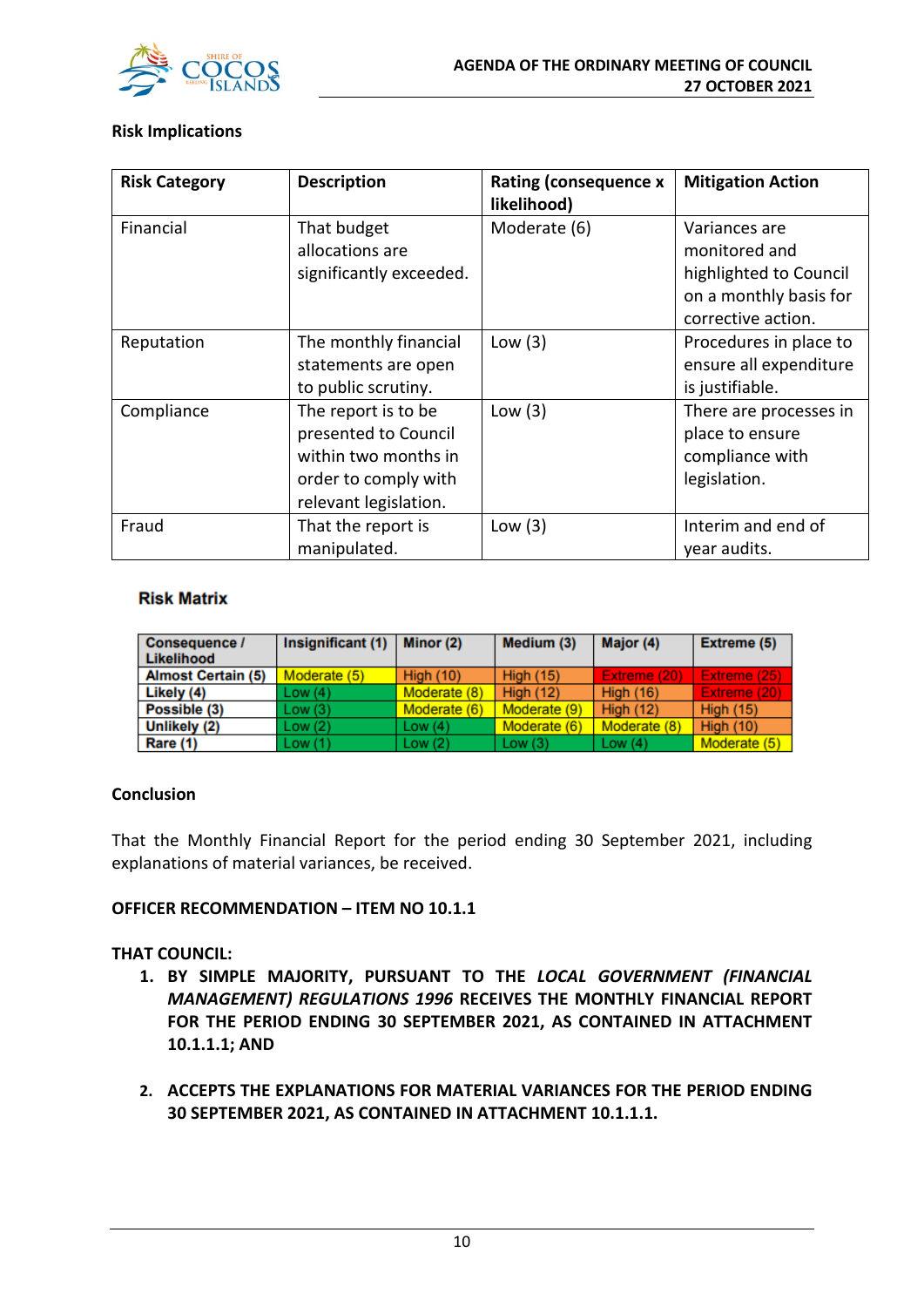

### **10.1.2 SCHEDULE OF ACCOUNTS PAID FOR THE PERIOD 1 SEPTEMBER 2021 TO 30 SEPTEMBER 2021**

#### **Report Information**

| Date:                     | 12 October 2021                                                    |
|---------------------------|--------------------------------------------------------------------|
| Location:                 | Not applicable                                                     |
| Applicant:                | Not Applicable                                                     |
| File Ref:                 |                                                                    |
| Disclosure of Interest:   |                                                                    |
| <b>Reporting Officer:</b> | Senior Finance Officer                                             |
| Island:                   | Shire Wide                                                         |
| Attachments:              | 10.1.2.1 - Schedule of Accounts paid                               |
|                           | 10.1.2.2 - Credit Card Transactions Period Ended 30 September 2021 |

#### **Authority / Discretion**

#### **Definition**

|   | Advocacy       | When Council advocates on its own behalf or on behalf of its<br>community to another level of government/body/agency.                                                                                                                                                                                                                                        |
|---|----------------|--------------------------------------------------------------------------------------------------------------------------------------------------------------------------------------------------------------------------------------------------------------------------------------------------------------------------------------------------------------|
|   | Executive      | The substantial direction setting and oversight role of the<br>Council. E.g. adopting plans and reports, accepting tenders,<br>directing operations, setting and amending budgets.                                                                                                                                                                           |
| ⊠ | Legislative    | Includes adopting local laws, town planning schemes and<br>policies. Review when Council reviews decisions made by<br>officers.                                                                                                                                                                                                                              |
|   | Quasi-Judicial | When Council determines an application / matter that directly<br>affects a person's right and interest. The judicial character arises<br>from the obligations to abide by the principles of natural justice.<br>Examples of Quasi-Judicial authority include town planning<br>applications, building licenses, applications for other permits /<br>licenses. |
|   | Information    | Includes items provides to Council for information purposes only<br>that do not require a decision of Council (i.e. $-$ for noting).                                                                                                                                                                                                                         |

#### **Report Purpose**

The purpose of this report is to present to Council a list of accounts paid under delegated authority for the period 1 September 2021 to 30 September 2021, as required by the *Local Government (Financial Management) Regulations 1996*.

#### **Relevant Documents**

Available for viewing at the meeting Nil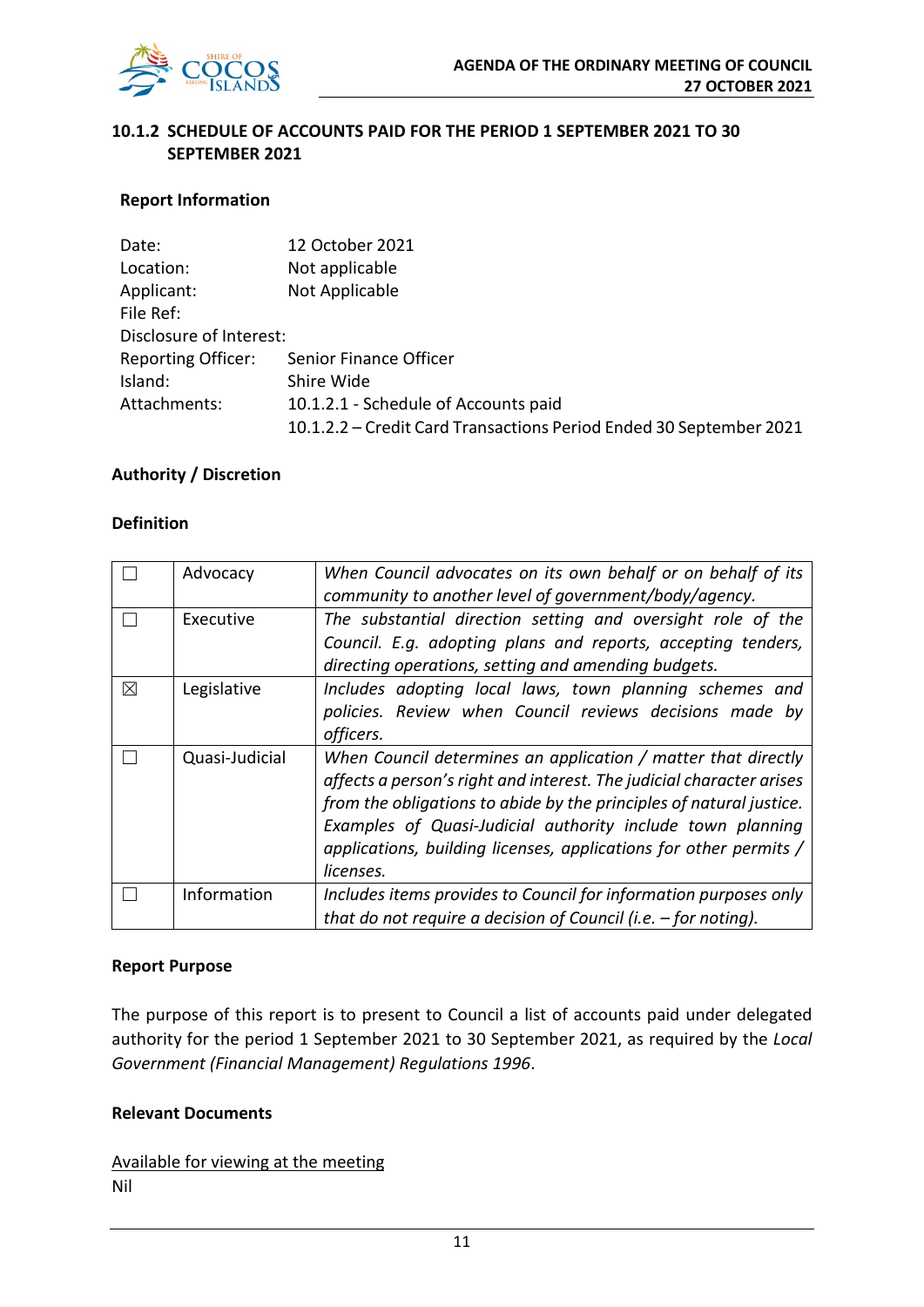

## **Background**

Council has delegated, to the Chief Executive Officer, the exercise of its power to make payments from the Shire's Municipal and Trust funds. In accordance with Regulation 13 of the *Local Government (Financial Management) Regulations 1996* a list of accounts paid is to be provided to Council, where such delegation is made.

#### **Comment**

The following table summarises the payments for the period by payment type, with full details of the accounts paid contained within Attachment 10.1.2.1.

| <b>Payment Type</b>         | Amount (\$)  |
|-----------------------------|--------------|
| EFT Payments #8273 to #8357 | \$413,997.12 |
| Direct Debit Payment        | \$55,166.74  |
| Cheque Payment              | \$0.00       |
| <b>Total Payments</b>       | \$469,163.86 |

Contained within Attachment 10.1.2.2 is a detailed transaction listing of credit card expenditure for the period ended 30 September 2021. This amount is included within the total payments, listed above.

## **Policy and Legislative Implications**

Nil

**Strategic Implications:**

Nil

#### **Risk Implications**

| <b>Risk Category</b> | <b>Description</b>                                         | <b>Rating (consequence x</b><br>likelihood) | <b>Mitigation Action</b>                                                                      |
|----------------------|------------------------------------------------------------|---------------------------------------------|-----------------------------------------------------------------------------------------------|
| Financial            | That budget<br>allocations are<br>significantly exceeded.  | Moderate (6)                                | Variances are<br>monitored and<br>highlighted to Council<br>monthly for corrective<br>action. |
| Reputation           | The accounts paid<br>report is open to<br>public scrutiny. | Low $(3)$                                   | Procedures in place to<br>ensure all expenditure<br>is justifiable.                           |
| Compliance           | The report is to be<br>presented to Council in             | Low $(3)$                                   | There are processes in<br>place to ensure                                                     |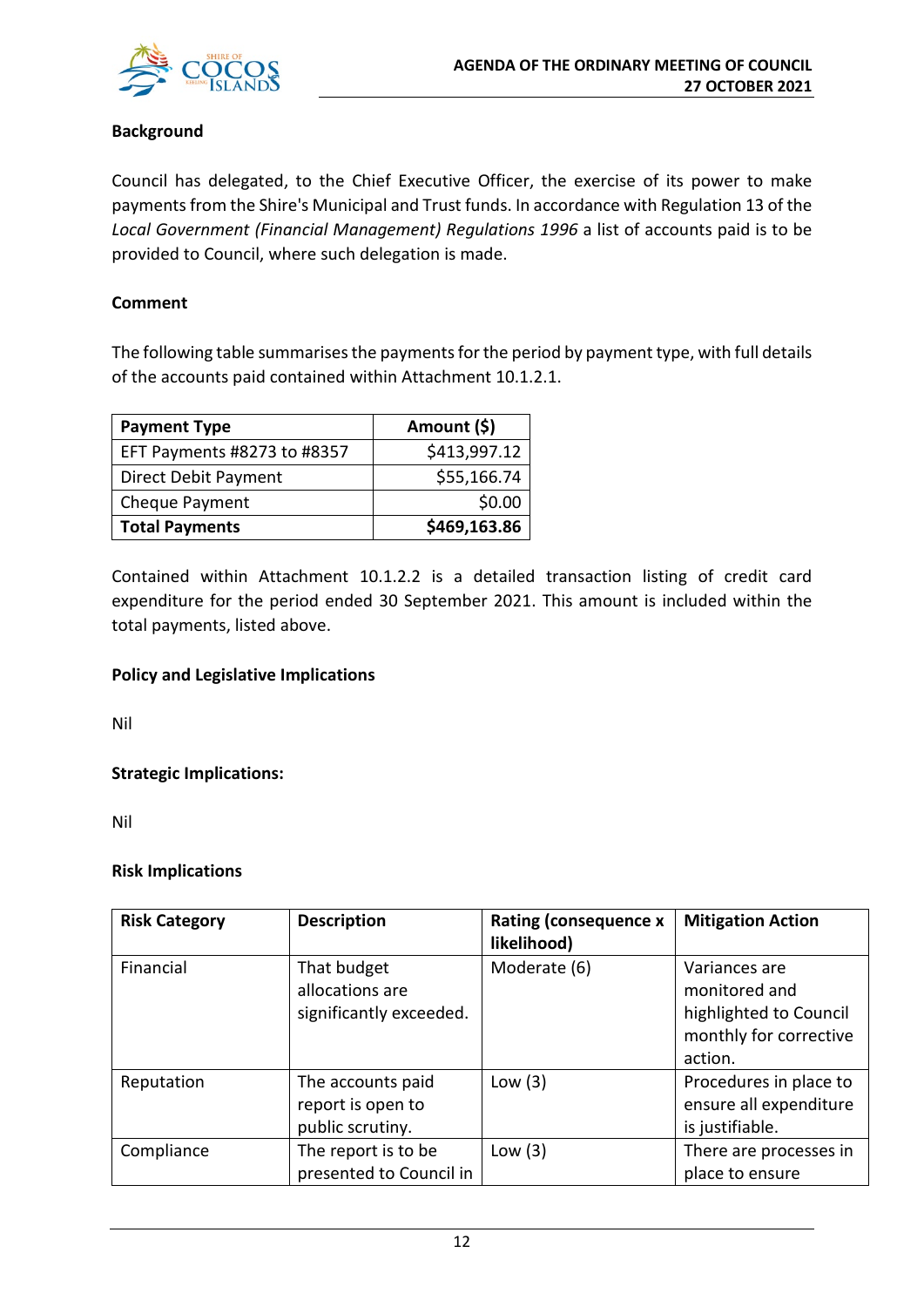

|       | order to comply with<br>relevant legislation. |           | compliance with<br>legislation.                                  |
|-------|-----------------------------------------------|-----------|------------------------------------------------------------------|
| Fraud | That the report is<br>manipulated.            | Low $(3)$ | Interim and end of<br>year audits along with<br>sequence checks. |

#### **Risk Matrix**

| Consequence /<br>Likelihood | Insignificant (1) | Minor (2)        | Medium (3)       | Major (4)        | Extreme (5)      |
|-----------------------------|-------------------|------------------|------------------|------------------|------------------|
| <b>Almost Certain (5)</b>   | Moderate (5)      | <b>High (10)</b> | <b>High (15)</b> | Extreme (20)     | Extreme (25)     |
| Likely (4)                  | Low(4)            | Moderate (8)     | <b>High (12)</b> | <b>High (16)</b> | Extreme (20)     |
| Possible (3)                | Low(3)            | Moderate (6)     | Moderate (9)     | <b>High (12)</b> | <b>High (15)</b> |
| Unlikely (2)                | Low(2)            | Low $(4)$        | Moderate (6)     | Moderate (8)     | <b>High (10)</b> |
| Rare (1)                    | Low(1)            | Low(2)           | Low(3)           | Low $(4)$        | Moderate (5)     |

#### **Conclusion**

It is recommended that Council receives the reports provided for the period ended 30 September 2021.

#### **OFFICER'S RECOMMENDATION – ITEM NO 10.1.1**

#### **THAT COUNCIL:**

- **1. BY SIMPLE MAJORITY, PURSUANT TO REGULATION 13(1) OF THE** *LOCAL GOVERNMENT (FINANCIAL MANAGEMENT) REGULATIONS 1996* **RECEIVES THE REPORT FROM THE CHIEF EXECUTIVE OFFICER ON THE EXERCISE OF DELEGATED AUTHORITY IN RELATION TO PAYMENTS MADE FROM MUNICIPAL OR TRUST FUNDS FOR THE PERIOD 1 SEPTEMBER 2021 TO 30 SEPETEMBER 2021 TOTALLING \$469,163.86 AS CONTAINED IN ATTACHMENT 10.1.2.1; AND**
- **2. RECEIVES THE DETAILED TRANSACTION LISTING OF CREDIT CARD EXPENDITURE FOR THE PERIOD ENDED 30 SEPTEMBER 2021, AS CONTAINED IN ATTACHMENT 10.1.2.2.**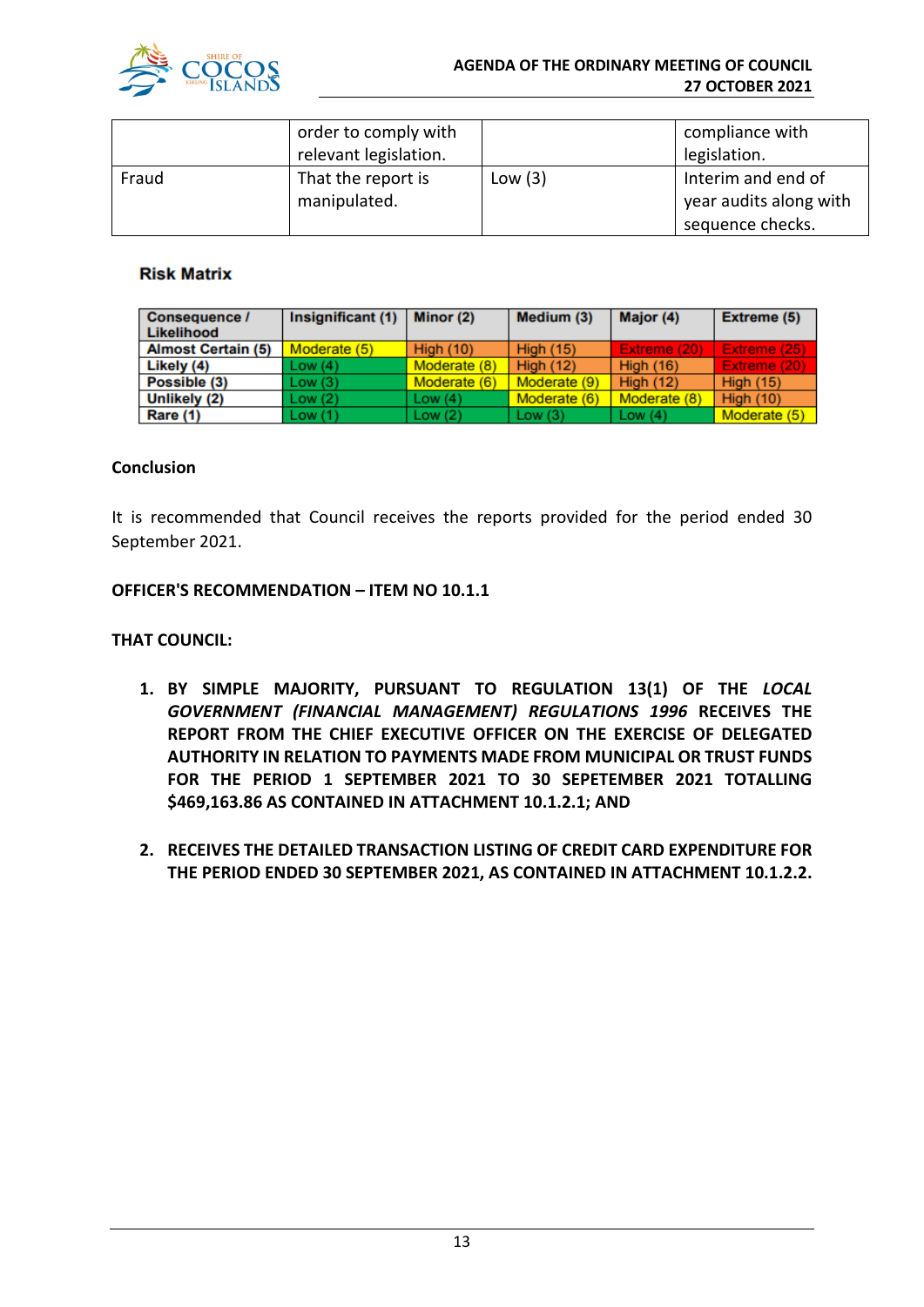

## **10.1.3 BUDGET VARIATION – TRANSPORTABLE AMENITY BLOCK**

#### **Report Information**

| 20 October 2021                |
|--------------------------------|
| Not Applicable                 |
| Not Applicable                 |
| Not Applicable                 |
| Disclosure of Interest: Nil    |
| <b>Chief Executive Officer</b> |
| Home Island                    |
| Nil                            |
|                                |

## **Authority / Discretion**

#### **Definition**

|   | Advocacy       | When Council advocates on its own behalf or on behalf of its<br>community to another level of government/body/agency.                                                                                                                                                                                                                                        |
|---|----------------|--------------------------------------------------------------------------------------------------------------------------------------------------------------------------------------------------------------------------------------------------------------------------------------------------------------------------------------------------------------|
| ⊠ | Executive      | The substantial direction setting and oversight role of the<br>Council. E.g. adopting plans and reports, accepting tenders,<br>directing operations, setting and amending budgets.                                                                                                                                                                           |
|   | Legislative    | Includes adopting local laws, town planning schemes and<br>policies. Review when Council reviews decisions made by<br>officers.                                                                                                                                                                                                                              |
|   | Quasi-Judicial | When Council determines an application / matter that directly<br>affects a person's right and interest. The judicial character arises<br>from the obligations to abide by the principles of natural justice.<br>Examples of Quasi-Judicial authority include town planning<br>applications, building licenses, applications for other permits /<br>licenses. |
|   | Information    | Includes items provides to Council for information purposes only<br>that do not require a decision of Council (i.e. $-$ for noting).                                                                                                                                                                                                                         |

#### **Report Purpose**

The purpose of this report is for Council to consider a variation to the 2021/2022 Annual Budget in relation to the capital project C199 – Transportable Amenity Block.

## **Relevant Documents**

#### Available for viewing at the meeting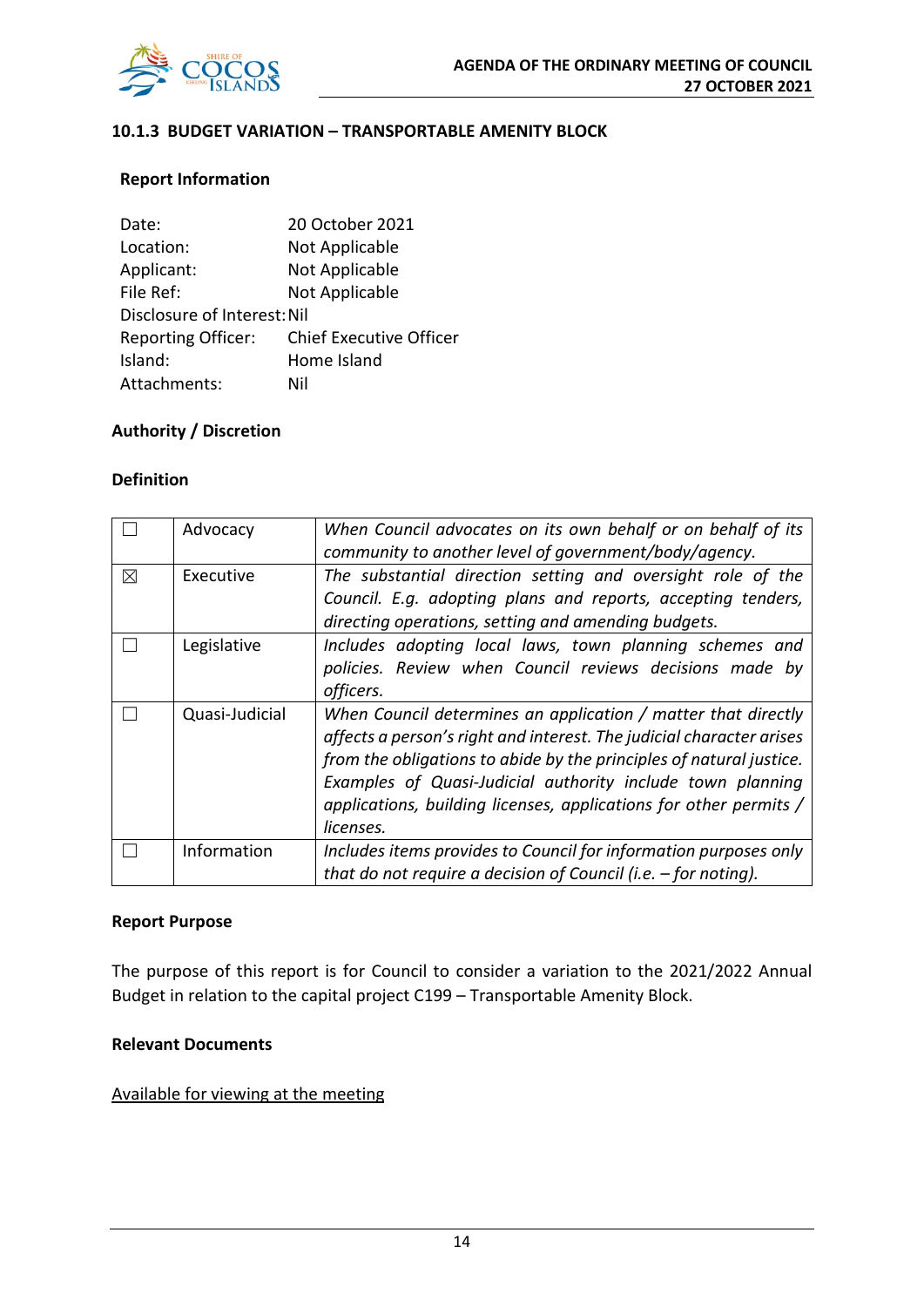

## **Background**

In 2020/2021 the Shire purchased a transportable amenity block with the intention for it to be installed at the West Island Shire Depot. A budget for the installation was included in the 2021/2022 Annual Budget (\$79,015).

Since the purchase and delivery of the amenity block no suitable solution has been identified to complete the installation (including power, plumbing and sewerage) at the West Island Depot.

The purpose of the amenity block was to provide the West Island Shire workers with an indoor break room and suitable toilet facilities in close proximity to the Depot.

#### **Comment**

With the feasibility of the installation at the West Island Depot not progressing, an alternative purpose for the already purchased amenity block has been considered. An option would be to sell the amenity block locally, or alternatively officers feel that it would be of value to the Shire to change the intended purposed of the building. With the current shortage of suitable accommodation on the islands officers are recommending that the amenity block be repurposed as accommodation, similar to a studio unit. The amenity block has a basic kitchenette and shower and toilet facilities.

It is proposed that the amenity block be relocated to Home Island and installed on Lot 198 Home Island (adjacent to the Fire Brigade building). This will enable the Shire to provide short term accommodation to Shire contractors or visiting service providers, reducing the stress on the already pressured accommodation market. It may also be made available, where required, to other organisations on island who are unable to find suitable accommodation.

As this is a Shire asset no Development Approval is required for the provision of this accommodation facility, however Building Approval will be sought on the installation.

As the West Island Depot is on Commonwealth owned land, alternative solutions for a suitable break room for the West Island Depot workers is being discussed with the Department of Infrastructure, Transport, Regional Development and Communications.

## **Policy and Legislative Implications**

Section 6.8. of the *Local Government Act 1995 (WA) (CKI)* states: *6.8. Expenditure from municipal fund not included in annual budget (1) A local government is not to incur expenditure from its municipal fund for an additional purpose except where the expenditure —*

*(a) is incurred in a financial year before the adoption of the annual budget by the local government; or*

*(b) is authorised in advance by resolution\*; or*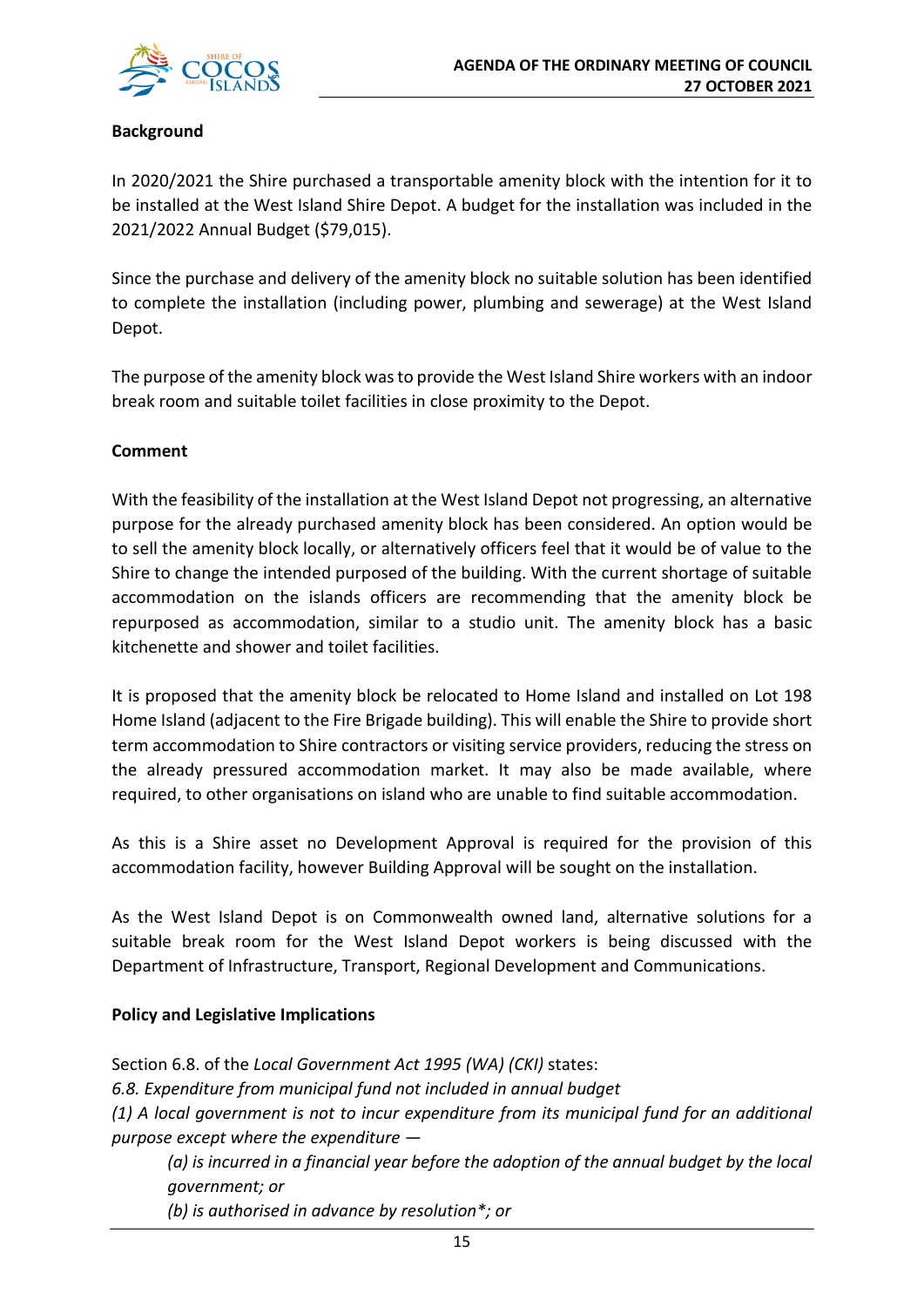

*(c) is authorised in advance by the mayor or president in an emergency.* 

#### *\* Absolute majority required.*

#### **Financial Implications**

No impact is expected on the current budget. \$79,015 was set aside for the installation of the amenity block at the West Island Depot. Whilst quotes are still being sought, it is expected that the repurposing of the building will be able to be achieved within the same budget allocation.

#### **Strategic Implications**

*Shire of Cocos (Keeling) Islands Strategic Community Plan 2016 - 2026 Key Result Area 4 – Civic Leadership Objective 4 – Ensure efficient and effective management of the organisation and financial resources.*

#### **Risk Implications**

| <b>Risk Category</b> | <b>Description</b>                                                                                                                              | <b>Rating (consequence x</b><br>likelihood) | <b>Mitigation Action</b>                                                                                             |
|----------------------|-------------------------------------------------------------------------------------------------------------------------------------------------|---------------------------------------------|----------------------------------------------------------------------------------------------------------------------|
| Financial            | Funding and<br>expenditure budgets<br>are utilised without<br>council approval<br>resulting in<br>misallocation of funds<br>for priority areas. | Moderate                                    | Ensure council adopt<br>the utilisation of Shire<br>resources via council<br>report prior to<br>commitment of funds. |

#### **Risk Matrix**

| <b>Consequence /</b><br>Likelihood | Insignificant (1) | Minor (2)        | Medium (3)       | Major (4)        | Extreme (5)      |
|------------------------------------|-------------------|------------------|------------------|------------------|------------------|
| <b>Almost Certain (5)</b>          | Moderate (5)      | <b>High (10)</b> | <b>High (15)</b> | Extreme (20)     | Extreme (25)     |
| Likely (4)                         | Low(4)            | Moderate (8)     | <b>High (12)</b> | <b>High (16)</b> | Extreme (20)     |
| Possible (3)                       | Low(3)            | Moderate (6)     | Moderate (9)     | <b>High (12)</b> | <b>High (15)</b> |
| Unlikely (2)                       | Low(2)            | Low $(4)$        | Moderate (6)     | Moderate (8)     | <b>High (10)</b> |
| Rare (1)                           | Low(1)            | Low $(2)$        | Low $(3)$        | Low $(4)$        | Moderate (5)     |

#### **Voting Requirements**

Absolute Majority.

#### **Conclusion**

A variation to the 2021/2022 Annual Budget is recommended as follows: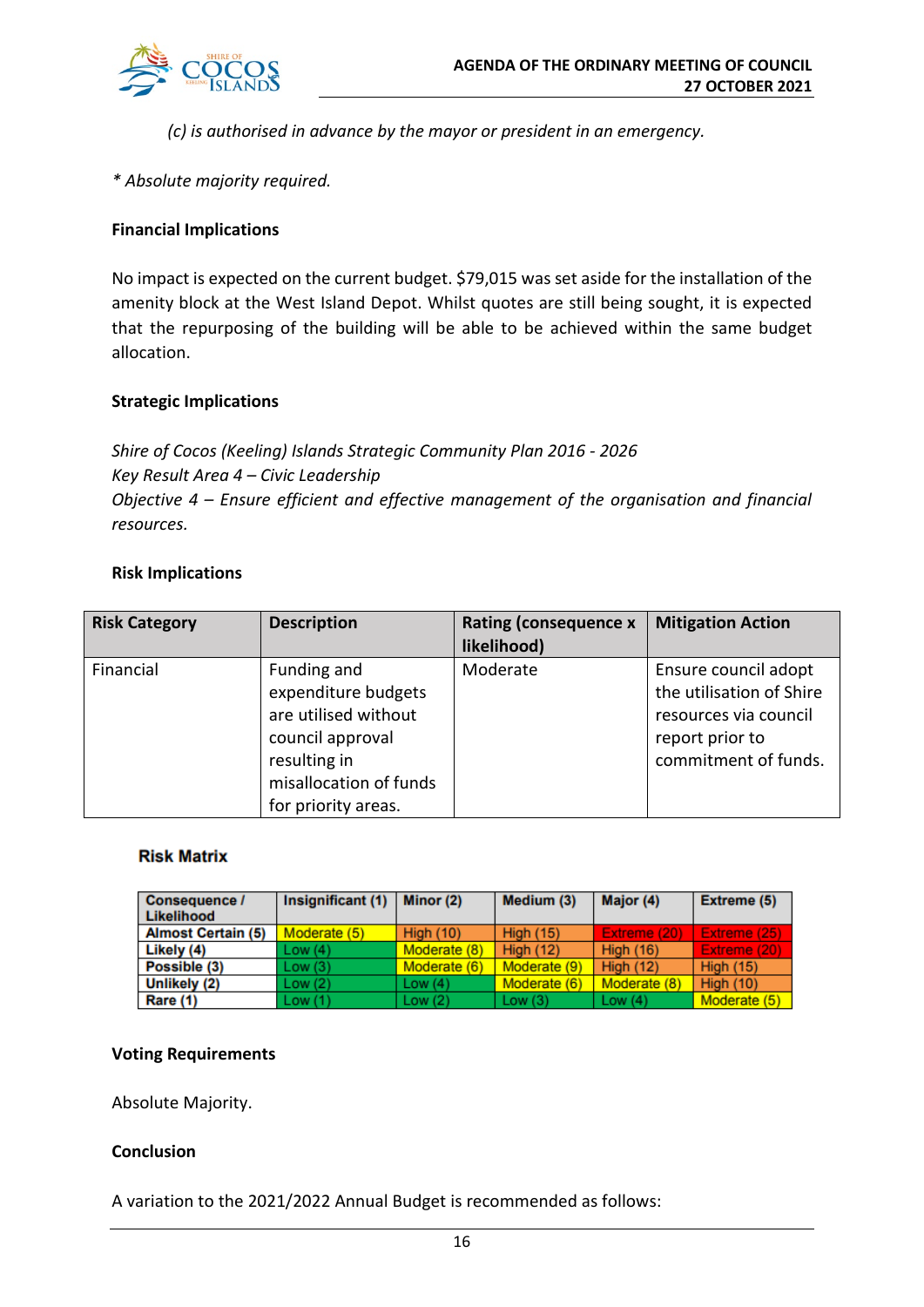

| <b>Description</b>                                               | Amount     |
|------------------------------------------------------------------|------------|
| C199 - Transportable Amenity Block WI Depot – not to commence    | (579, 015) |
| New Project - Installation of Studio Unit to Lot 198 Home Island | \$79,015   |
| Impact on Surplus/(Deficit)                                      |            |

#### **OFFICER RECOMMENDATION – ITEM NO 10.1.3**

**THAT COUNCIL, BY ABSOLUTE MAJORITY, PURSUANT TO SECTION 6.8. OF THE** *LOCAL GOVERNMENT ACT 1995 (WA) (CKI)* **APPROVES THE FOLLOWING VARIATION TO THE 2021/2022 ANNUAL BUDGET:**

| <b>Description</b>                                               | Amount     |
|------------------------------------------------------------------|------------|
| C199 - Transportable Amenity Block WI Depot – not to             | (579, 015) |
| commence                                                         |            |
| New Project - Installation of Studio Unit to Lot 198 Home Island | \$79,015   |
| <b>Impact on Surplus/(Deficit)</b>                               | \$0        |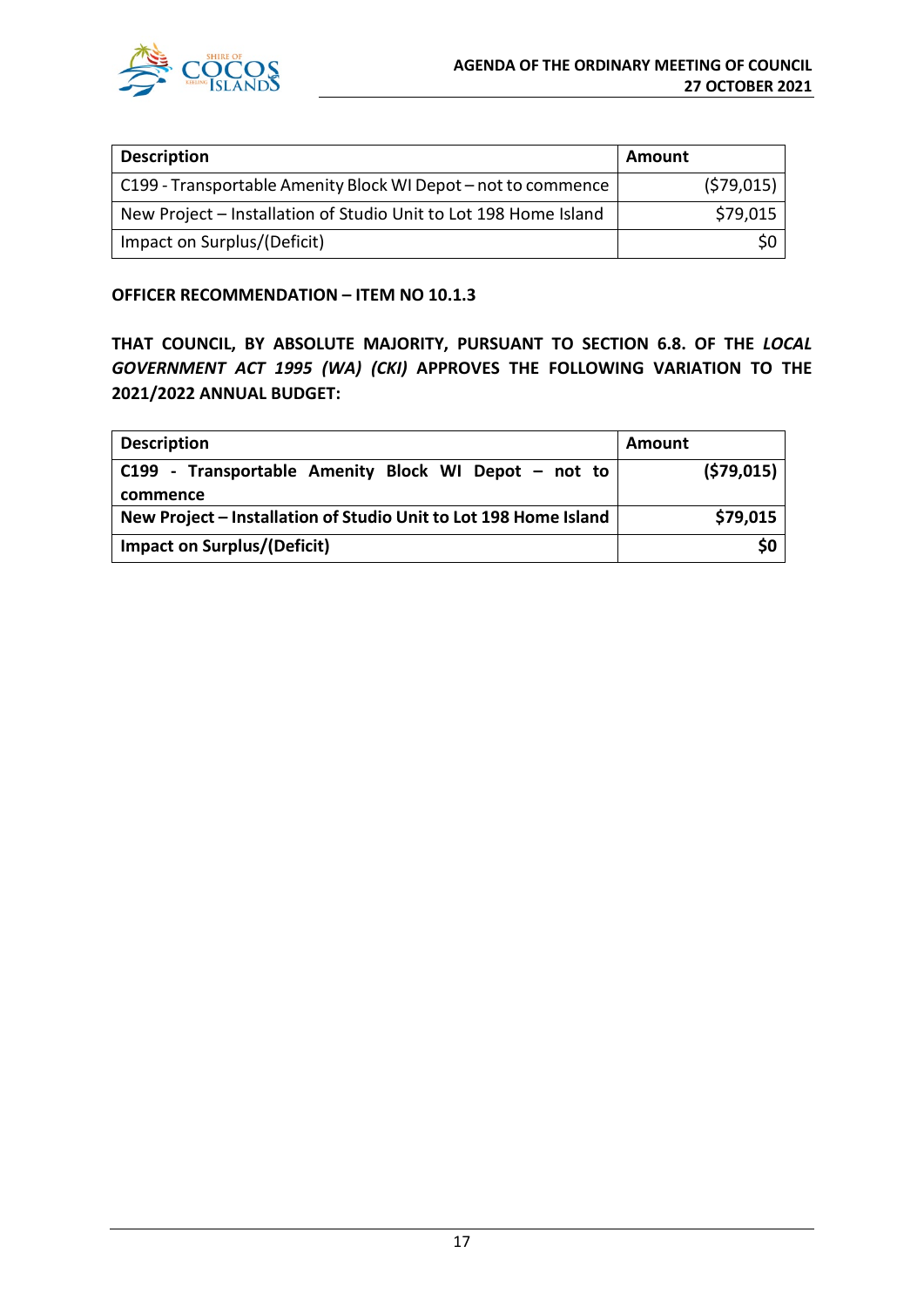

## **10.2 LEASES**

## **10.3 PLANNING/BUILDING**

## **10.4 ADMINISTRATION**

## **10.4.1 APPOINTMENT OF COUNCIL REPRESENTATIVES TO COMMITTEES AND ORGANISATIONS**

#### **Report Information**

| Date:                       | 13 October 2021                                                 |
|-----------------------------|-----------------------------------------------------------------|
| Applicant:                  | The Shire of Cocos (Keeling) Islands                            |
| Location:                   | N/A                                                             |
| File Ref:                   |                                                                 |
| Disclosure of Interest: Nil |                                                                 |
| <b>Reporting Officer:</b>   | <b>Chief Executive Officer</b>                                  |
| Island:                     | N/A                                                             |
| Attachments:                | 10.4.1.1-Terms of Reference Audit and Governance Committee      |
|                             | 10.4.1.2-Terms of Reference Community Funding Program Committee |

#### **Authority / Discretion**

#### **Definition**

|   | Advocacy       | When Council advocates on its own behalf or on behalf of its         |
|---|----------------|----------------------------------------------------------------------|
|   |                | community to another level of government/body/agency.                |
| 区 | Executive      | The substantial direction setting and oversight role of the          |
|   |                | Council. E.g. adopting plans and reports, accepting tenders,         |
|   |                | directing operations, setting and amending budgets.                  |
|   | Legislative    | Includes adopting local laws, town planning schemes and              |
|   |                | policies. Review when Council reviews decisions made by              |
|   |                | officers.                                                            |
|   | Quasi-Judicial | When Council determines an application / matter that directly        |
|   |                | affects a person's right and interest. The judicial character arises |
|   |                | from the obligations to abide by the principles of natural justice.  |
|   |                | Examples of Quasi-Judicial authority include town planning           |
|   |                | applications, building licenses, applications for other permits /    |
|   |                | licenses.                                                            |
|   | Information    | Includes items provides to Council for information purposes only     |
|   |                | that do not require a decision of Council (i.e. $-$ for noting).     |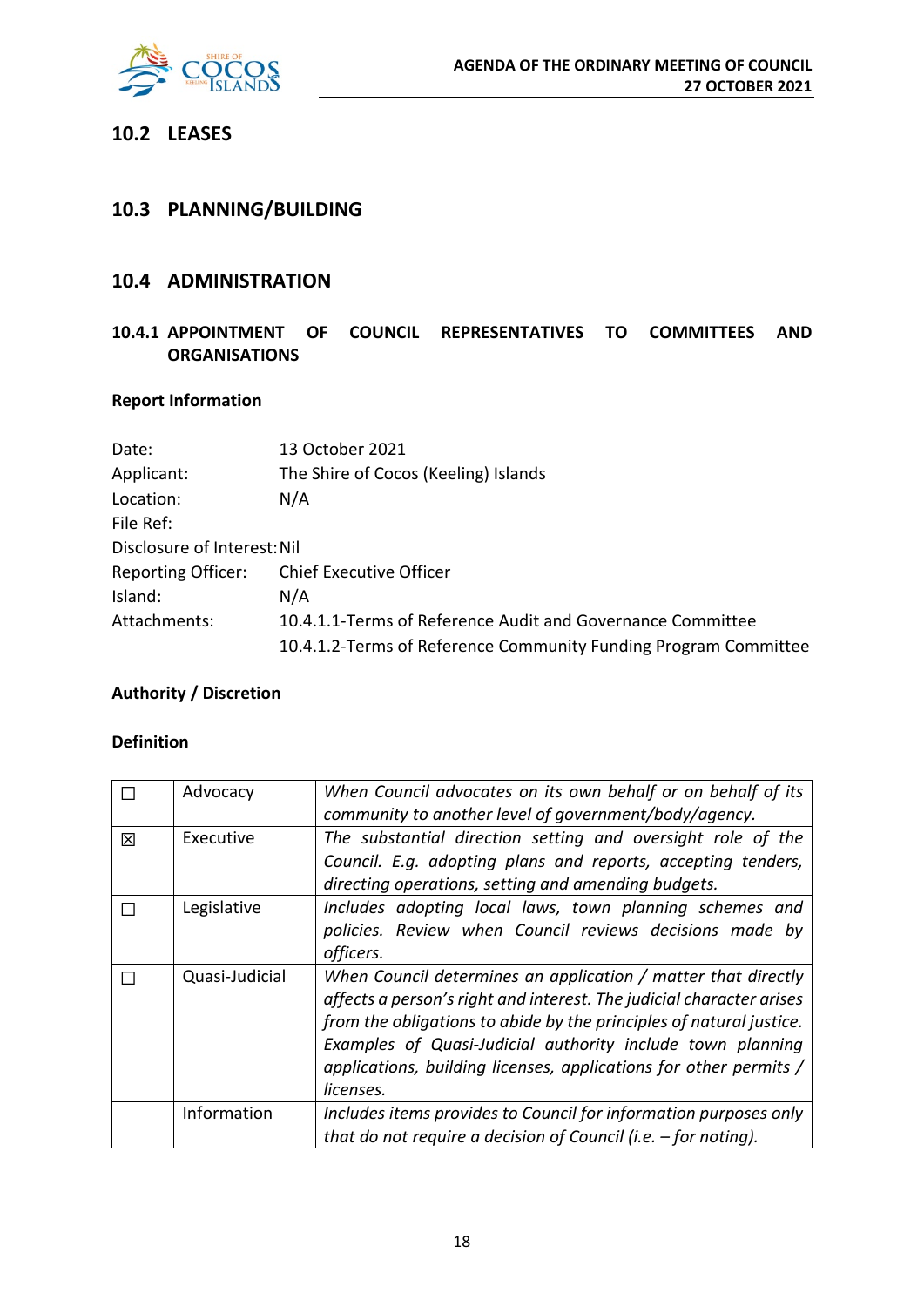

#### **Report Purpose**

This report seeks Council's consideration of establishing Council Committees and appointments to each Committee.

#### **Relevant Documents**

Available for viewing at the meeting Nil

#### **Background**

Council Committees dissolve at the time of a Local Government Election, which occur every two years, and therefore cannot meet until re-established by a Council decision. The Local Government Elections were held on 16 October 2021.

The Shire of Cocos (Keeling) Islands is required to re-establish the Committees and delegates after the Council election. This also provides an opportunity for the formation of any new **Committees** 

Section 5.8 of the *Local Government Act 1995 (WA) (CKI)* allows Council to establish, by absolute majority, Committees of three or more persons to assist Council and to exercise the powers and discharge the duties of the local government that can be delegated to Committees.

The following internal Committees have been addressed in this report:

- The Shire of Cocos (Keeling) Islands Audit and Governance Committee
- The Shire of (Cocos) Keeling Islands Community Funding Program Committee

In addition to internal committees of Council, the Council is also invited to hold membership to a number of external committees and associations, being:

- Pulu Keeling National Park Community Management Committee (PKNPCMC)
- Indian Ocean Group Training Association Committee (IOGTA)
- The (WALGA) Kimberly Zone

Previous appointments to the Committees were as follows:

- The Shire of Cocos (Keeling) Islands Audit and Governance Committee
	- o Cr Charlston
	- o Cr Minkom
	- o Cr Lacy
	- o Mr Phillip Anastasakis (External Member)
- The Shire of (Cocos) Keeling Islands Community Funding Program Committee o Cr Seri Iku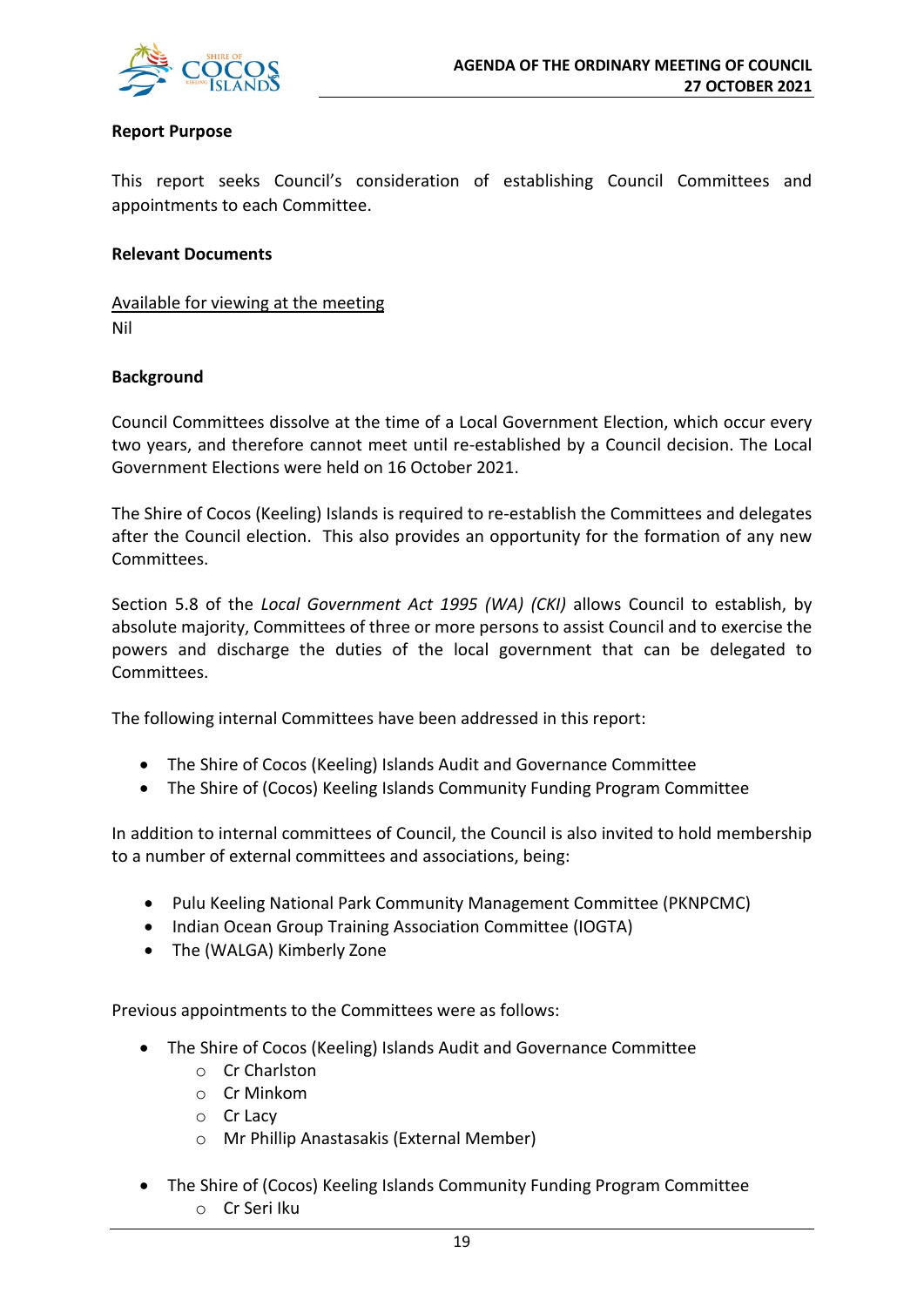

- o Cr Mazlin Hamiril
- o Cr Jamil Ibram
- Pulu Keeling National Park Community Management Committee (PKNPCMC)
	- o Cr Shane Charlston
	- o Cr Anthoney (Proxy)
- Indian Ocean Group Training Association Committee (IOGTA)
	- o Chief Executive Officer Andrea Selvey
	- o Cr Lacy (Proxy)
- The (WALGA) Kimberly Zone
	- o Chief Executive Officer Andrea Selvey
	- o Cr Hamiril

#### **Comments**

Some Committees, such as the Audit and Governance Committee, must be established under statutory or regulatory provisions, and their role is prescribed. The primary objective of the Audit and Governance Committee (the Committee) is to accept responsibility for the annual external audit, liaise with the Shire's external auditor and provide review and oversight of internal audit process, including performance and independence of internal auditor, so that Council can be satisfied with the performance of the Shire in managing its financial affairs. Terms of Reference for the Audit and Governance Committee ensures the Committee and individual members on the Committee are fully aware of their role and responsibilities. See attachment 10.4.1.1 - Terms of Reference for the Audit and Governance Committee.

The other Committee of Council, being the Community Funding Program Committee, is established at the discretion of the Council and must have its terms of reference formally determined by Council resolution. The primary objective of the Community Funding Program Committee (the Committee) is to assist with the facilitation of a fair, equitable and transparent process for Council funding of community projects, programs and initiatives. See attachment 10.4.1.2 - Terms of Reference for the Community Funding Program Committee.

Council Committees have an important role in assisting Council to undertake its duties efficiently and effectively.

Good risk management practice is for Committee workloads to be fairly shared across the elected members of Council. This ensures that individual Councillors do not suffer inequitable workload pressures. It also helps ensure that decision-making influence remains equitable across all Councillors.

#### **Financial Implications**

Nil - there are no direct financial implications; however, Committees established by Council all require allocation of officer resources, for secretariat support and Committee coordination and, in relation to the business of a Committee as provided in its terms of reference, allocation of officer resources for preparation of necessary reports.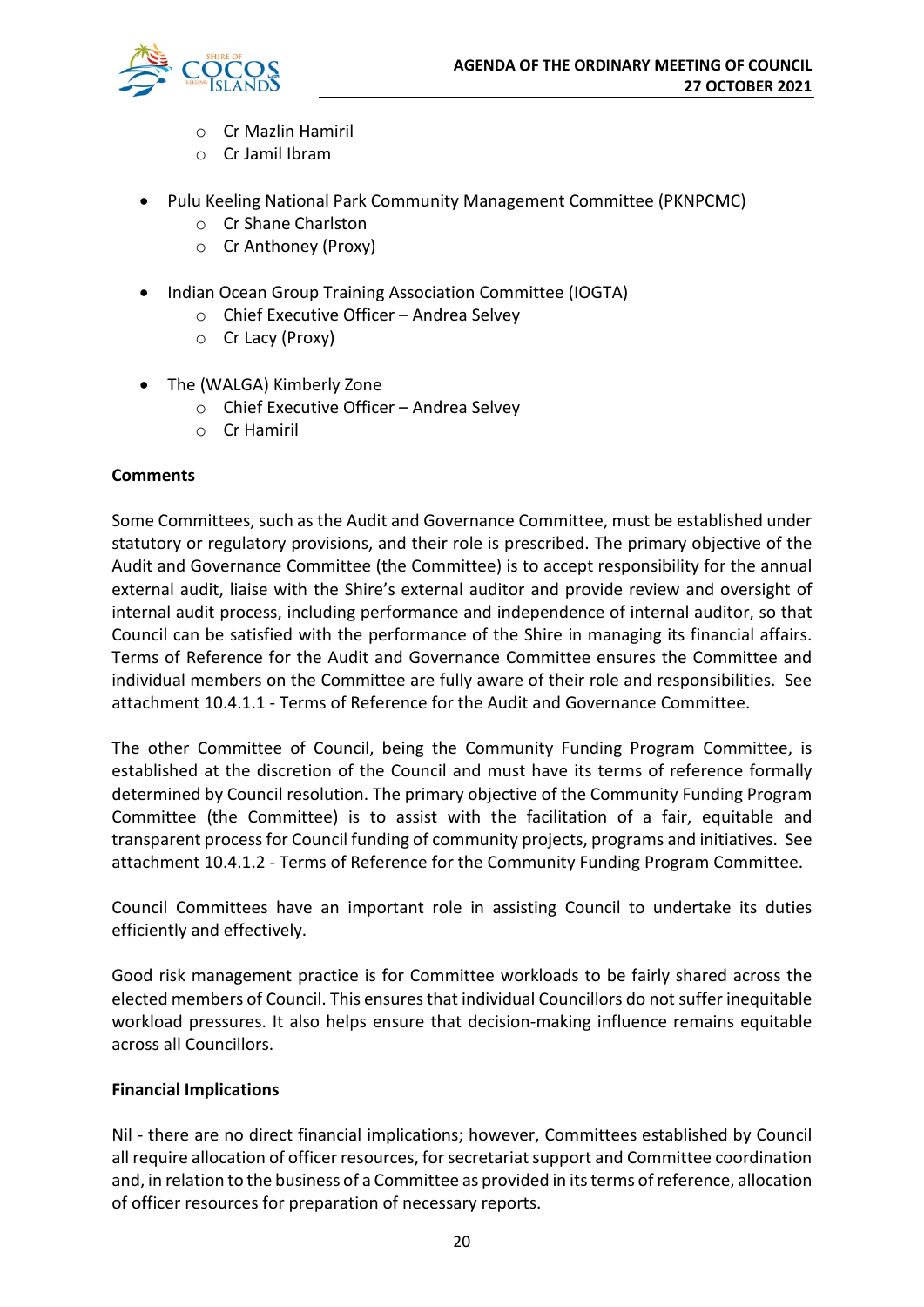

#### **Policy and Legislative Implications**

Section 5.8 of the *Local Government Act 1995 (WA) (CKI)* allows Council to establish Committees to assist it in discharging its duties under the Act, with a minimum number of three (3) or more persons.

#### **Strategic Implications**

Strategic Community Plan - *Key Result Area: Civic Leadership Outcome 4.1 – An informed Council leading working with others to advance our Islands.*

#### **OFFICER RECOMMENDATION – ITEM NO 10.4.1**

#### **THAT COUNCIL:**

- **1. ENDORSE THE REQUIREMENT OF ELECTED MEMBERS ATTENDING MEETINGS FOR EXTERNAL COMMITTEES AND ORGANISATIONS TO PROVIDE A WRITTEN REPORT TO ALL ELECTED MEMBERS ON SIGNIFICANT MATTERS ARISING FROM THESE MEETINGS; AND**
- **2. APPROVE THE ELECTED MEMBER AND SHIRE OFFICER APPOINTMENTS TO EXTERNAL COMMITTEES AND ORGANISATIONS AND COUNCIL COMMITTEES AS FOLLOWS:**

#### **AUDIT AND GOVERNANCE COMMITTEE**

| <b>POSITION / ORGANISATION</b>   | <b>NAME</b>                          |
|----------------------------------|--------------------------------------|
| <b>Councillor</b>                |                                      |
| <b>Councillor</b>                |                                      |
| Councillor                       |                                      |
| <b>External Committee Member</b> | To be considered at first meeting of |
|                                  | Committee                            |

#### **COMMUNITY FUNDING PROGRAM COMMITTEE**

| <b>POSITION / ORGANISATION</b> | <b>NAME</b> |
|--------------------------------|-------------|
| <b>Councillor</b>              |             |
| <b>Councillor</b>              |             |
| <b>Councillor</b>              |             |

#### **PULU KEELING NATIONAL PARK COMMUNITY MANAGEMENT COMMITTEE (PKNPCMC)**

| POSITION / ORGANISATION                   | <b>NAME</b> |
|-------------------------------------------|-------------|
| <b>Councillor/Staff Member</b>            |             |
| <b>Councillor/Staff Member (As Proxy)</b> |             |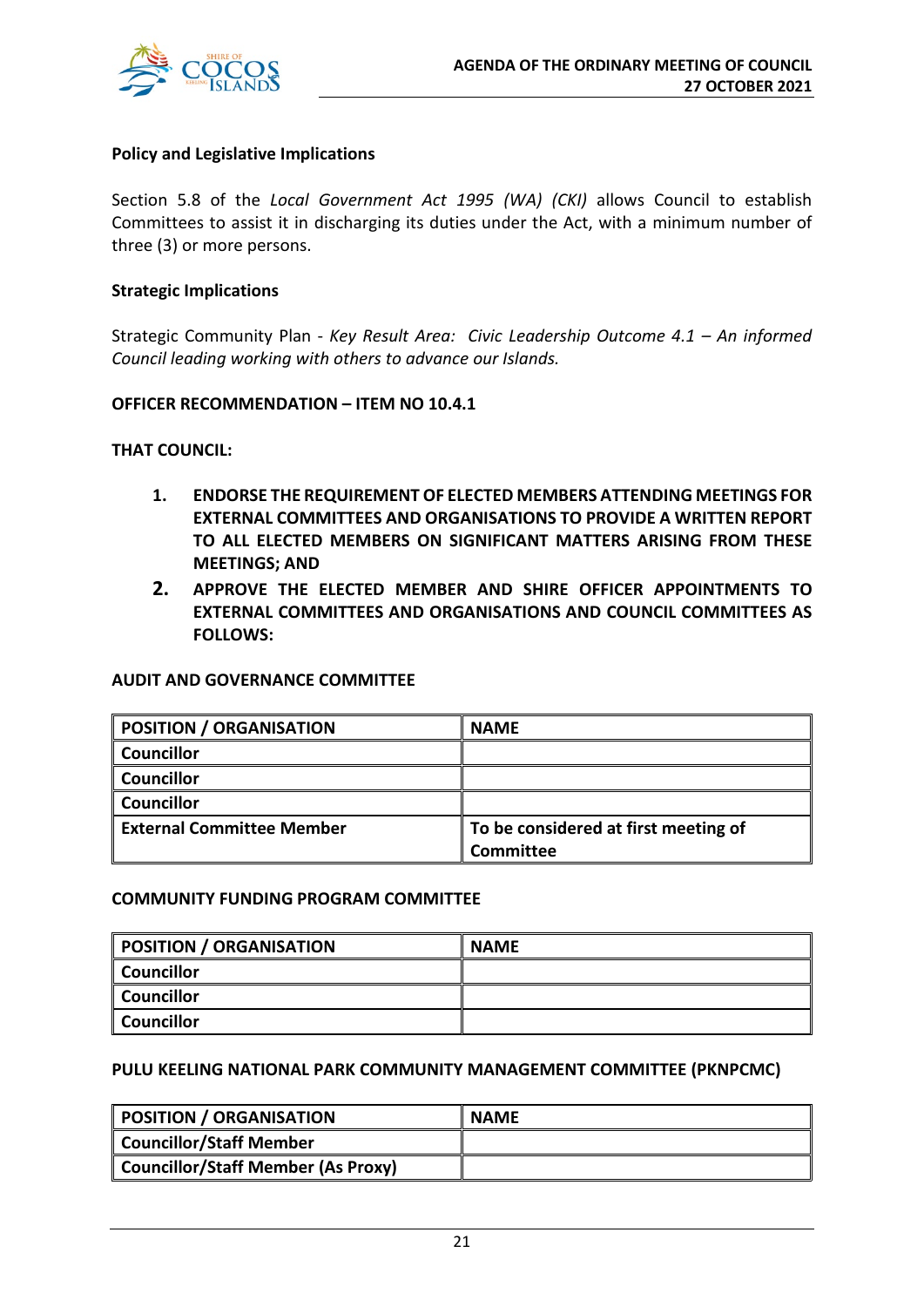

## **INDIAN OCEAN GROUP TRAINING ASSOCIATION (IOGTA) COMMITTEE**

| POSITION / ORGANISATION                   | <b>NAME</b> |
|-------------------------------------------|-------------|
| Councillor/Staff Member                   |             |
| <b>Councillor/Staff Member (As Proxy)</b> |             |

#### **THE (WALGA) KIMBERLEY COUNTRY ZONE**

| <b>POSITION / ORGANISATION</b> | <b>NAME</b> |
|--------------------------------|-------------|
| Councillor                     |             |
| <b>Councillor (As Proxy)</b>   |             |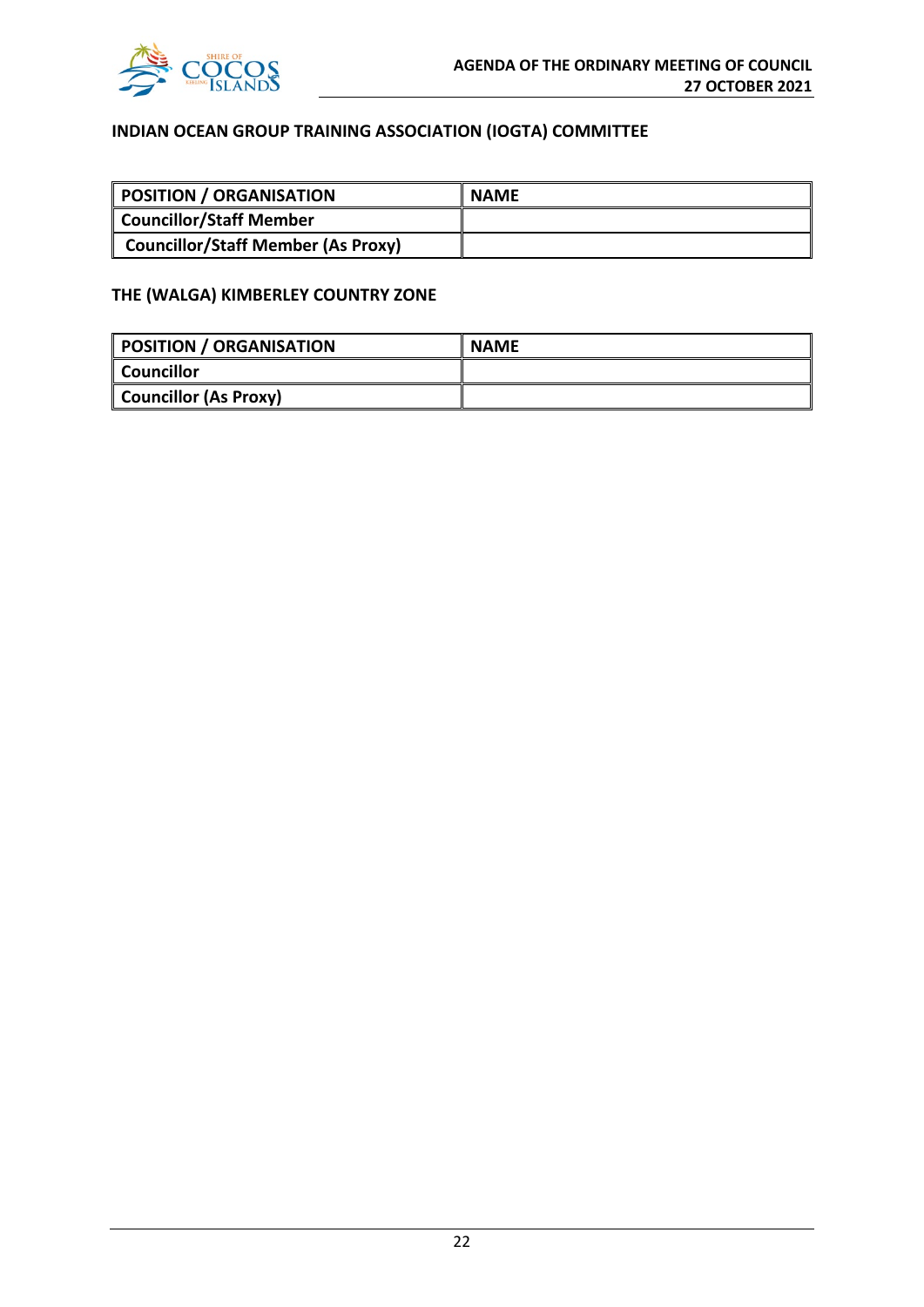

#### **10.4.2 MEETING SCHEDULE FOR ORDINARY MEETINGS OF COUNCIL FOR 2022**

#### **Report Information**

| Date:                       | 13 October 2021                        |
|-----------------------------|----------------------------------------|
| Applicant:                  | Shire of Cocos (Keeling) Islands       |
| Location:                   | N/A                                    |
| Disclosure of Interest: Nil |                                        |
| <b>Reporting Officer:</b>   | <b>Governance and Risk Coordinator</b> |
| Island:                     | Shire wide                             |
| Attachments:                | Nil                                    |

#### **Authority / Discretion**

#### **Definitions**

|   | Advocacy       | When Council advocates on its own behalf or on behalf of its<br>community to another level of government/body/agency.                                                                                                                                                                                                                                        |
|---|----------------|--------------------------------------------------------------------------------------------------------------------------------------------------------------------------------------------------------------------------------------------------------------------------------------------------------------------------------------------------------------|
| 区 | Executive      | The substantial direction setting and oversight role of the<br>Council. E.g. adopting plans and reports, accepting tenders,<br>directing operations, setting and amending budgets.                                                                                                                                                                           |
|   | Legislative    | Includes adopting local laws, town planning schemes and<br>policies. Review when Council reviews decisions made by<br>officers.                                                                                                                                                                                                                              |
|   | Quasi-Judicial | When Council determines an application / matter that directly<br>affects a person's right and interest. The judicial character arises<br>from the obligations to abide by the principles of natural justice.<br>Examples of Quasi-Judicial authority include town planning<br>applications, building licenses, applications for other permits /<br>licenses. |
|   | Information    | Includes items provides to Council for information purposes only<br>that do not require a decision of Council (i.e. $-$ for noting).                                                                                                                                                                                                                         |

#### **Report Purpose**

To purpose of this report is to determine schedule for Ordinary Meetings of Council for 2022.

#### **Relevant Documents**

Available for viewing at the meeting Nil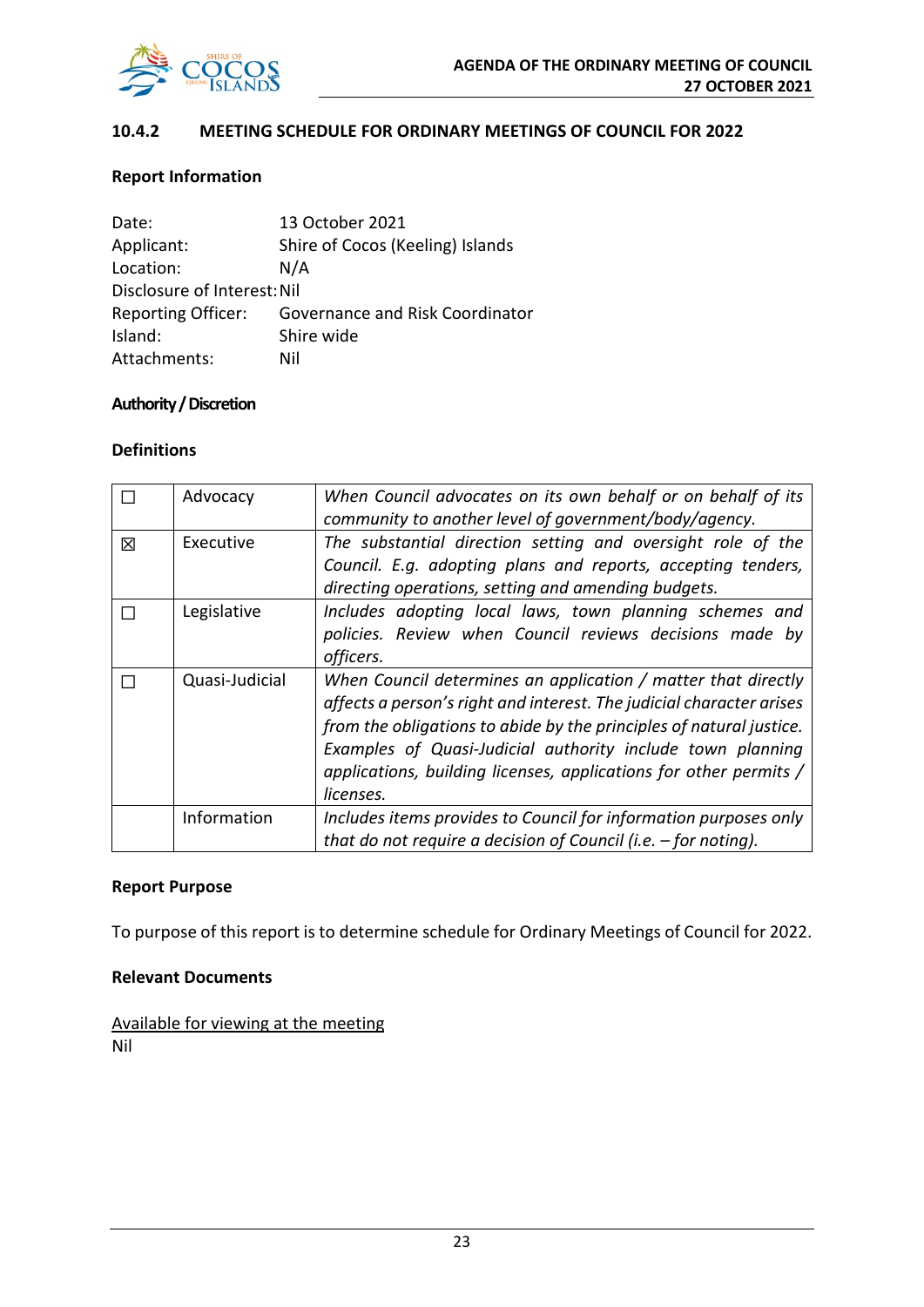#### **Background**

Under Section 5.3 of the *Local Government Act 1995 (WA)(CKI)*, Councils are required to hold Ordinary Meetings no more than three months apart, although for good governance, more frequent meetings are standard practice. The Shire of Cocos (Keeling) Islands usual practice is to hold monthly meetings. However, informal discussions with several Councillors suggests that some Councillors may be off-Island in January 2022, therefore, it may be more appropriate to not hold an Ordinary Meeting in January.

The *Local Government (Administration) Regulations 1996* – Reg 12 requires Council to give local public notice of dates, times and the location of its Ordinary and Special Meetings.

*Meetings, public notice of (Act s. 5.25(1) (g)*

- *(1) At least once each year a local government is to give local public notice of the dates on which and the time and place at which*
- *(a) the ordinary council meetings; and*
- *(b) the committee meetings that are required under the Act to be open to members of the public or that are proposed to be open to members of the public, are to be held in the next 12 months*
- *2) A local government is to give local public notice of any change to the date, time or place of a meeting referred to in sub regulation (1).*

#### **Comment**

The following dates for the Ordinary Meetings of Council for 2022 listed below are proposed for Council's consideration taking into account external factors, school and gazetted holidays relevant in the Territory of Cocos (Keeling) Islands.

Also, Councillors should note that the 27 April 2022 meeting is scheduled at 1.00pm in consideration of Ramadan.

The dates proposed for the Ordinary Meetings of Council for 2022 are as follows:

| Time | Date                        | Venue                                |
|------|-----------------------------|--------------------------------------|
| 4pm  | Wednesday, 23 February 2022 | <b>CRC Meeting Room, West Island</b> |
| 4pm  | Wednesday, 23 March 2022    | Council Chambers, Home Island        |
| 1pm  | Wednesday, 27 April 2022    | Council Chambers, Home Island        |
| 4pm  | Wednesday, 25 May 2022      | <b>CRC Meeting Room, West Island</b> |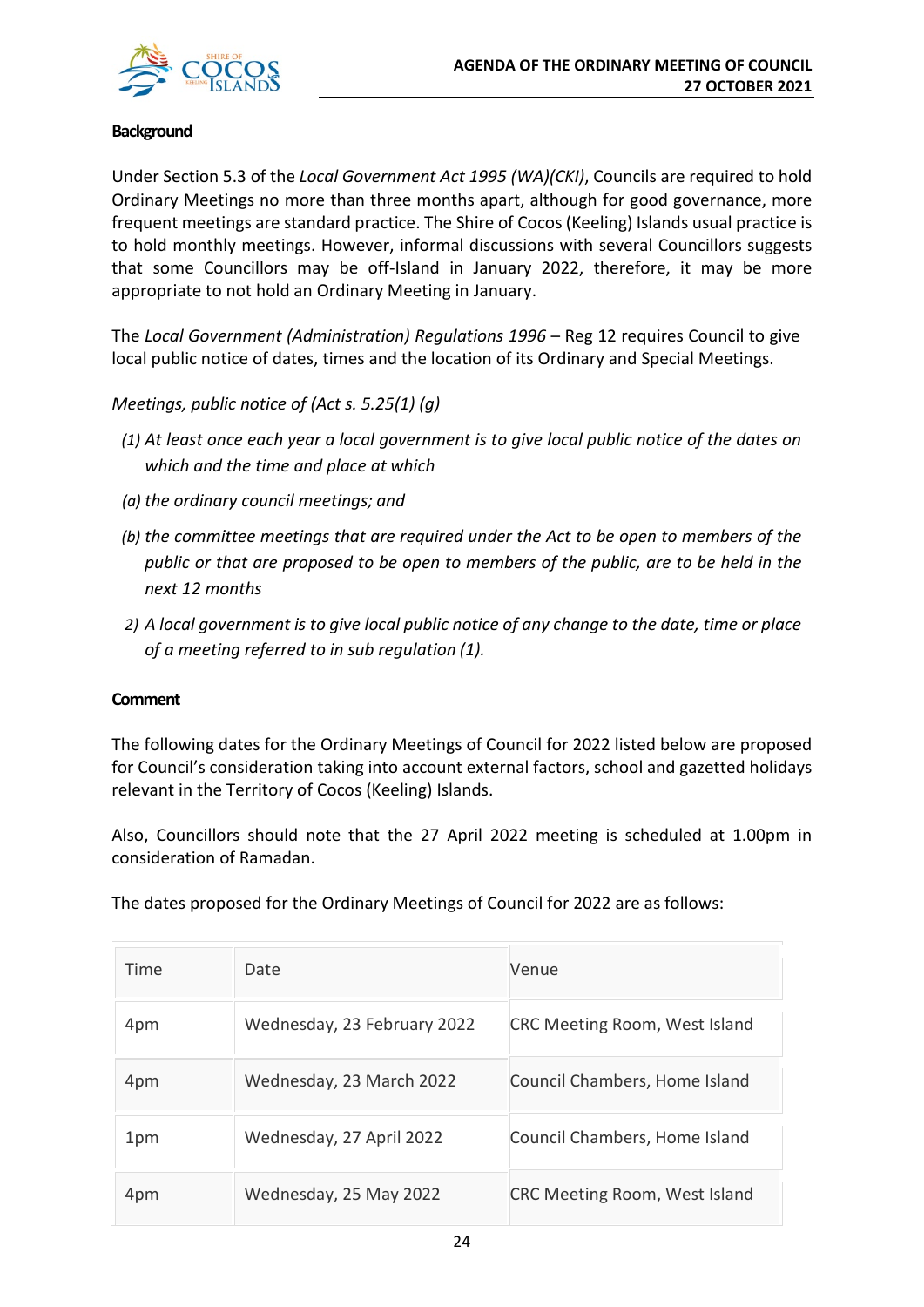

| 4pm | Wednesday, 22 June 2022      | Council Chambers, Home Island        |
|-----|------------------------------|--------------------------------------|
| 4pm | Wednesday, 27 July 2022      | Council Chambers, Home Island        |
| 4pm | Wednesday, 24 August 2022    | <b>CRC Meeting Room, West Island</b> |
| 4pm | Wednesday, 28 September 2022 | Council Chambers, Home Island        |
| 4pm | Wednesday, 26 October 2022   | Council Chambers, Home Island        |
| 4pm | Wednesday, 23 November 2022  | <b>CRC Meeting Room, West Island</b> |
| 4pm | Wednesday, 14 December 2022  | Council Chambers, Home Island        |

It should also be noted that this schedule to holding two meetings on Home Island to every one meeting on West Island in recognition that the majority of the community reside on Home Island.

## **Policy and Legislative Implications**

Section 5.3 of the *Local Government Act 1995 (WA) (CKI)* stipulates the requirement to hold regular Ordinary Meetings of Council and Regulation 12 of the *Local Government (Administration) Regulations 1996* requires Council to give local public notice of dates, times and the location of its Ordinary and Special meetings. The officer's recommendation complies with these statutory requirements.

#### **Financial Implications**

Nil, there are no direct financial implications from adopting a schedule of meetings.

## **Strategic Implications**

Shire of Cocos (Keeling) Islands Strategic Community Plan 2016 – 2026: *Outcome 4.1 - An informed Council leading working with others to advance our Islands 4.1.2 - Continue to improve organisational planning*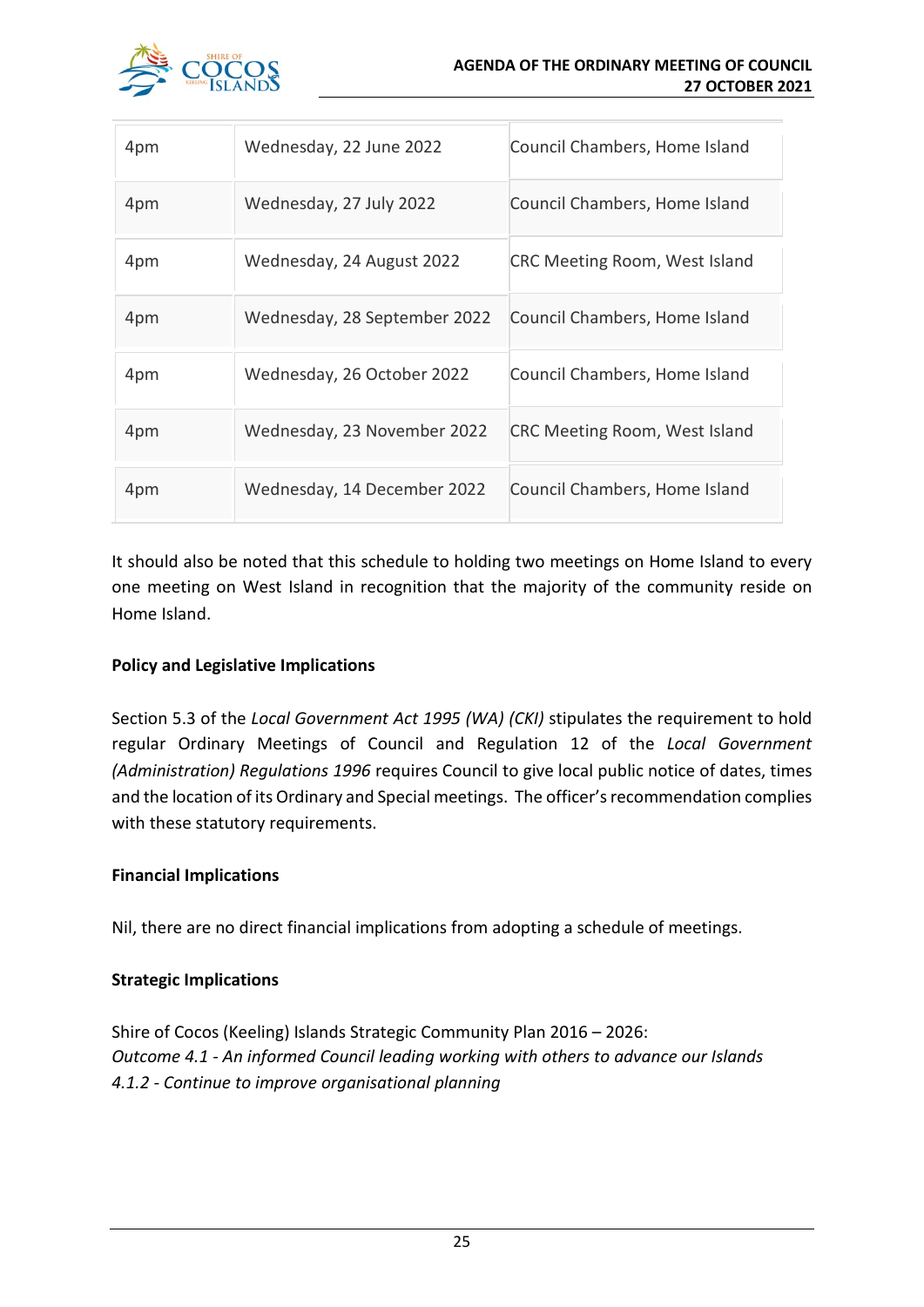

#### **Risk Implications**

| <b>Risk Category</b> | <b>Description</b>       | <b>Rating (consequence x</b> | <b>Mitigation Action</b> |
|----------------------|--------------------------|------------------------------|--------------------------|
|                      |                          | likelihood)                  |                          |
| Reputation           | Council does not         | Moderate                     | Council hold Ordinary    |
|                      | encourage active         |                              | Council meetings on      |
|                      | participation in Council |                              | Home and West Island     |
|                      | meeting processes.       |                              |                          |
| Compliance           | Non-compliance with      | Low                          | This report to Council   |
|                      | the Local Government     |                              | and the associated       |
|                      | Act 1995 (WA) (CKI)      |                              | decision ensures         |
|                      | with respect to setting  |                              | compliance with the      |
|                      | meeting dates and        |                              | Act and Regulations.     |
|                      | providing the            |                              | Public notice is to be   |
|                      | necessary notice         |                              | given after the Council  |
|                      |                          |                              | has set the 2022         |
|                      |                          |                              | Council meeting dates.   |

#### **Risk Matrix**

| <b>Consequence /</b><br>Likelihood | Insignificant (1) | Minor (2)        | Medium (3)       | Major (4)        | Extreme (5)      |
|------------------------------------|-------------------|------------------|------------------|------------------|------------------|
| <b>Almost Certain (5)</b>          | Moderate (5)      | <b>High (10)</b> | <b>High (15)</b> | Extreme (20)     | Extreme (25)     |
| Likely (4)                         | Low(4)            | Moderate (8)     | <b>High (12)</b> | <b>High (16)</b> | Extreme (20)     |
| Possible (3)                       | Low(3)            | Moderate (6)     | Moderate (9)     | <b>High (12)</b> | <b>High (15)</b> |
| Unlikely (2)                       | Low(2)            | Low $(4)$        | Moderate (6)     | Moderate (8)     | <b>High (10)</b> |
| Rare (1)                           | Low(1)            | Low(2)           | Low(3)           | Low $(4)$        | Moderate (5)     |

## **Conclusion**

The proposed schedule for the Ordinary Meetings of Council for the 2022 calendar year has been developed to ensure dates and times are suitable and do not overlap with public holidays or other significant events; therefore, it is recommended they are adopted as presented.

#### **OFFICER'S RECOMMENDATION – ITEM NO 10.4.2**

**THAT THE COUNCIL, BY SIMPLE MAJORITY, PURSUANT TO** *SECTION 5.3 OF THE LOCAL GOVERNMENT ACT 1995 (WA) (CKI)* **RESOLVES TO ADOPT THE FOLLOWING SCHEDULE FOR ORDINARY MEETINGS OF COUNCIL FOR 2022 AS FOLLOWS AND GIVE LOCAL PUBLIC NOTICE REGARDING THIS SCHEDULE VIA THE ATOLL IN AT LEAST THREE EDITIONS AND ON THE SHIRE'S WEBSITE.**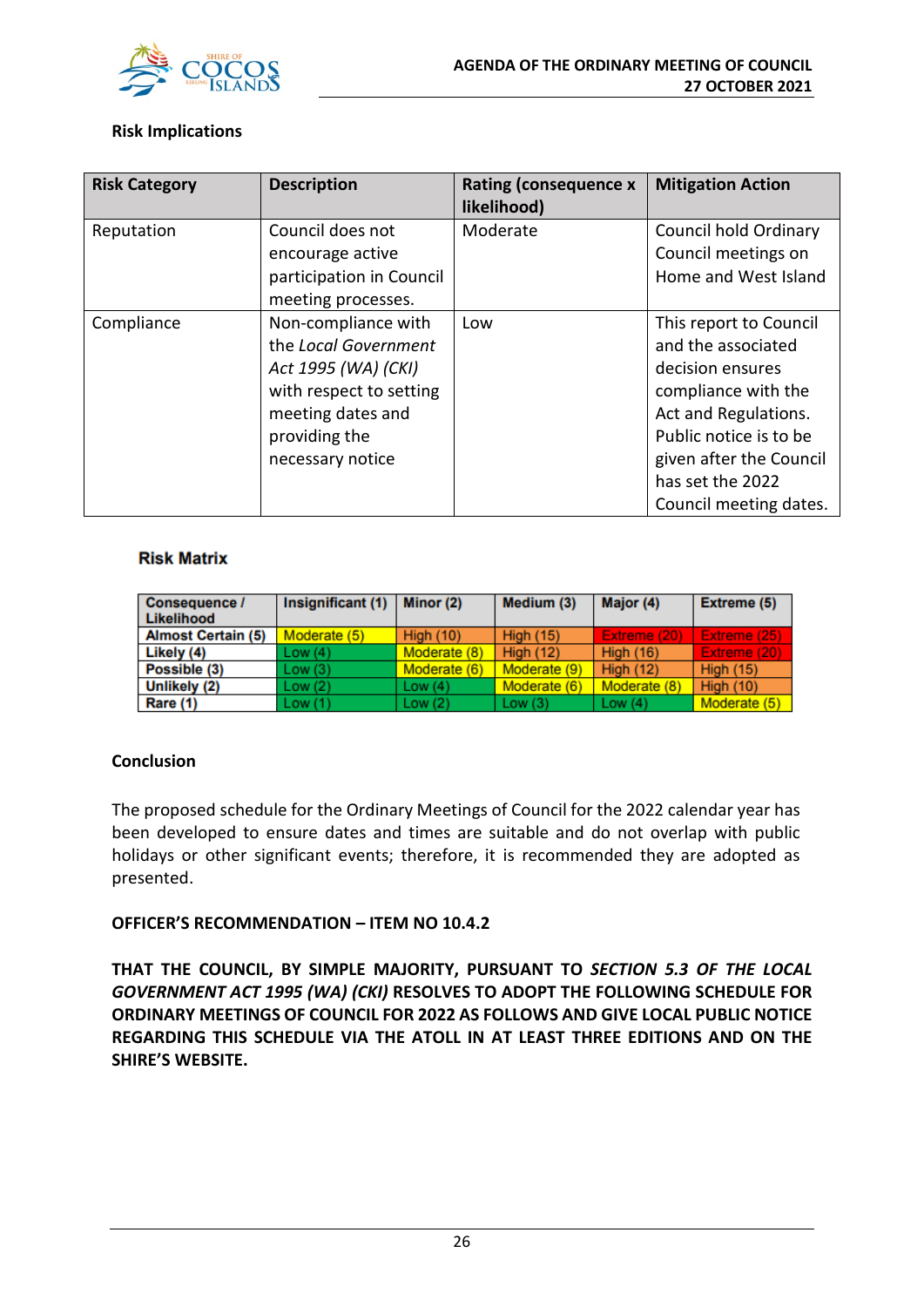

| <b>Time</b> | <b>Date</b>                      | <b>Venue</b>                         |
|-------------|----------------------------------|--------------------------------------|
| 4pm         | Wednesday, 23 February 2022      | <b>CRC Meeting Room, West Island</b> |
| 4pm         | Wednesday, 23 March 2022         | <b>Council Chambers, Home Island</b> |
| 1pm         | Wednesday, 27 April 2022         | <b>Council Chambers, Home Island</b> |
| 4pm         | Wednesday, 25 May 2022           | <b>CRC Meeting Room, West Island</b> |
| 4pm         | Wednesday, 22 June 2022          | <b>Council Chambers, Home Island</b> |
| 4pm         | Wednesday, 27 July 2022          | <b>Council Chambers, Home Island</b> |
| 4pm         | <b>Wednesday, 24 August 2022</b> | <b>CRC Meeting Room, West Island</b> |
| 4pm         | Wednesday, 28 September 2022     | <b>Council Chambers, Home Island</b> |
| 4pm         | Wednesday, 26 October 2022       | <b>Council Chambers, Home Island</b> |
| 4pm         | Wednesday, 23 November 2022      | <b>CRC Meeting Room, West Island</b> |
| 4pm         | Wednesday, 14 December 2022      | <b>Council Chambers, Home Island</b> |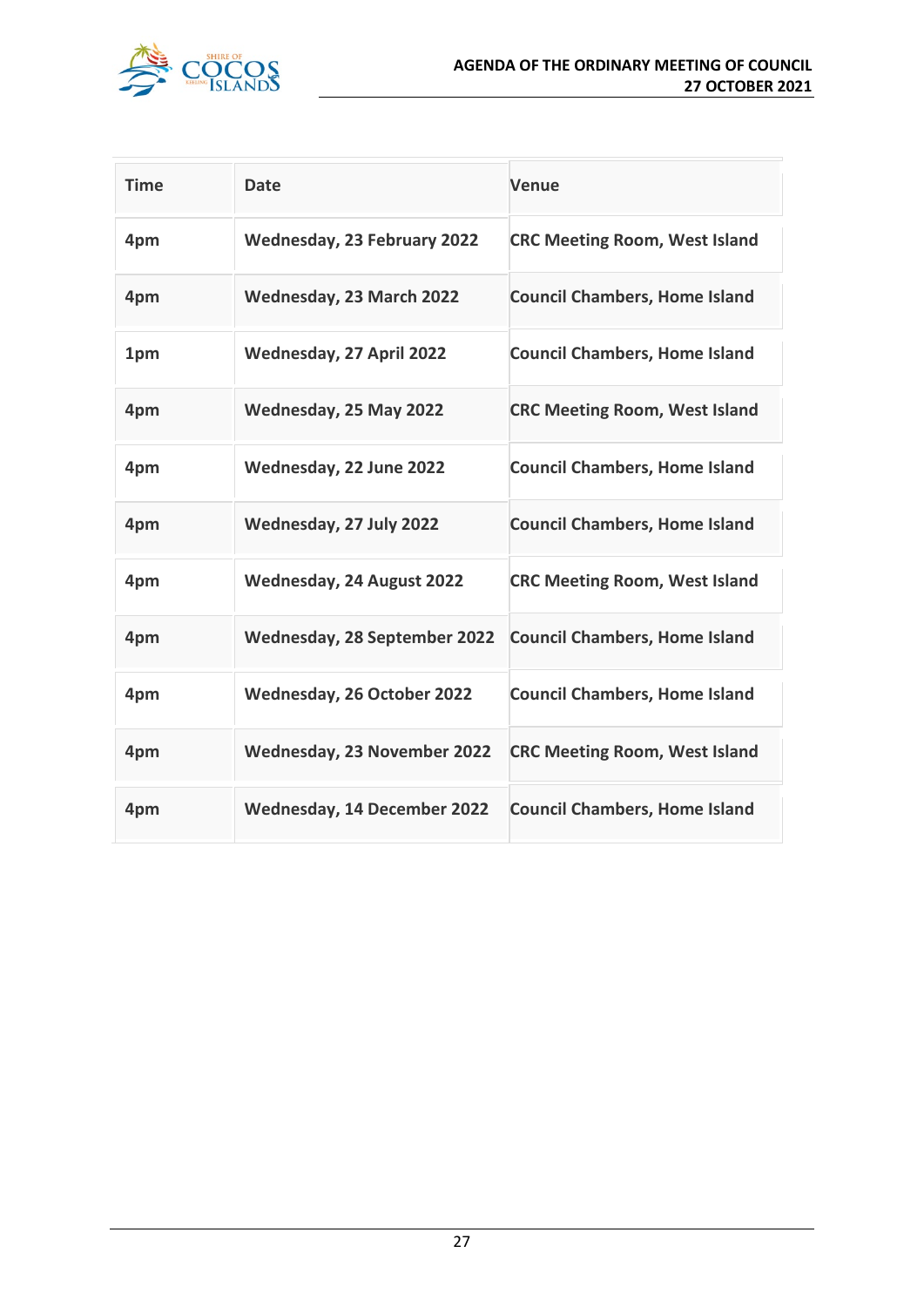

#### **10.4.3 DRAFT BUSINESS IMPROVEMENT GRANT POLICY – CPC8**

#### **Report Information**

| Date:                       | 22 October 2021                                            |
|-----------------------------|------------------------------------------------------------|
| Location:                   | N/A                                                        |
| Applicant:                  | N/A                                                        |
| File Ref:                   | N/A                                                        |
| Disclosure of Interest: Nil |                                                            |
| <b>Reporting Officer:</b>   | Chief Executive Officer                                    |
| Island:                     | N/A                                                        |
| Attachments:                | 10.4.4.1 - Draft Business Improvement Grants Policy - CPC8 |

## **Authority / Discretion**

#### **Definition**

|   | Advocacy       | When Council advocates on its own behalf or on behalf of its<br>community to another level of government/body/agency.                                                                                                                                                                                                                                        |
|---|----------------|--------------------------------------------------------------------------------------------------------------------------------------------------------------------------------------------------------------------------------------------------------------------------------------------------------------------------------------------------------------|
| ⊠ | Executive      | The substantial direction setting and oversight role of the<br>Council. E.g., adopting plans and reports, accepting tenders,<br>directing operations, setting and amending budgets.                                                                                                                                                                          |
|   | Legislative    | Includes adopting local laws, town planning schemes and<br>policies. Review when Council reviews decisions made by<br>officers.                                                                                                                                                                                                                              |
|   | Quasi-Judicial | When Council determines an application / matter that directly<br>affects a person's right and interest. The judicial character arises<br>from the obligations to abide by the principles of natural justice.<br>Examples of Quasi-Judicial authority include town planning<br>applications, building licenses, applications for other permits /<br>licenses. |
|   | Information    | Includes items provides to Council for information purposes only<br>that do not require a decision of Council (i.e. $-$ for noting).                                                                                                                                                                                                                         |

#### **Report Purpose**

To present to Council draft policy – Business Improvement Grants Policy – CPC8 for consideration.

### **Relevant Documents**

Available for viewing at the meeting.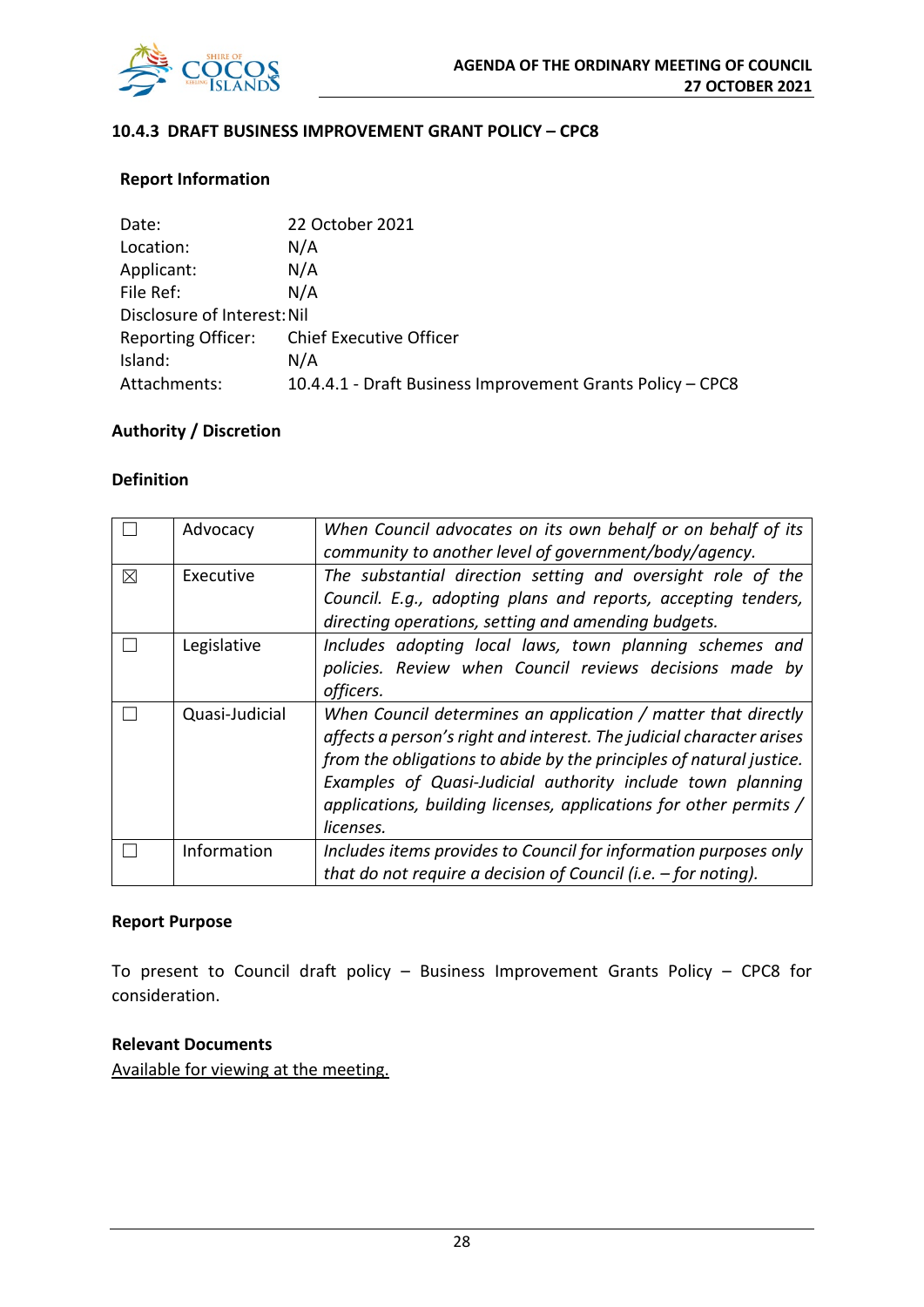

## **Background**

The Shire of Cocos (Keeling) Islands Strategic Community Plan 2016 – 2026 identifies the need to encourage economic stability for the Islands. The Shires Corporate Business Plan further defines the aspiration to support employment and promote business opportunities. Local businesses have requested support from the Shire in the past through requests for equipment, lease hold improvements and other business support. Previously Council has not had a governance framework to consider these requests and were assessed on a case by case basis.

## **Comment**

The introduction of a Business Improvement Grant aims to achieve equity and transparency when assessing these requests and enables the Shire to assess any requests in line with the Policy and Budget limitations without the need to seek Council direction for each application.

The objective of the draft policy is to support new and existing local businesses to improve amenity, stimulate business activity and provide direct benefits to the Shire of Cocos (Keeling) Islands Community in a manner that is fair, equitable and transparent.

It is proposed that the initial budget allocated to this program is \$15,000. This may be sufficient for the volume of eligible applications each financial year, however the amount allocated to the program can be assessed by Council at each Budget Review or Annual Budget adoption and either increased or decreased. Adoption of this policy does not compel Council to allocate a budget to the program and should no allocation in a given year be provided, the program will be unable to run in that financial year.

#### **Policy and Legislative Implications**

Section 2.7 of the *Local Government Act 1995 (WA) (CKI)* prescribes part of the role of a Council is to "determine the local government's policies".

Section 6.8. of the *Local Government Act 1995 (WA) (CKI)* states:

*6.8. Expenditure from municipal fund not included in annual budget*

*(1) A local government is not to incur expenditure from its municipal fund for an additional purpose except where the expenditure —*

*(a) is incurred in a financial year before the adoption of the annual budget by the local government; or*

*(b) is authorised in advance by resolution\*; or* 

*(c) is authorised in advance by the mayor or president in an emergency.* 

*\* Absolute majority required.*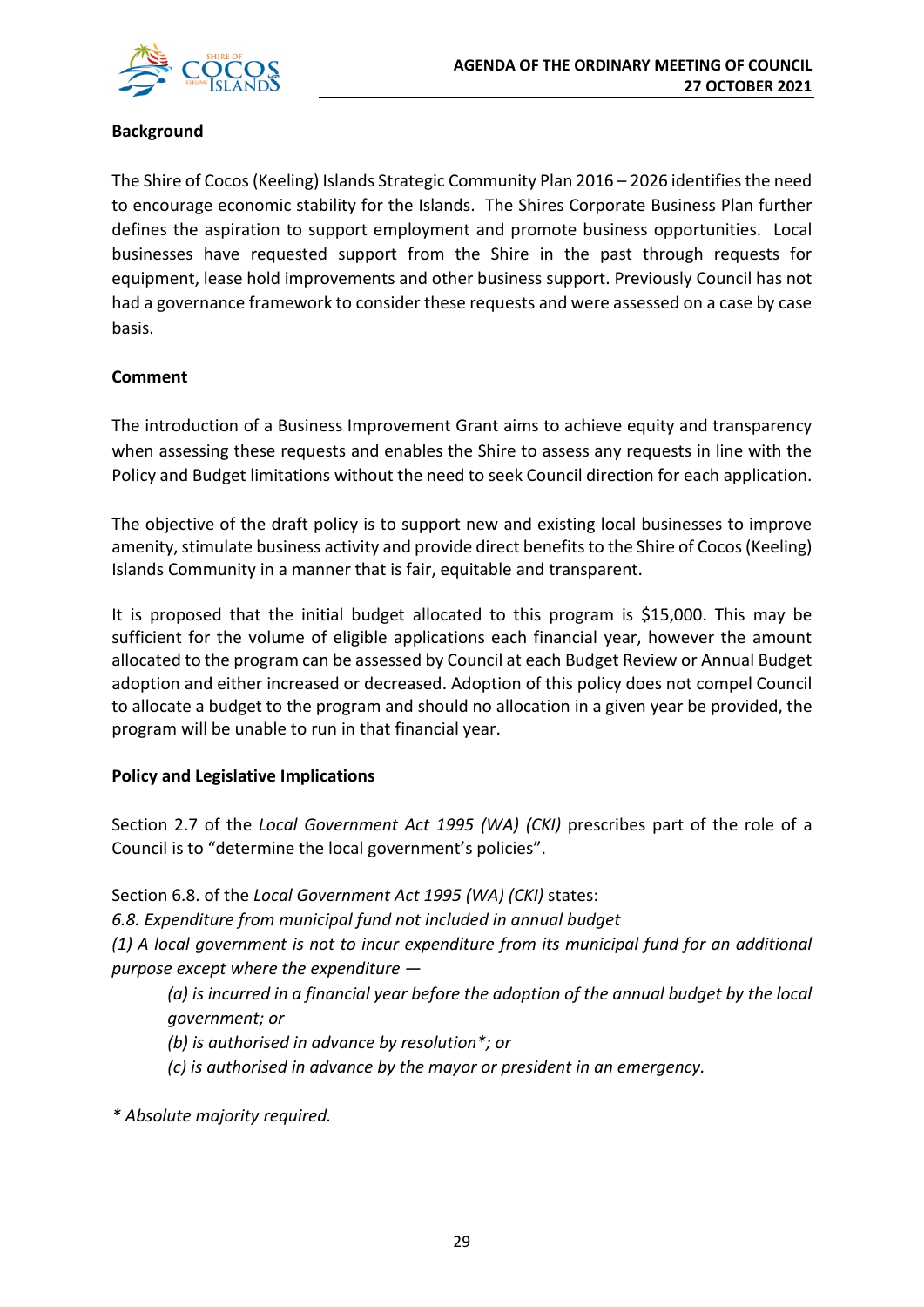

#### **Financial Implications**

An initial budget of \$15,000 is proposed to fund the program for 2021/22. This will enable a minimum of ten successful applications. Should there be significant interest in the program with eligible projects, further budget allocation can be considered as part of the Budget Review process.

It is proposed that the \$15,000 is allocated from the unallocated surplus identified through receiving additional Supplementary Road Funds and the adopted budget variation (\$48,031), Item 10.4.2 at the Ordinary Council Meeting held on 29 September 2021.

#### **Strategic Implications**

Shire of Cocos (Keeling) Islands Strategic Community Plan 2016 - 2026 *Key Result Area 1 – Economic Development Objective 5 – Support employment and promote business opportunities.*

*Key Result Area 4 – Civic Leadership Objective 4 – Ensure efficient and effective management of the organisation and financial resources.*

#### **Risk Implications**

| <b>Risk Category</b> | <b>Description</b>                                                                                                              | Rating (consequence x<br>likelihood) | <b>Mitigation Action</b>                                        |
|----------------------|---------------------------------------------------------------------------------------------------------------------------------|--------------------------------------|-----------------------------------------------------------------|
| Financial            | Not enough funds are<br>allocated to achieve<br>the objectives of the<br>program and some<br>eligible applications<br>miss out. | Moderate                             | Reconsider budget<br>allocation at the<br>annual Budget Review. |

#### **Risk Matrix**

| <b>Consequence /</b><br>Likelihood | Insignificant (1) | Minor (2)        | Medium (3)       | Major (4)        | Extreme (5)      |
|------------------------------------|-------------------|------------------|------------------|------------------|------------------|
| <b>Almost Certain (5)</b>          | Moderate (5)      | <b>High (10)</b> | <b>High (15)</b> | Extreme (20)     | Extreme (25)     |
| Likely (4)                         | Low $(4)$         | Moderate (8)     | <b>High (12)</b> | <b>High (16)</b> | Extreme (20)     |
| Possible (3)                       | Low(3)            | Moderate (6)     | Moderate (9)     | <b>High (12)</b> | <b>High (15)</b> |
| Unlikely (2)                       | Low(2)            | Low $(4)$        | Moderate (6)     | Moderate (8)     | <b>High (10)</b> |
| <b>Rare (1)</b>                    | Low (1)           | Low $(2)$        | Low(3)           | Low $(4)$        | Moderate (5)     |

#### **Voting Requirements**

Absolute majority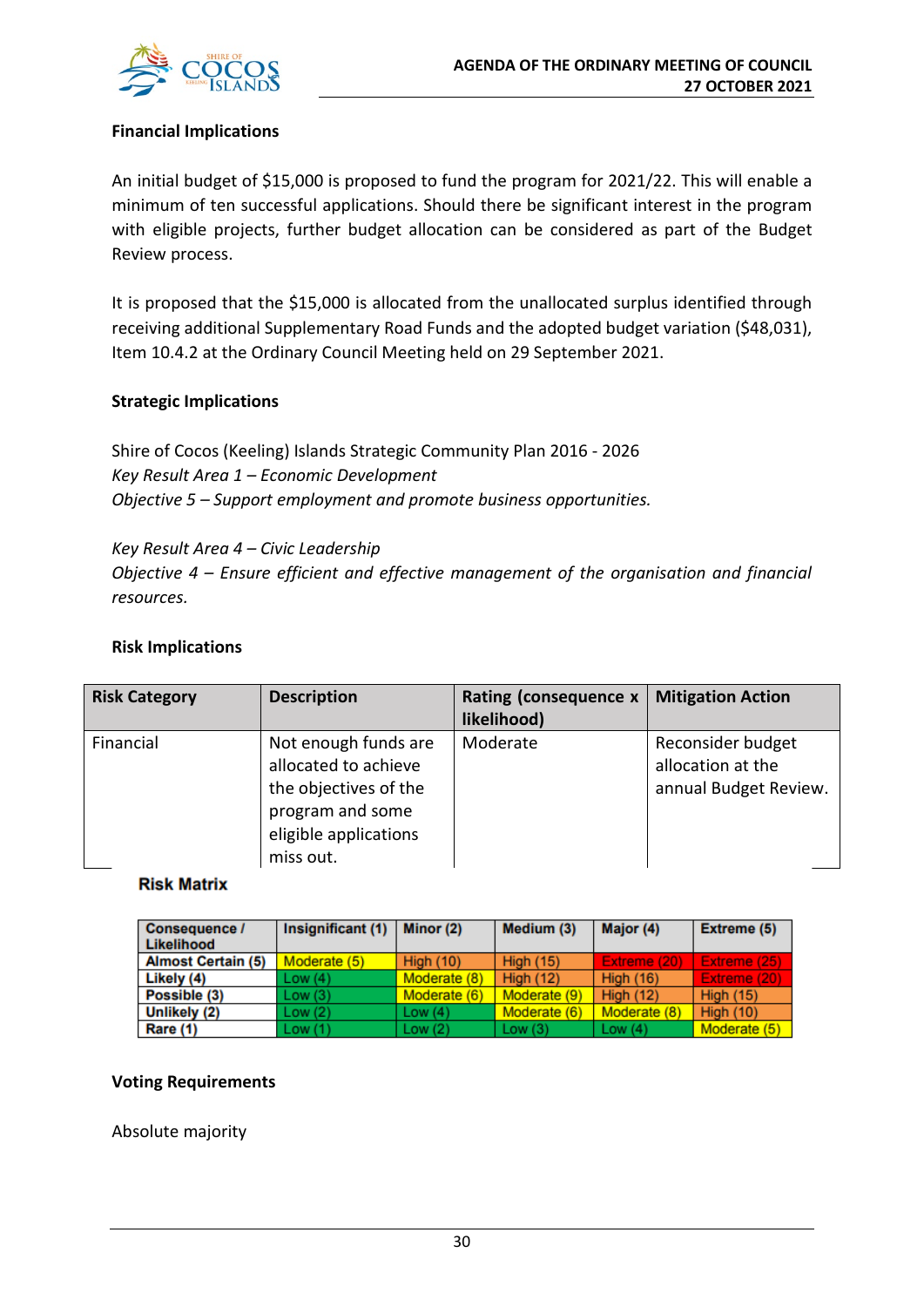

#### **Conclusion**

The draft policy and budget variation is presented for Council consideration.

#### **OFFICER'S RECOMMENDATION – ITEM NO 14.4.4**

**THAT COUNCIL BY ABSOLUTE MAJORITY:**

- **1. PURSUANT TO** *SECTION 2.7 OF THE LOCAL GOVERNMENT ACT 1995 (WA) (CKI)* **RESOLVES TO ADOPT THE BUSINESS IMPROVEMENT GRANTS POLICY – CPC8; AND**
- **2. PURSUANT TO SECTION 6.8. OF THE** *LOCAL GOVERNMENT ACT 1995 (WA) (CKI)* **APPROVES THE FOLLOWING VARIATION TO THE 2021/2022 ANNUAL BUDGET:**

| <b>Description</b>                                          | Amount      |
|-------------------------------------------------------------|-------------|
| <b>Business Improvement Grant Policy 2021/22 Allocation</b> | \$15,000    |
| <b>Unallocated Surplus</b>                                  | ( \$15,000) |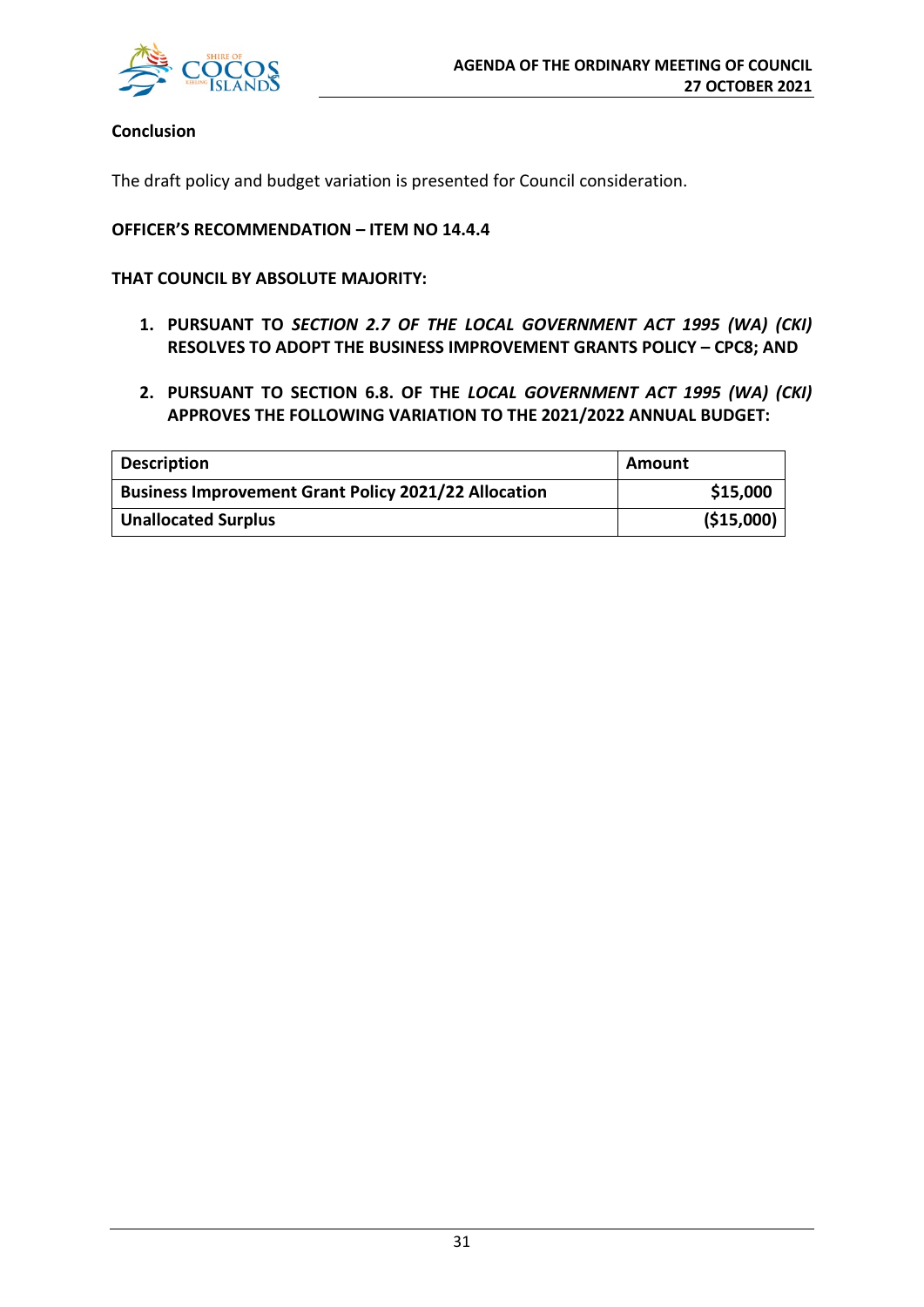

- **11. MINUTES TO BE RECEIVED**
- **12. ELECTED MEMBERS MOTION OF WHICH PREVIOUS NOTICE HAS BEEN GIVEN**
- **13. MOTIONS WITHOUT NOTICE WITH LEAVE OF COUNCIL**
- **14. MATTERS BEHIND CLOSED DOORS**
- **15. MATTERS RELATING TO THE LAND TRUSTS**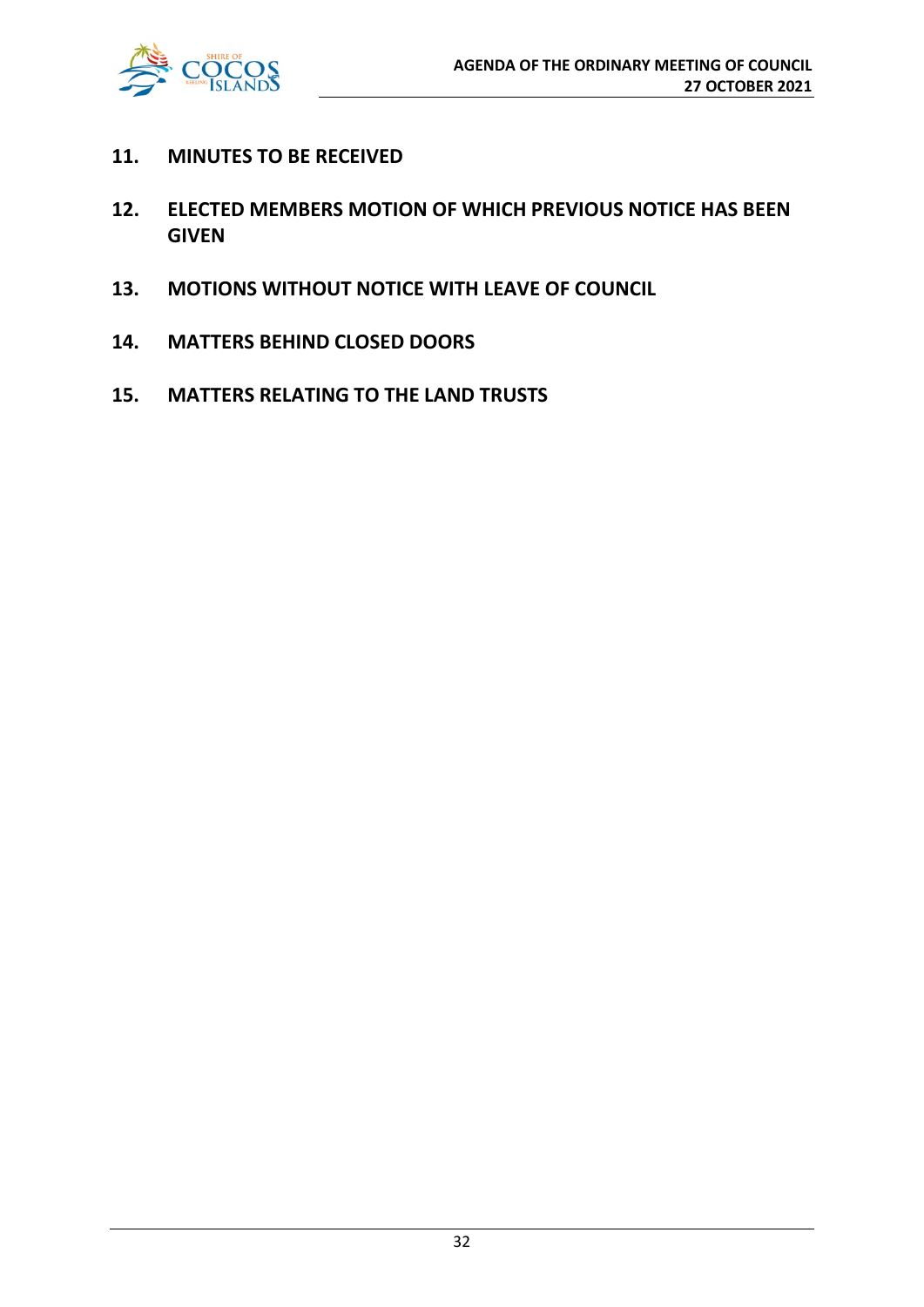



## MATTERS RELATING TO THE LAND TRUST 1979 AND LAND TRUST 1984

The Australian Government transferred ownership of portions of land on the Cocos (Keeling) Islands, under two separate deeds, to the Territory's local government being the Cocos (Keeling) Islands Council. On 1 July 1992, the Territories Law Reform Act came into effect by which the Commonwealth Government applied Western Australian laws to the Cocos (Keeling) Islands. The *Local Government (Transition) Ordinance 1992* established the Shire of the Cocos (Keeling) Islands by absorbing the Cocos (Keeling) Islands Council. By this arrangement, the body corporate called the Shire of Cocos (Keeling) Islands became the Trustee for both Land Trusts. Decisions relating to the Trust are made by Council as the decision-making arm of the body corporate.

**The 1979 Deed:** The 1979 Trust Deed applies to all of the land above the high-water mark on Home Island, except Lot 13, Lot 14 and Pulu Gangsa (Cemetery Island). The Deed states that the land is to be held 'upon trust for the benefit, advancement and wellbeing of the community formed by the Kampong residents.' No other terms were expressed in the Deed. 'Kampong residents' were described in the 1979 Trust Deed as 'the residents from time to time of the Kampong area'.

**The 1984 Deed:** The 1984 Trust Deed applies to all parcels of land situated and being above high-water mark within the Cocos (Keeling) Islands, including North Keeling Island, but not including parcels of land as described in the First Schedule of the 1984 Trust Deed. This transferred land was to be held by the Council (and later, by its successor, the Shire) 'upon trust for the benefit, advancement and wellbeing of the Cocos (Keeling) Islander's resident in the Territory on land owned by the Council."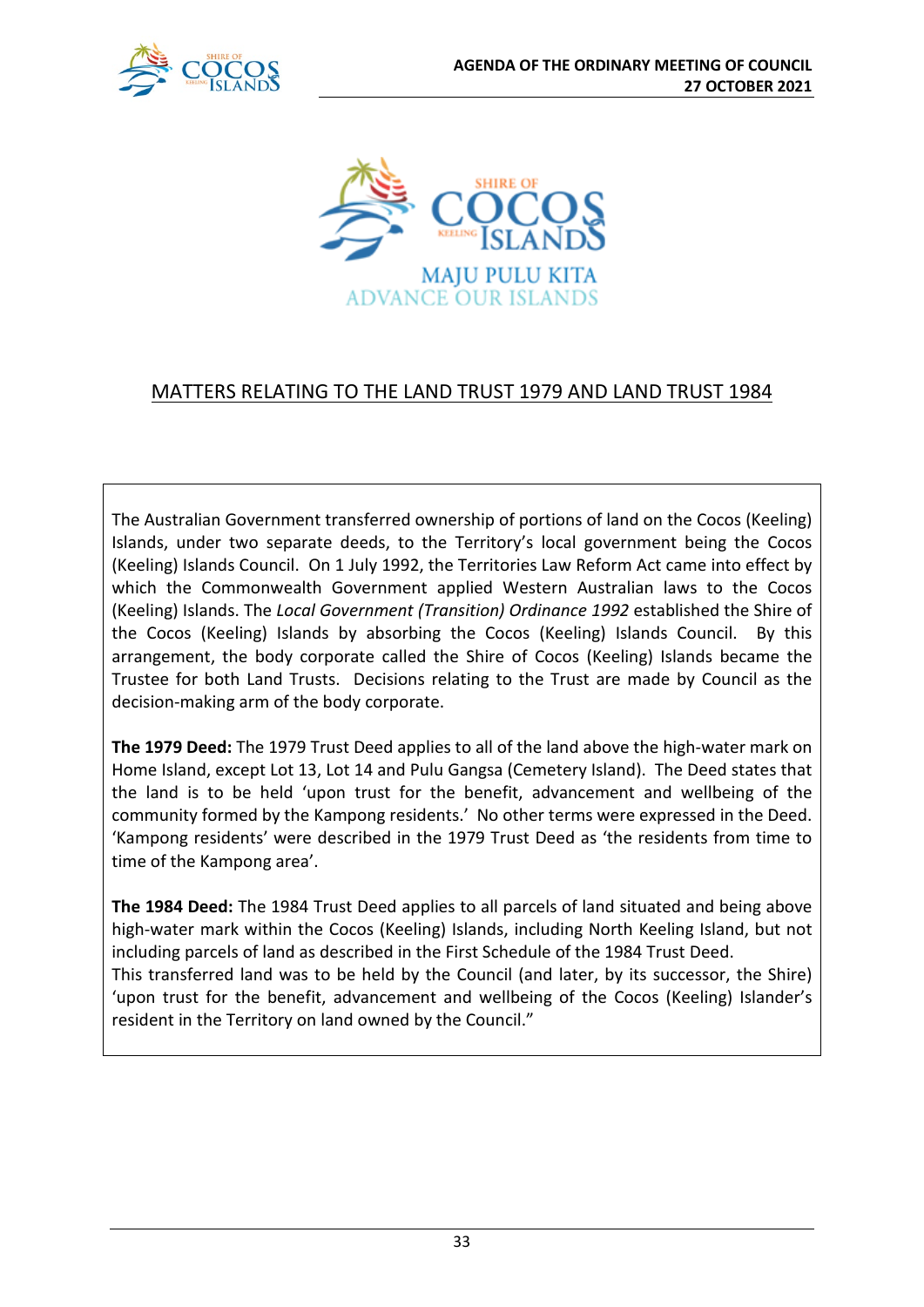

## **15.1 TRUSTS ADMINISTRATION**

#### **15.1.1 BASIS OF ACCOUNTING – SEPARATION OF SHIRE, 1979 TRUST AND 1984 TRUST ACCOUNTS**

| Date:                       | 18 October 2021                                                      |
|-----------------------------|----------------------------------------------------------------------|
| Location:                   | Not applicable                                                       |
| Applicant:                  | Shire of Cocos (Keeling) Islands                                     |
| File Ref:                   |                                                                      |
| Disclosure of Interest: Nil |                                                                      |
| <b>Reporting Officer:</b>   | <b>Chief Executive Officer</b>                                       |
| Island:                     | Shire Wide                                                           |
| Attachments:                | 15.1.1.1 - Cocos Land Trust Advice - Basis of Treatment October 2021 |
|                             | 15.1.1.2 - Basis of Accounting - Asset Separation Shire/1979         |
|                             | Trust/1984 Trust                                                     |

#### **Authority / Discretion**

#### **Definition**

|   | Advocacy       | When Council advocates on its own behalf or on behalf of its<br>community to another level of government/body/agency.                                                                                                                                                                                                                                        |
|---|----------------|--------------------------------------------------------------------------------------------------------------------------------------------------------------------------------------------------------------------------------------------------------------------------------------------------------------------------------------------------------------|
| 区 | Executive      | The substantial direction setting and oversight role of the<br>Council. E.g. adopting plans and reports, accepting tenders,                                                                                                                                                                                                                                  |
|   |                | directing operations, setting and amending budgets.                                                                                                                                                                                                                                                                                                          |
|   | Legislative    | Includes adopting local laws, town planning schemes and<br>policies. Review when Council reviews decisions made by<br>officers.                                                                                                                                                                                                                              |
|   | Quasi-Judicial | When Council determines an application / matter that directly<br>affects a person's right and interest. The judicial character arises<br>from the obligations to abide by the principles of natural justice.<br>Examples of Quasi-Judicial authority include town planning<br>applications, building licenses, applications for other permits /<br>licenses. |
|   | Information    | Includes items provides to Council for information purposes only<br>that do not require a decision of Council (i.e. $-$ for noting).                                                                                                                                                                                                                         |

#### **Report Purpose**

The purpose of this report is for Council to consider the proposed Basis of Accounting for the split between Trust and Shire assets, liabilities, income and expenditure.

#### **Relevant Documents**

Available for viewing at the meeting Nil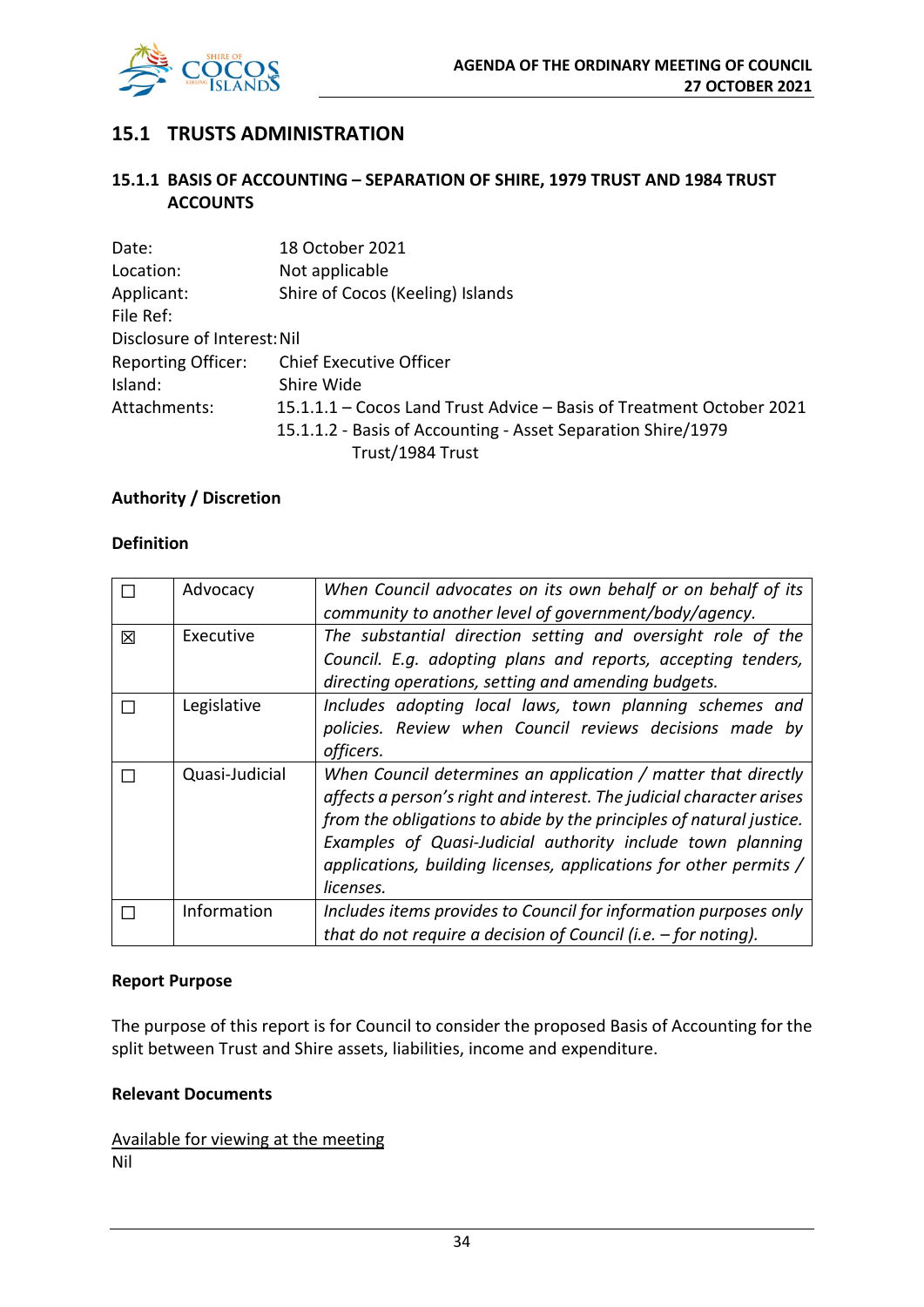

#### **Background**

The Australian Government transferred ownership of portions of land on the Cocos (Keeling) Islands, under two separate deeds, to the Territory's local government being the Cocos (Keeling) Islands Council. On 1 July 1992 the Territories Law Reform Act came into effect by which the Commonwealth Government applied Western Australian laws to the Cocos (Keeling) Islands. The *Local Government (Transition) Ordinance 1992* established the Shire of the Cocos (Keeling) Islands by absorbing the Cocos (Keeling) Islands Council. By this arrangement, the body corporate called the Shire of Cocos (Keeling) Islands became the Trustee for both Land Trusts. Decisions relating to the Trust are made by Council as the decision-making arm of the body corporate.

At the February 2020 Ordinary Council Meeting a report brought to Council information from the Australian Government Solicitor (AGS) and the Australian Government's [former] Department of Infrastructure and Regional Development (DIRD) regarding the governance of the Land Trusts before Council. The following resolution was passed in relation to the governance of the Trusts:

*COUNCIL RESOLUTION – ITEM NO 14.1.1*

*MOVED CR ANTHONEY, SECONDED CR CHARLSTON*

*THAT COUNCIL, BY SIMPLE MAJORITY, PURSUANT TO SECTION 3.18 OF THE LOCAL GOVERNMENT ACT (WA) (CKI) 1995 RESOLVES TO:*

- *1. NOTE THE ADVICE FROM THE AUSTRALIAN GOVERNMENT SOLICITOR AND DEPARTMENT OF INFRASTRUCTURE AND REGIONAL DEVELOPMENT REGARDING THE GOVERNANCE AND DECISION MAKING ON MATTERS RELATING THE TO THE 1979 TRUST DEED AND THE 1984 TRUST DEED;*
- *2. DELINATE THE PART OF THE MEETING THAT DEALS WITH MATTERS OF THE TRUSTS;*
- *3. CONTINUE TO OBSERVE THE REQUIREMENTS OF LOCAL GOVERNMENTS IN WESTERN AUSTRALIA AND THE SHIRE OF COCOS (KEELING) ISLANDS IN ALL ASPECTS OF MANAGING AND ADMINISTERING THE TRUSTS.*
- *4. INVESTIGATE A MEANS TO MEASURE DECISIONS AGAINST THE PURPOSES OF THE 1979 TRUST DEED (BEING THE BENEFIT, ADVANCEMENT AND WELLBEING OF THE COMMUNITY FORMED BY THE KAMPONG RESIDENTS) AND THE 1984 TRUST DEED (BEING THE BENEFIT, ADVANCEMENT AND WELLBEING OF THE COCOS (KEELING) ISLANDERS RESIDENT IN THE TERRITORY ON LAND OWNED BY THE COUNCIL), AS PART OF THE MAJOR REVIEW OF THE STRATEGIC COMMUNITY PLAN IN 2020.*

*THE MOTION WAS PUT AND DECLARED CARRIED (5/0)*

*FOR: ANTHONEY, CHARLSTON, HAMIRIL, IBRAM, IKU AGAINST: NIL*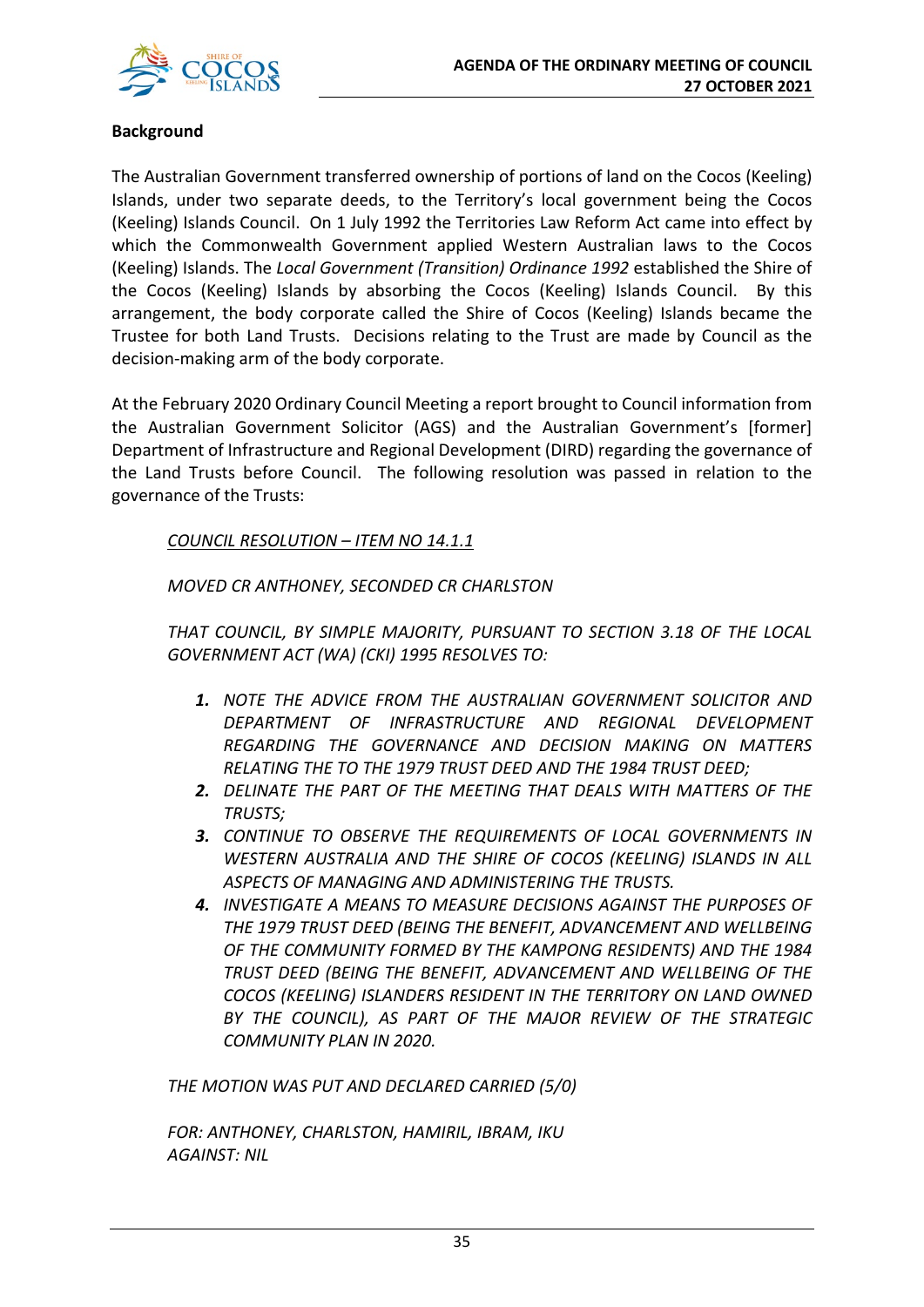

The 18 February 2020 Council report also noted there are specific legislative requirements regarding the keeping of Trust accounts, including that Trust finances be held separately from Shire finances. This requirement for separate accounting is consistent with the requirements of the *Local Government Act 1995 (WA)(CKI)*. While this has not previously been done in the history of the Trusts, the Shire received funding from the Australian Government to separate trust accounts from Shire accounts. Moore Australia (WA) were engaged by the Shire to complete this work.

#### **Comment**

Moore Australia (WA) through working with Shire staff for information have provided advice in regards to the account separation, as contained in Attachment 15.1.1.1.

To be able to finalise the 2020/2021 Annual Financial Statements for both the Shire and the Trust a basis of accounting to inform the account separation is required. The Chief Executive Officer and the Manager Finance and Corporate Services (as well as the previous Deputy Chief Executive Officer) have reviewed the advice and the basis of accounting and provided feedback throughout the process.

A key assumption for the basis of accounting has been that any asset that was constructed prior to the Trust Deeds (1979 & 1984) remain an asset of the respective Trust Deed. Any asset that has been constructed since the inception of the Trusts will remain as a Shire Asset.

Shire staff have reviewed records held by the Shire and further enquired with relevant staff members that have the historical knowledge to determine the required split. Where information is uncertain, a consistent approach has been taken and the asset has been placed in the relevant Trust. Attachment 15.1.1.2 – Asset Allocation for the Basis of Accounting – Trust Account Separation details all assets recorded in the Shire's finance system showing the proposed split. It is important that Council consider this attachment in detail as this is the key informing assumption to the basis of accounting.

Another key determination of Council is to consider the major reconstruction costs associated with significant renewal of assets, such as the Retail Precinct – Home Island and the proposed future redevelopment of the Tokoh – Waterfront Building. The scope of works and extent to which Shire funds (and usually grant funds) are expended on these redevelopments essentially reflect the scrapping of an asset and rebuilding of a new asset. Where this occurs it is proposed that the asset is scrapped for nil value in the accounts of the relevant trust, and recognised in the Shire accounts.

#### **Policy and Legislative Implications**

As a Local Government, the Shire operates under numerous pieces of legislation, particularly *the Local Government Act (WA)(CKI) 1995* and subsidiary regulations.

The Shire also works under policy and procedural frameworks such as Local Laws, Policies as adopted by Council and the Code of Conduct.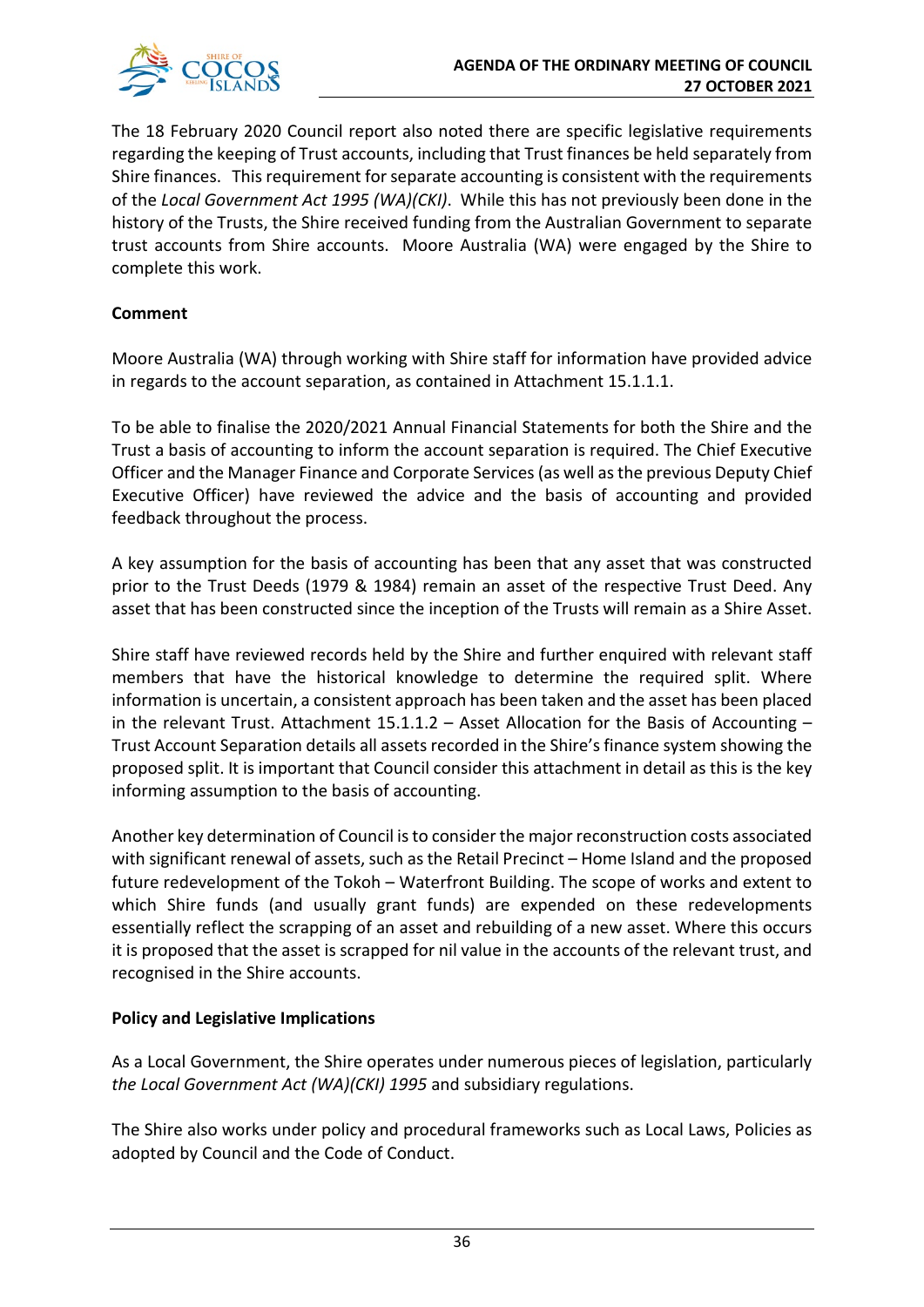

In matters relating to the Trusts, the Shire needs to consider the Trust instruments (the Deeds), the *Trustees Act 1962 (WA)(CKI)*, the *Charitable Trusts Act 1962 (WA)(CKI).* 

#### **Strategic Implications**

Nil

#### **Risk Implications**

| <b>Risk Category</b> | <b>Description</b>                            | <b>Rating (consequence x</b><br>likelihood) | <b>Mitigation Action</b>       |
|----------------------|-----------------------------------------------|---------------------------------------------|--------------------------------|
| Financial            | Trust finances are not<br>reported separately | High                                        | Work has been<br>undertaken to |
|                      | from Shire finances.                          |                                             | separate the Trust             |
|                      |                                               |                                             | finances from the Shire        |
|                      |                                               |                                             | finances.                      |
| Reputation           | Decisions of the                              | High                                        | Carefully considered           |
|                      | Trustee are challenged.                       |                                             | decisions that are well        |
|                      |                                               |                                             | documented and                 |
|                      |                                               |                                             | based on legal advice.         |
| Compliance           | Decisions not                                 | Moderate                                    | Advice from the AGS,           |
|                      | consistent with                               |                                             | <b>DIRD</b>                    |
|                      | legislation                                   |                                             |                                |

#### **Risk Matrix**

| <b>Consequence /</b><br>Likelihood | Insignificant (1) | Minor (2)        | Medium (3)       | Major (4)        | <b>Extreme (5)</b> |
|------------------------------------|-------------------|------------------|------------------|------------------|--------------------|
| <b>Almost Certain (5)</b>          | Moderate (5)      | <b>High (10)</b> | <b>High (15)</b> | Extreme (20)     | Extreme (25)       |
| Likely (4)                         | Low(4)            | Moderate (8)     | <b>High (12)</b> | <b>High (16)</b> | Extreme (20)       |
| Possible (3)                       | Low(3)            | Moderate (6)     | Moderate (9)     | <b>High (12)</b> | <b>High (15)</b>   |
| Unlikely (2)                       | Low (2)           | Low $(4)$        | Moderate (6)     | Moderate (8)     | <b>High (10)</b>   |
| Rare (1)                           | Low (1)           | Low(2)           | Low(3)           | Low $(4)$        | Moderate (5)       |

#### **Voting Requirements**

Absolute majority is required as the impacts of the basis of accounting will impact future budget decisions and the financial affairs of both the Shire and the Trusts.

#### **Conclusion**

It is recommended that Council adopt the basis of accounting as outlined within Attachment 15.1.1.2. The Shire has taken a conservative approach with considering the basis of accounting to ensure that the benefits of the trust are taken into consideration and to prevent any potential conflict between their duty as Councillors and as Trustee for both of the Trusts.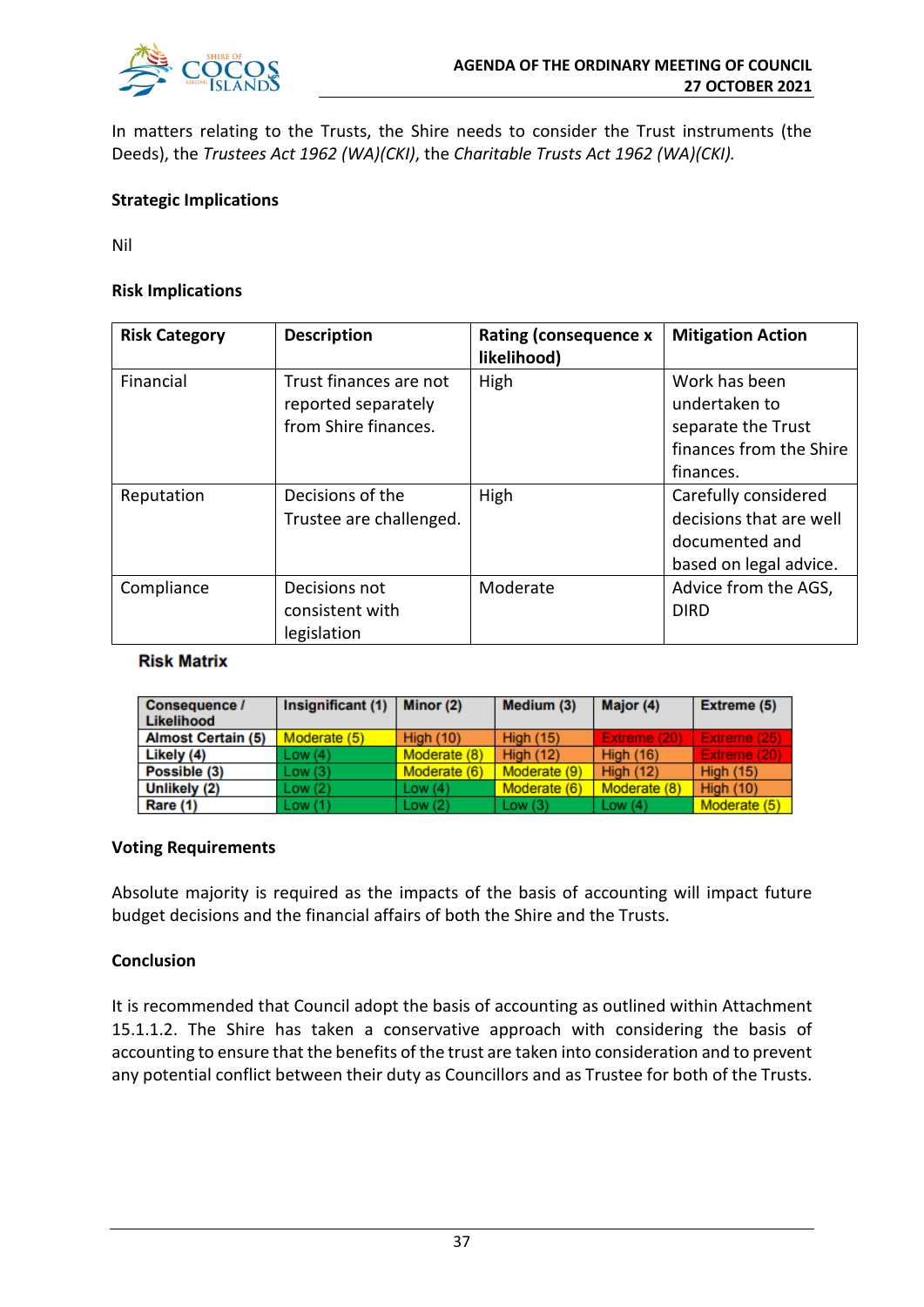

**OFFICER RECOMMENDATION - ITEM NO 15.1.1**

**THAT COUNCIL, BY ABSOLUTE MAJORITY:**

- **1. ADOPT THE BASIS OF ACCOUNTING, AS CONTAINED IN ATTACHMENT 15.1.1.2, FOR THE SEPARATION OF THE SHIRE AND 1979 TRUST AND 1984 TRUST ACCOUNTS AS AT 30 JUNE 2021 FOR INCLUSION IN THE 2020/2021 ANNUAL FINANCIAL STATEMENT PREPARATION;**
- **2. ADOPT THE SPLIT OF ASSETS AS DETAILED IN ATTACHMENT 15.1.1.2; AND**
- **3. DETERMINE THAT ON COMPLETION OF THE HOME ISLAND RETAIL PRECINCT PROJECT, THAT THE RETAIL PRECINCT ASSET BE SCRAPPED FOR NIL VALUE IN THE 1979 TRUST ACCOUNTS AND THAT THE RECONTRUCTED/NEW BUILD ON THIS SITE BY THE SHIRE TO BE RECOGNISED AS A SHIRE ASSET.**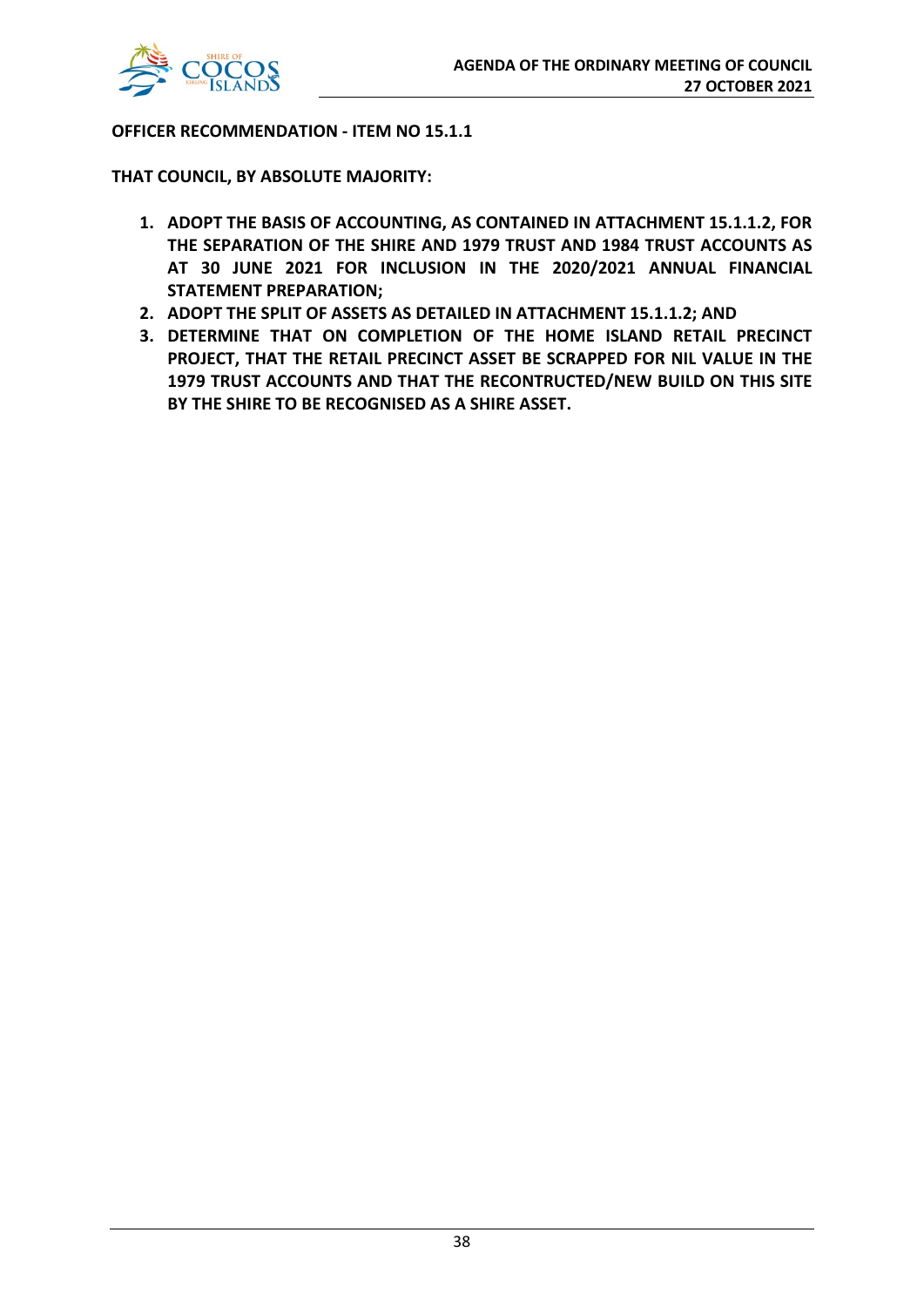

## **15.2 TRUSTS LEASES**

#### **15.2.1 EXPRESSIONS OF INTERESTS – PART LOT 45 HOME ISLAND LIA SHED 2**

#### **Report Information**

| Date:                     | 22 October 2021                                               |
|---------------------------|---------------------------------------------------------------|
| Location:                 | Part Lot 45 Home Island LIA Shed 2                            |
| Applicant:                |                                                               |
| File Ref:                 |                                                               |
| Disclosure of Interest:   |                                                               |
| <b>Reporting Officer:</b> | Leasing Officer                                               |
| Island:                   | Home Island                                                   |
| Attachments:              | 15.2.1.1 – Assessment of LIA Shed 2 Expressions of Interest   |
|                           | 15.2.1.2 to 15.2.1.5 - Confidential EOI Applications Received |

#### **Authority / Discretion**

#### **Definition**

|   | Advocacy       | When Council advocates on its own behalf or on behalf of its         |
|---|----------------|----------------------------------------------------------------------|
|   |                | community to another level of government/body/agency.                |
| ⊠ | Executive      | The substantial direction setting and oversight role of the          |
|   |                | Council. E.g., adopting plans and reports, accepting tenders,        |
|   |                | directing operations, setting and amending budgets.                  |
|   | Legislative    | Includes adopting local laws, town planning schemes and              |
|   |                | policies. Review when Council reviews decisions made by              |
|   |                | officers.                                                            |
|   | Quasi-Judicial | When Council determines an application / matter that directly        |
|   |                | affects a person's right and interest. The judicial character arises |
|   |                | from the obligations to abide by the principles of natural justice.  |
|   |                | Examples of Quasi-Judicial authority include town planning           |
|   |                | applications, building licenses, applications for other permits /    |
|   |                | licenses.                                                            |
|   | Information    | Includes items provides to Council for information purposes only     |
|   |                | that do not require a decision of Council (i.e. $-$ for noting).     |

#### **Report Purpose**

To present the request and supporting documentation to Council for consideration.

#### **Relevant Documents**

#### Available for viewing at the meeting.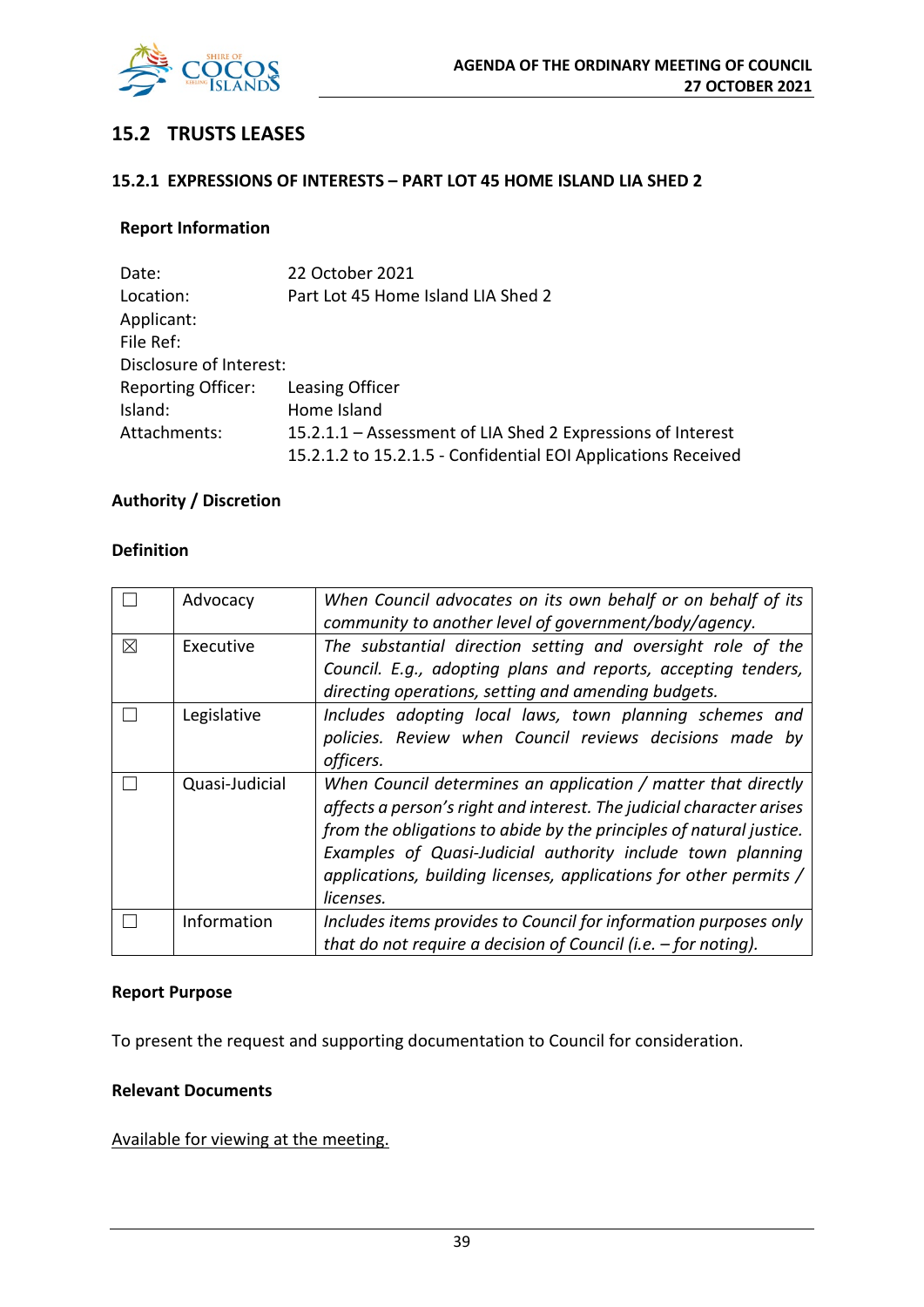

## **Background**

The lease for Part Lot 45 LIA Shed 2 expired on 31 August 2021 and the tenants informed they will not exercise the further 5 years option. An expression of interest (EOI) was advertised in the Atoll Newsletter on 10 September 2021 seeking Expressions of Interest (EOI) for this workshop space.

#### **Comment**

At the end of the submission period on 27 September 2021 four EOIs were received. A summary of the EOIs are as follows:

#### **Application 1: 'Sweet As' Lawn Section Maintenance**

The applicant proposed to utilise the space to operate his lawn mowing business. He currently employs a casual staff member and school students on the weekends when needed and will also explore other employment opportunities for the community. The applicant also plans to use the space for storage of other machinery as he expands his business and as a nursery to supply his retail business 'Sweet As Gifts'. The applicant has the necessary experience, skills and qualification to operate this business. See attachment 15.2.1.2.

#### **Application 2: Mr Des Chongkin**

Mr Chongkin proposes to use this space to operate a cabinetry business. The applicant intends to produce cabinetry items (kitchen shelving, vanity cabinets, bookshelves and other cabinetry requirements) to reduce the expense and time to purchase these items from the mainland. He has over 30 years of experience in this field and would consider offering an apprenticeship in the future. The applicant anticipates to operate the business at least 4 days a week. See attachment 15.2.1.3.

## **Application 3: CKI Golf Cart Solutions**

The applicant proposes to use this space for the operation of servicing and maintenance of battery-operated vehicles. With over 10 years of experience and a certification in this field the applicant has the necessary skills for the successful operation of this business. The applicant intends to employ a trade assistant within the second year. Mr Dennis has provided an extensive application with evidence of necessary documents for an established business. See attachment 15.2.1.4.

The applicant has requested the Shire fund some additional lease improvements to the site.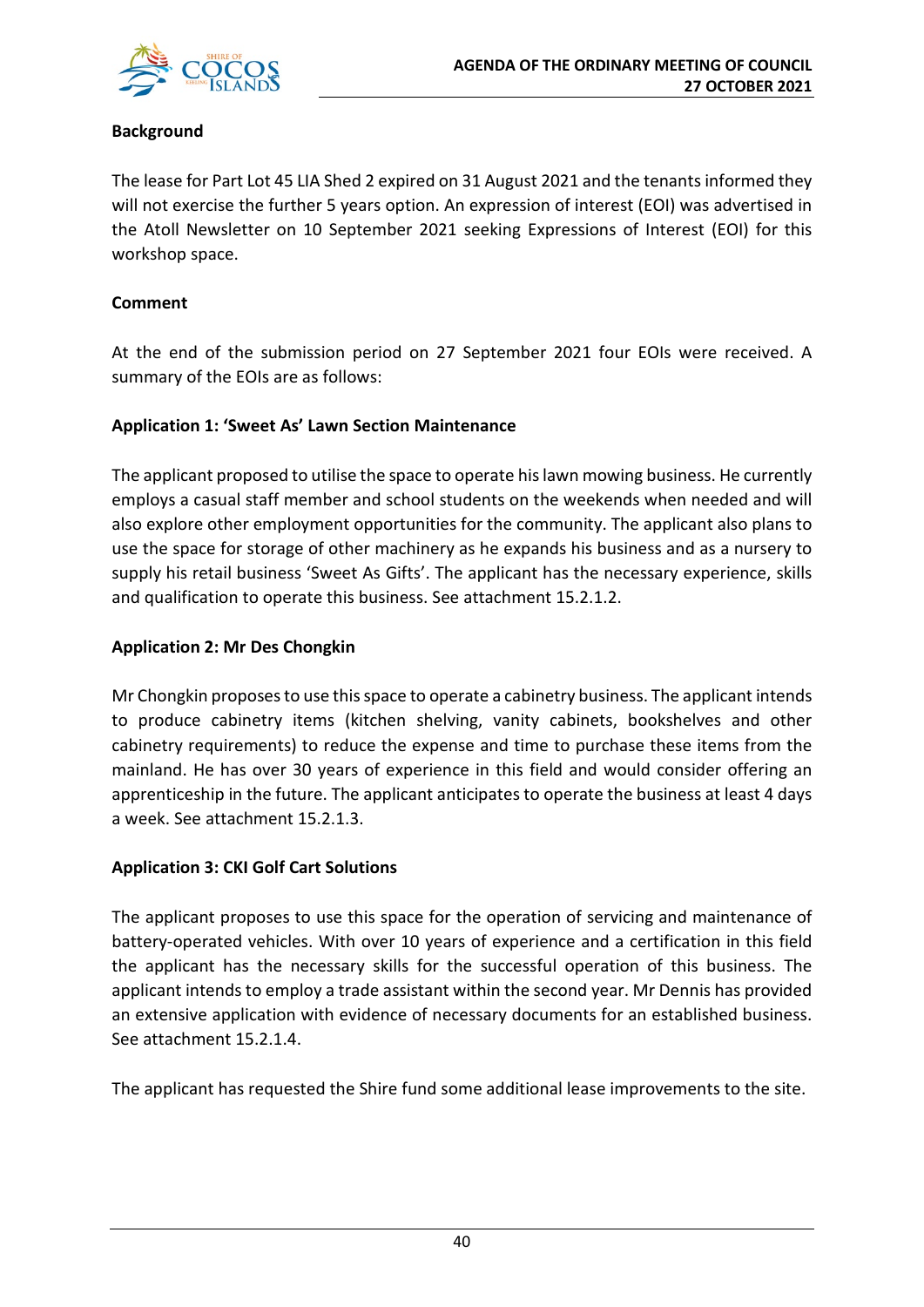

## **Application 4: Phosphate Resources Limited (PLR)**

PLR is a large private business on Christmas Island and is seeking a workshop space to operate their business CI Maintenance Services (CIMS) on Cocos. CIMS provides a range of services on Christmas Island including Fire, Electrical, Pest Control, Weed Management as well as building services. CIMS is committed to use local resources and provide appropriate training programs particularly to the youth to encourage and develop new skills for the next generation. See attachment 15.2.1.5.

Officers reviewed all the EOI received and assessed them against the following criteria:

- 1. Will the business increase employment?
- 2. Will the business encourage and generate new revenue into the community?
- 3. Is the service being offered something that is needed? Is there a demand for this service?
- 4. Has the applicant demonstrated the necessary skills to make this business a success?

A summary of the evaluation and officer comments are provided in Attachment 15.2.1.1.

#### **Policy and Legislative Implications**

Section 3.58 of the *Local Government Act (WA) (CKI)* 1995 as amended.

#### **Financial Implications**

Progressing the EOI to formal lease arrangements will result in revenue to the Shire. A valuation will be requested to determine the annual lease fee.

#### **Strategic Implications**

Strategic Community Plan: Key Result Area 1– Economic: Outcome 1.1. Encourage economic stability for the Islands.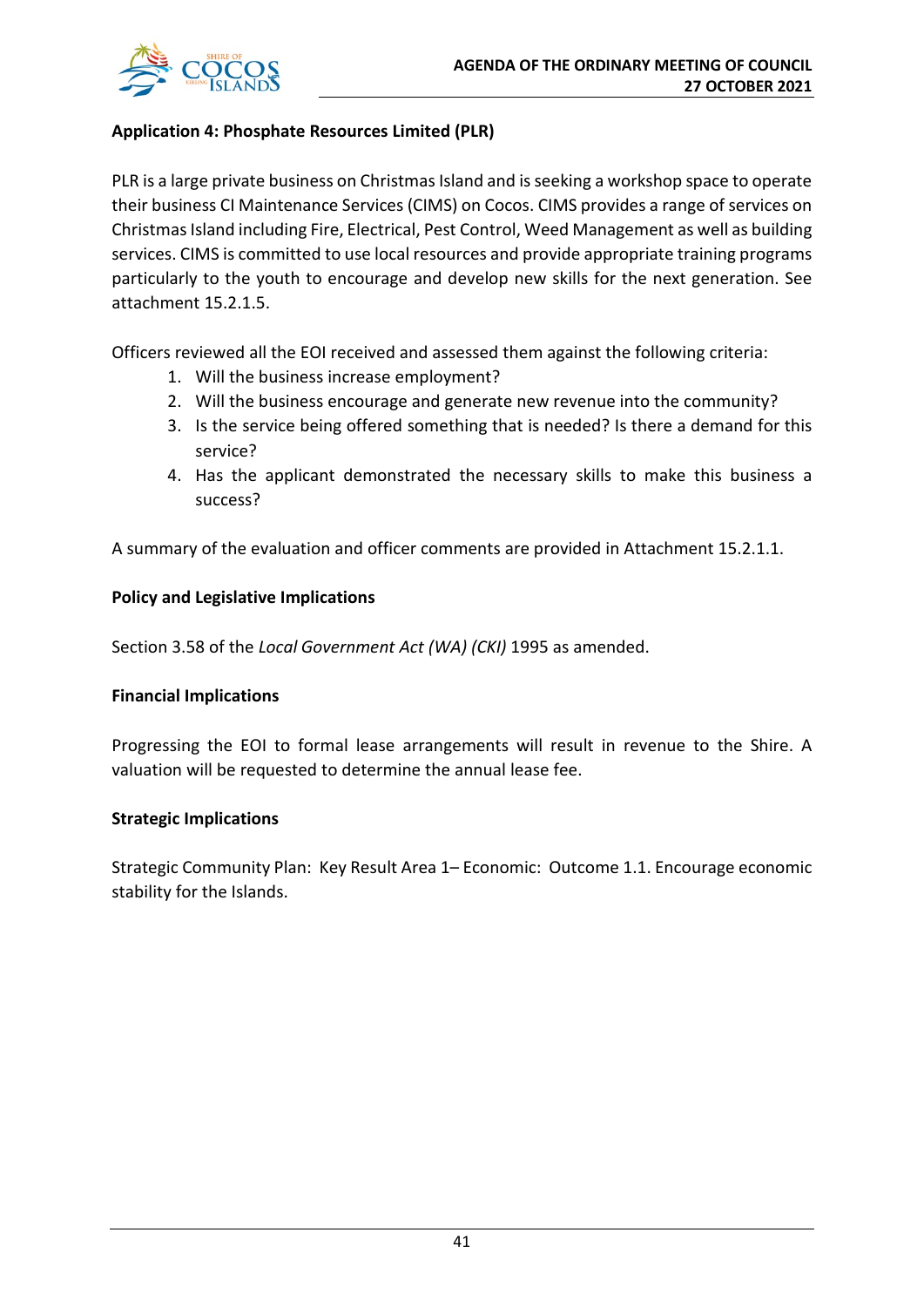

#### **Risk Implications**

| <b>Risk Category</b> | <b>Description</b>                                                                                  | Rating (consequence x<br>likelihood) | <b>Mitigation Action</b>                                                                                                                                           |
|----------------------|-----------------------------------------------------------------------------------------------------|--------------------------------------|--------------------------------------------------------------------------------------------------------------------------------------------------------------------|
| Reputation           | No clear process with<br>selecting applicants                                                       | Minor (6)                            | Application is assessed<br>based on the criteria                                                                                                                   |
|                      | Perceived conflict of<br>Interest by Shire<br>Officers due to<br>applicants employed<br>with Shire. |                                      | Officers have provided<br>comments for Council<br>consideration,<br>however, have left the<br>resolution open for<br>Council to determine<br>successful applicant. |

#### **Risk Matrix**

| <b>Consequence /</b><br>Likelihood | Insignificant (1) | Minor (2)        | Medium (3)       | Major (4)        | Extreme (5)      |
|------------------------------------|-------------------|------------------|------------------|------------------|------------------|
| <b>Almost Certain (5)</b>          | Moderate (5)      | <b>High (10)</b> | <b>High (15)</b> | Extreme (20)     | Extreme (25)     |
| Likely (4)                         | Low(4)            | Moderate (8)     | <b>High (12)</b> | <b>High (16)</b> | Extreme (20)     |
| Possible (3)                       | Low(3)            | Moderate (6)     | Moderate (9)     | <b>High (12)</b> | <b>High (15)</b> |
| Unlikely (2)                       | Low(2)            | Low $(4)$        | Moderate (6)     | Moderate (8)     | <b>High (10)</b> |
| Rare (1)                           | Low(1)            | Low $(2)$        | Low(3)           | Low $(4)$        | Moderate (5)     |

#### **Voting Requirements**

Simple majority

#### **Conclusion**

The request for a new lease is presented for Council consideration. To alleviate any perceived or real conflict of interest the Officers have provided comments on each application and withheld a recommendation on which application they recommend to Council.

#### **OFFICER RECOMMENDATION – ITEM NO 15.2.1**

**THAT COUNCIL, BY SIMPLE MAJORITY, PURSUANT TO SECTION 3.58 OF THE** *LOCAL GOVERNMENT ACT 1995 (WA) (CKI)* **RESOLVES:**

- **1. TO ENTER INTO FORMAL LEASE NEGOTIATIONS WITH \_\_\_\_\_\_\_\_\_\_\_\_\_\_\_\_\_\_ FOR PART LOT 45 HOME ISLAND LIA SHED 2;**
- **2. TO GIVE PUBLIC NOTICE OF THE INTENT (INCLUDING INVITING PUBLIC SUBMISSIONS) TO DISPOSE BY LEASE OF PART LOT 45 HOME ISLAND LIA SHED 2 TO THE SUCCESSFUL APPLICANT AS PER THE SHIRE'S STANDARD COMMERCIAL LEASE TEMPLATE, SUBJECT TO THE FOLLOWING CONDITIONS:**
	- **a. THAT THE LEASE FEE BE SET AS PER THE INDEPENDENT VALUATION, SUBJECT TO ANNUAL CPI REVIEWS, PLUS A ONE-OFF LEASE PREPARATION FEE OF \$250;**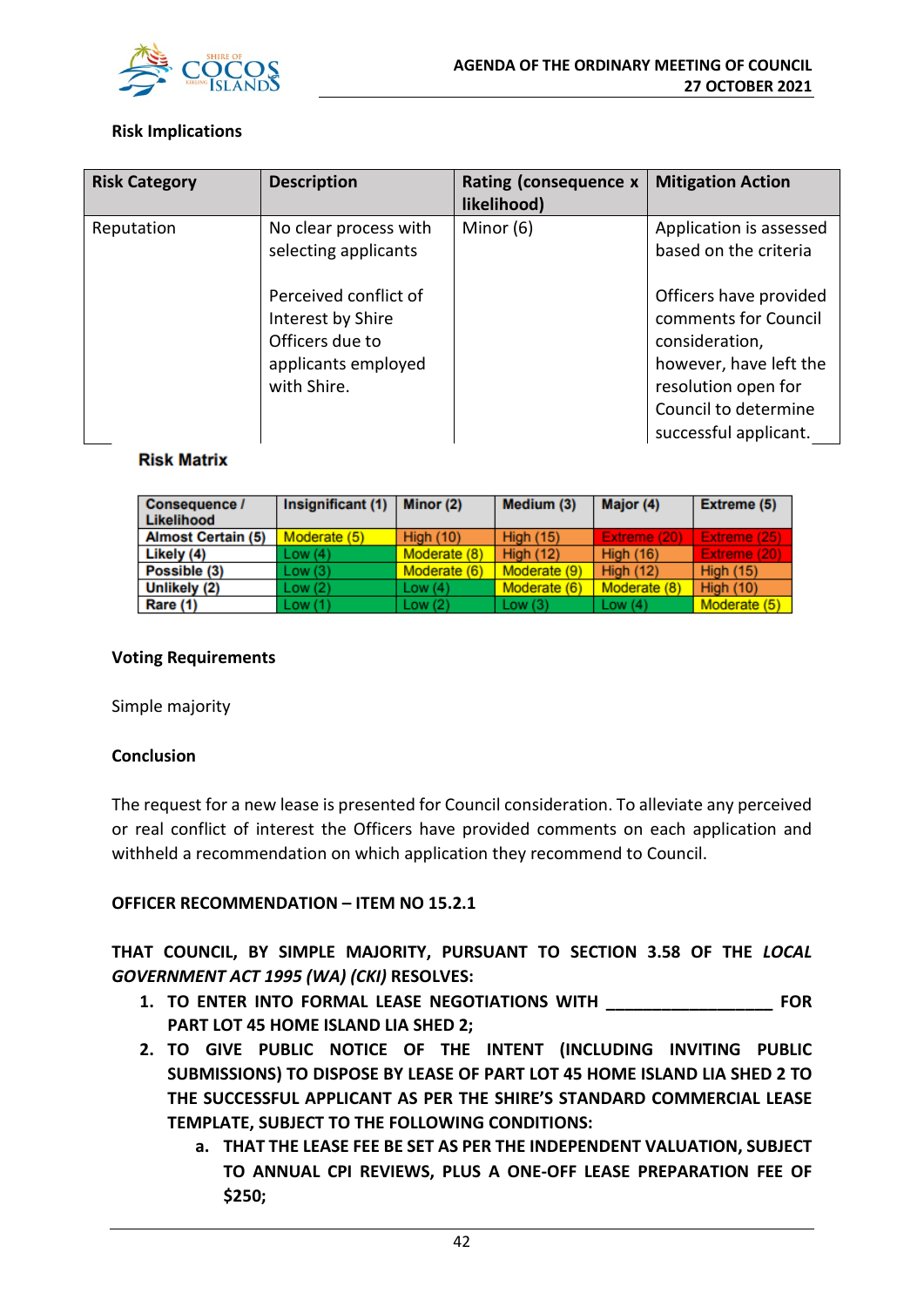

- **b. THE LEASE OF PROPERTY WILL BE FOR "AS IS WHERE IS" BASIS;**
- **c. THAT THE PROSPECTIVE LESSEE IS ADVISED THAT THEY WILL BE RESPONSIBLE FOR ALL MAINTENANCE OF THE BUILDING PER THE LEASE CONDITIONS;**
- **3. THAT SHOULD NO OBJECTIONS BE RECEIVED DURING THE PUBLIC NOTICE PERIOD; THE CHIEF EXECUTIVE OFFICER IS AUTHORISED TO ENTER INTO THE LEASE AS PER THE SHIRE'S STANDARD COMMERCIAL LEASE TEMPLATE AND WITH THE CONDITIONS AS OUTLINED ABOVE;**
- **4. THAT IF OBJECTIONS ARE RECEIVED, TO CONSIDER ALL PUBLIC SUBMISSIONS AT THE FIRST ORDINARY MEETING OF COUNCIL FOLLOWING THE CLOSE OF THE PUBLIC SUBMISSION PERIOD;**
- **5. THAT REGULAR INSPECTIONS OF COMMERCIAL TENANCY WILL BE UNDERTAKEN; AND**
- **6. TO ADVISE THE PROSPECTIVE LESSEE THAT, SHOULD ANY OUTSTANDING MONIES BE OWING TO THE SHIRE, THEY ARE TO BE PAID IN FULL.**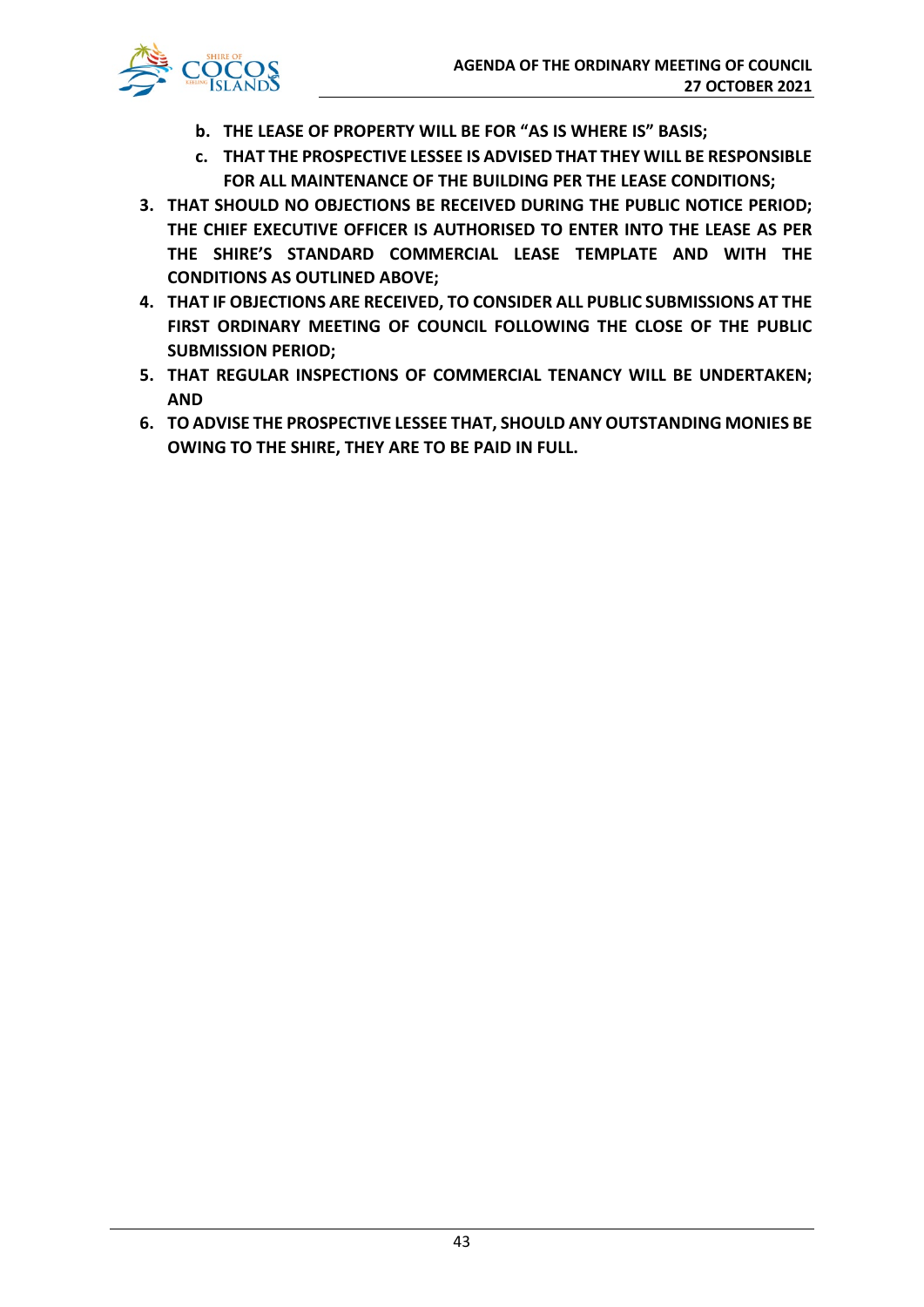

## **15.2.2 APPLICATION TO ENTER INTO A NEW LEASE FOR PART LOT 100 WEST ISLAND – SOUTH END ROAD PRECINCT AREA 5**

#### **Report Information**

| Date:                       | 22 October 2021                                            |
|-----------------------------|------------------------------------------------------------|
| Location:                   | Part Lot 100, West Island - South End Road Precinct Area 5 |
| Applicant:                  | Ape X Kite Boarding Pty Ltd                                |
| File Ref:                   |                                                            |
| Disclosure of Interest: Nil |                                                            |
| <b>Reporting Officer:</b>   | Leasing Officer                                            |
| Island:                     | West Island                                                |
| Attachments:                | 15.2.2.1 - Lease Proposal                                  |

#### **Authority / Discretion**

#### **Definition**

|   | Advocacy       | When Council advocates on its own behalf or on behalf of its<br>community to another level of government/body/agency. |
|---|----------------|-----------------------------------------------------------------------------------------------------------------------|
|   |                |                                                                                                                       |
| X | Executive      | The substantial direction setting and oversight role of the                                                           |
|   |                | Council. E.g., adopting plans and reports, accepting tenders,                                                         |
|   |                | directing operations, setting and amending budgets.                                                                   |
|   | Legislative    | Includes adopting local laws, town planning schemes and                                                               |
|   |                | policies. Review when Council reviews decisions made by                                                               |
|   |                | officers.                                                                                                             |
|   | Quasi-Judicial | When Council determines an application / matter that directly                                                         |
|   |                | affects a person's right and interest. The judicial character arises                                                  |
|   |                | from the obligations to abide by the principles of natural justice.                                                   |
|   |                | Examples of Quasi-Judicial authority include town planning                                                            |
|   |                | applications, building licenses, applications for other permits /                                                     |
|   |                | licenses.                                                                                                             |
|   | Information    | Includes items provides to Council for information purposes only                                                      |
|   |                | that do not require a decision of Council (i.e. $-$ for noting).                                                      |

#### **Report Purpose**

To present the request and supporting documentation from April Warren, Director of Ape X Kiteboarding to Council in which Ape X Kiteboarding seeks to enter into a new lease for portion of Lot 100, in the South End Precinct being Area 5. It should be noted that Council, in this instance, is acting in its capacity as the Trustee of the 1984 Land Trusts as the Land (part Lot 100) is held in Trust. Council, in making any decision in relation to the Trust, must give due consideration of the purpose of the Trust that is "the benefit, advancement and wellbeing of Cocos (Keeling) Islanders resident in the Territory on land owned by the Council" and ensure their decision-making is guided by this objective. Council, acting in its capacity as Trustee, has the authority to consider matters relating to Land held in Trust.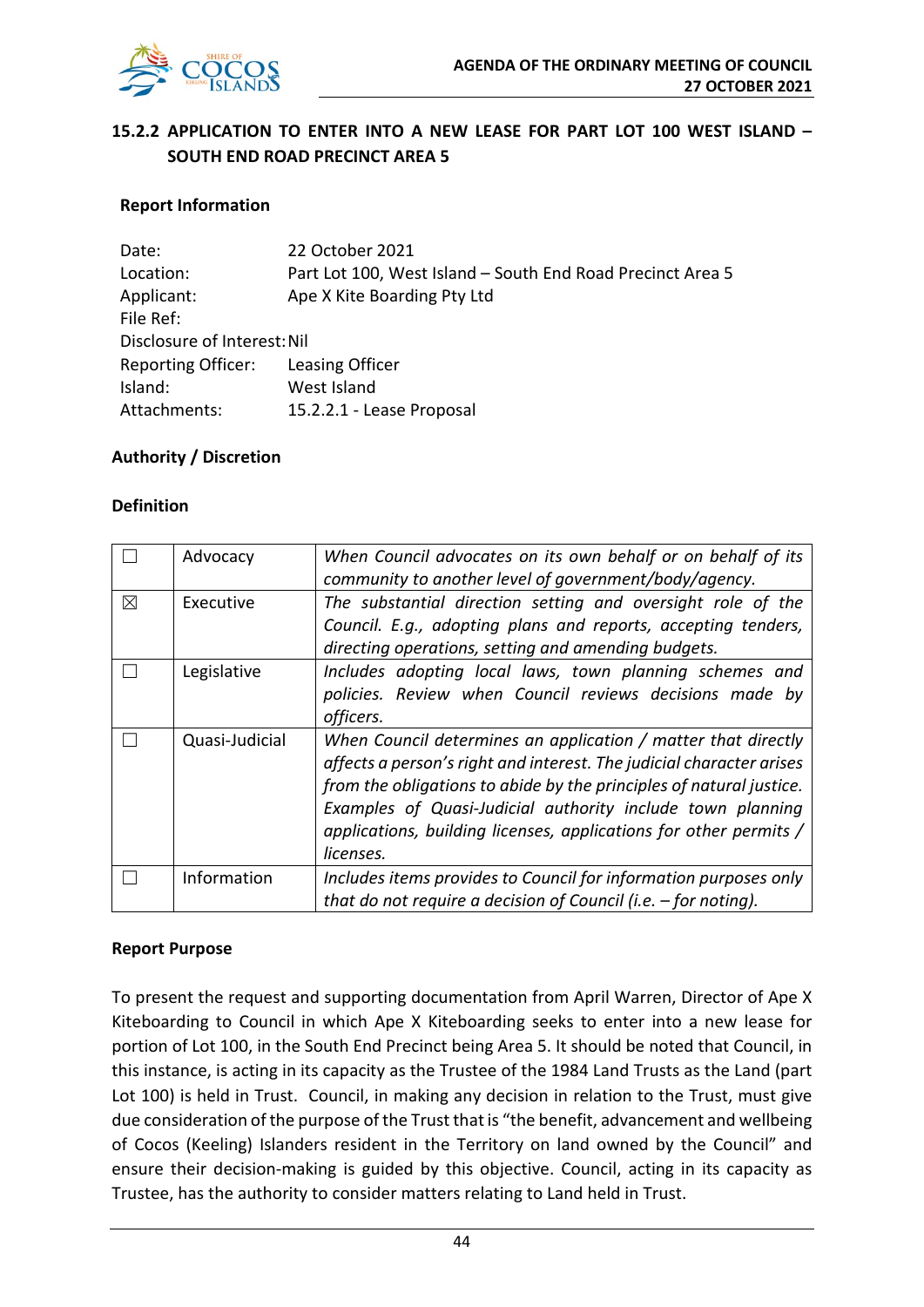

#### **Relevant Documents**

Nil

#### **Background**

On 5 October 2020 Ms Warren, Director of Ape X Kiteboarding requested to relinquish their lease at South End Road Precinct Area 5. At the Ordinary Council Meeting on 11 November 2020 Council resolved the following:

*That Council acting in its capacity as trustee of the 1984 Land Trust Deed, by simple majority, pursuant to section 3.58 of the Local Government Act (WA) (CKI) 1995 resolves to accept the request from Ape X Kiteboarding to relinquish its lease on a portion of lot 100 (being the south end precinct area 5) which was used for a kiteboarding tourism operator, subject to all outstanding fees and rates being paid in full and the site being fully remediated as per the lease conditions.* 

Ms Warren is applying for a new lease with the Shire for the same purpose and have subsequently submitted their request on 13 August 2021. See attachment 15.2.2.1.

#### **Comment**

Ape X Kiteboarding commenced their kite boarding operations on Cocos in 2018. The applicants continued their business up until 2020 when they requested to relinquish the lease due to circumstances that made their business inoperable.

The applicants have informed us they have restructured their business to allow kiteboarding and wing foil lessons as well as bringing at least 3 tour groups to Cocos each year. They intend to operate their business during July to October. The tour groups will offer lessons to other visitors or locals on Cocos as well as utilising other local services. It will also offer activities and attractions to the island which will increase the revenue for existing businesses. The advertising of their business in the mainland will also broaden and increase tourism awareness. This is a positive economic outcome for the Community as per the Trust requirements.

Council should note the applicants will offer to sublease the property during the off-kite season between November to June. They have been informed an application must be submitted and approved by Council prior to any arrangements at that time. The Shire has also rejected the request to Ape X Kiteboarding proposal to cutting down vegetation along the coastline while Shire considers an approach and develop a policy around this matter.

Ape X Kiteboarding has been informed that a valuation will be sought by a registered independent valuer to determine the annual lease fee to be charged, noting the fee would be subject to annual CPI review and a market review at the commencement of any further terms.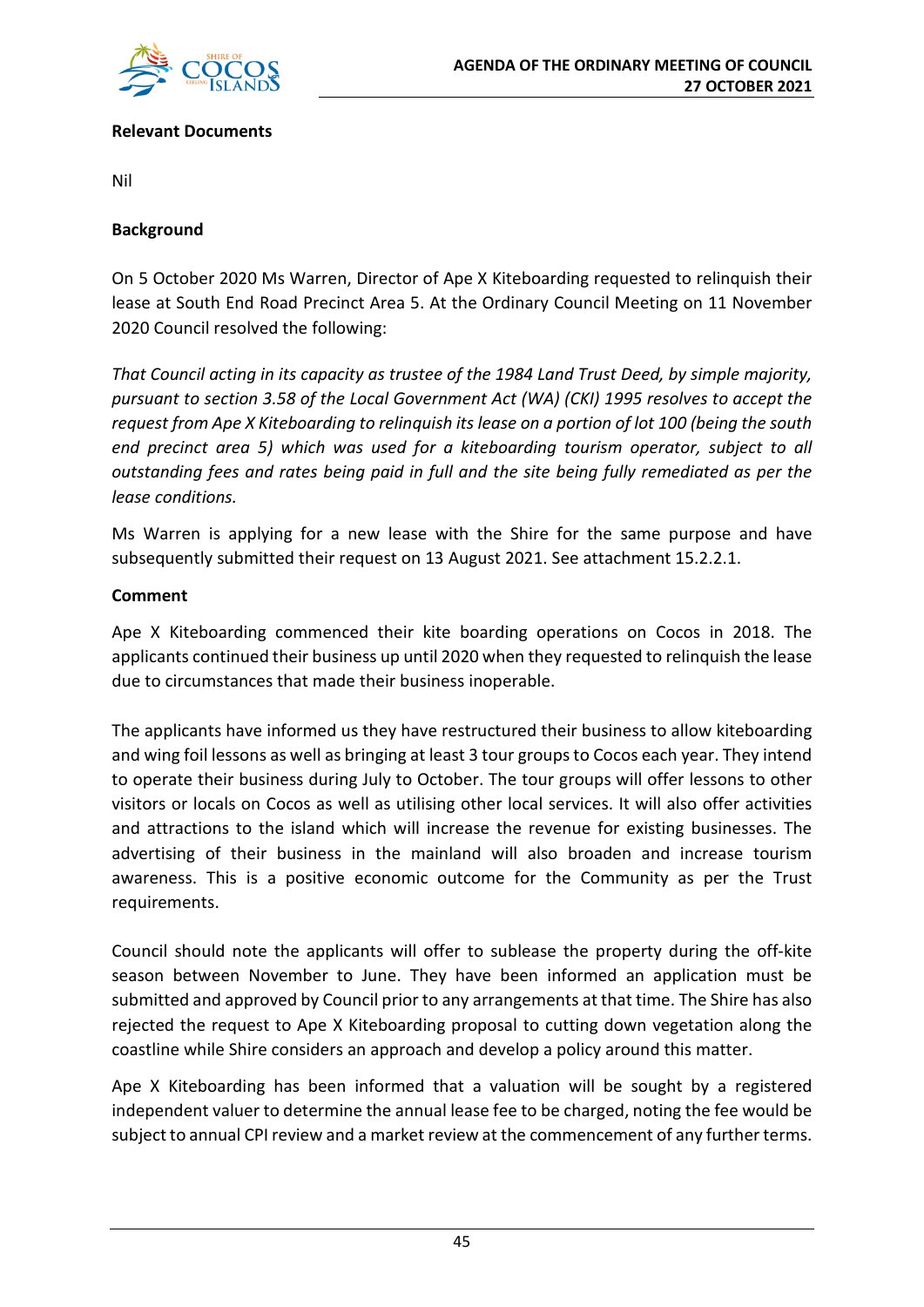

The proponent has requested a two (2) year lease with a further one (1) year plus one (1) year and will accept to commence the lease once the disposition notice ends providing there are no objections received.

As noted above, in determining this matter, Council is acting in its capacity as the Trustee of the Land Trusts as the Land (Part Lot 100) is Land held in Trust under the 1984 Land Trust Deed; therefore Council, is required to have due consideration of the purpose of the Trust, that is "upon trust for the benefit, advancement and wellbeing of the Cocos (Keeling) Islanders resident in the Territory on land owned by the Council."

#### **Policy and Legislative Implications**

Section 3.58 of the *Local Government Act 1995 (WA) (CKI)*.

#### **Financial Implications**

An updated valuation has been sought by an independent property valuer to determine the lease fee. The current lease fee is \$1,125.00 and it is likely the valuation will be of a similar amount; therefore, it is unlikely to have any impact on the adopted budget.

This lease will provide lease income to the Land Trust.

#### **Strategic Implications**

Strategic Community Plan: *Key Result Area 1– Economic: Outcome 1.1. Encourage economic stability for the Islands.*

#### **Risk Implications**

| <b>Risk Category</b> | <b>Description</b>                                                                                               | Rating (consequence x<br>likelihood) | <b>Mitigation Action</b>                                                                                          |
|----------------------|------------------------------------------------------------------------------------------------------------------|--------------------------------------|-------------------------------------------------------------------------------------------------------------------|
| Reputation           | Not progressing with<br>the lease in a timely<br>manner could result in<br>uncertainty for a<br>service provider | Moderate (8)                         | This item is being<br>progressed as quickly<br>as possible, while still<br>observing legislative<br>requirements. |
| Compliance           | The process for leasing<br>does not comply with<br>legislation.                                                  | Low $(3)$                            | The process outlined in<br>this report is<br>consistent with<br>legislative<br>requirements.                      |
| Property             | The property is used in<br>a manner that is other<br>than what it has been<br>intended for.                      | Low $(3)$                            | Property inspection to<br>be conducted annually                                                                   |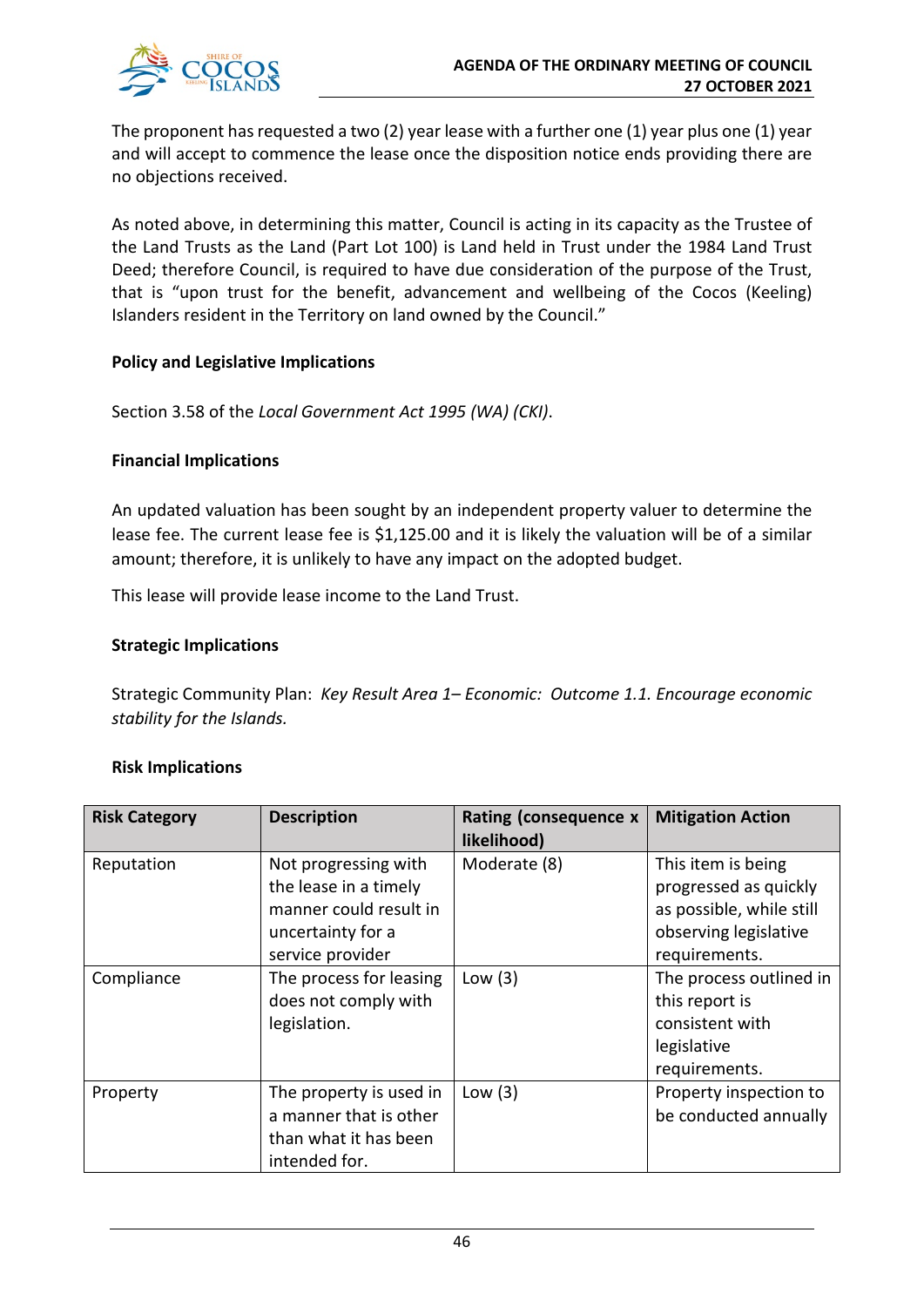

| Environment | Commercial activities | Moderate (6) | The lease contains     |
|-------------|-----------------------|--------------|------------------------|
|             | could damage the      |              | clauses to protect the |
|             | environment           |              | environment            |

#### **Risk Matrix**

| Consequence /<br>Likelihood | Insignificant (1) | Minor (2)        | Medium (3)       | Major (4)        | Extreme (5)      |
|-----------------------------|-------------------|------------------|------------------|------------------|------------------|
| <b>Almost Certain (5)</b>   | Moderate (5)      | <b>High (10)</b> | <b>High (15)</b> | Extreme (20)     | Extreme (25)     |
| Likely (4)                  | Low(4)            | Moderate (8)     | <b>High (12)</b> | High $(16)$      | Extreme (20)     |
| Possible (3)                | Low(3)            | Moderate (6)     | Moderate (9)     | <b>High (12)</b> | <b>High (15)</b> |
| Unlikely (2)                | Low(2)            | Low $(4)$        | Moderate (6)     | Moderate (8)     | <b>High (10)</b> |
| Rare (1)                    | Low(1)            | Low(2)           | Low $(3)$        | Low $(4)$        | Moderate (5)     |

#### **Voting Requirements**

Simple majority

#### **Conclusion**

The request for a new lease is presented to Council, acting as the Trustee of the 1984 Land Trust, for consideration. The officer's recommendation is that the request is approved based on:

- 1. Continuation of service for other on island businesses
- 2. The service supports various objectives of the Shire of Cocos Keeling Islands Strategic Community Plan.

#### **OFFICER'S RECOMMENDATION – ITEM NO 15.2.2**

**THAT COUNCIL ACTING IN ITS CAPACITY AS TRUSTEE OF THE 1984 LAND TRUST DEED, BY SIMPLE MAJORITY, PURSUANT TO SECTION 3.58 OF THE** *LOCAL GOVERNMENT ACT (WA) (CKI) 1995* **RESOLVES TO:**

- **7. TO GIVE PUBLIC NOTICE OF THE INTENT (INCLUDING INVITING PUBLIC SUBMISSIONS) TO DISPOSE BY LEASE OF PART LOT 100 SOUTH END PRECINCT AREA 5 TO APE X KITEBOARDING PTY LTD AS PER THE SHIRE'S STANDARD COMMERCIAL LEASE TEMPLATE, SUBJECT TO THE FOLLOWING CONDITIONS:**
	- **a. THAT THE LEASE FEE BE SET AS PER THE INDEPENDENT VALUATION, SUBJECT TO ANNUAL CPI REVIEWS, PLUS A ONE-OFF LEASE PREPARATION FEE OF \$250;**
	- **b. THE LEASE OF PROPERTY WILL BE FOR "AS IS WHERE IS" BASIS;**
	- **c. THE LEASE TERM BEING FOR 2 YEARS WITH A 1 YEAR WITH A 1 YEAR OPTION;**
	- **d. THE PURPOSE OF THE LEASE IS TO OPERATE KITE BOARDING BUSINESS TOUR**
- **8. THAT SHOULD NO OBJECTIONS BE RECEIVED DURING THE PUBLIC NOTICE PERIOD, AUTHORISE THE CEO TO ENTER THE LEASE AS PER THE SHIRE'S STANDARD COMMERCIAL LEASE TEMPLATE AND WITH THE CONDITIONS AS OUTLINED ABOVE;**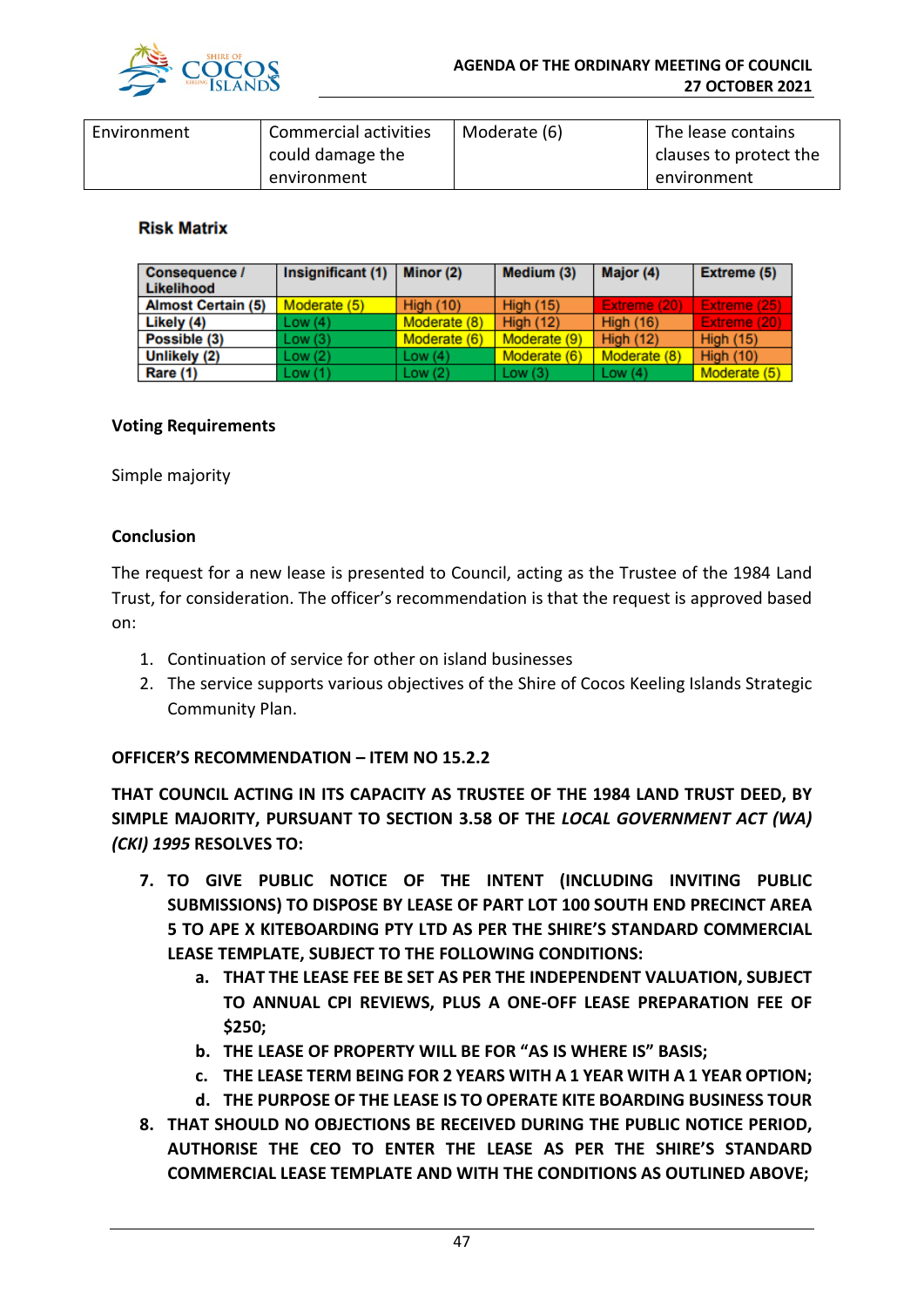

- **9. THAT IF OBJECTIONS ARE RECEIVED, CONSIDER ALL PUBLIC SUBMISSIONS AT THE FIRST ORDINARY MEETING OF COUNCIL FOLLOWING THE CLOSE OF THE PUBLIC SUBMISSION PERIOD;**
- **10. REGULAR INSPECTIONS OF COMMERCIAL TENANCY WILL BE UNDERTAKEN AND;**
- **11. ADVISE THE PROSPECTIVE LESSEE THAT SHOULD ANY OUTSTANDING MONIES BE OWING TO THE SHIRE; THEY ARE TO BE PAID IN FULL.**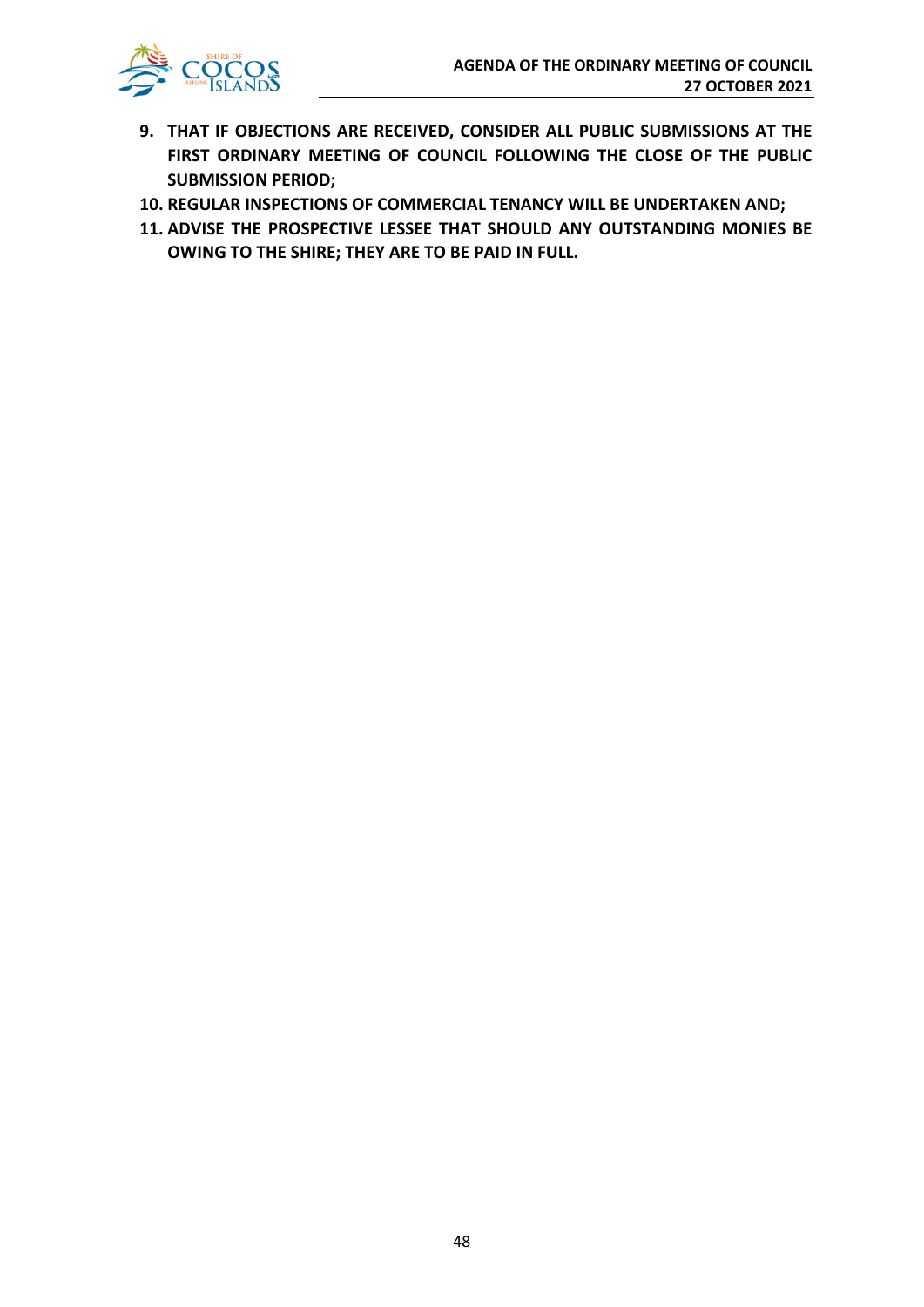

## **15.2.3 APPLICATION TO LEASE PART LOT 18 HOME ISLAND RETAIL CENTRE - TENANCY 1 – COCOS ASIAN IMPORTS**

#### **Report Information**

| Date:                     | 22 October 2021                                                                 |
|---------------------------|---------------------------------------------------------------------------------|
| Location:                 | Part Lot 18 Home Island Retail Centre - Tenancy 1 Cocos Asian<br><b>Imports</b> |
| Applicant:                | Mrs R Arkrie                                                                    |
| File Ref:                 |                                                                                 |
| Disclosure of Interest:   |                                                                                 |
| <b>Reporting Officer:</b> | Leasing Officer                                                                 |
| Island:                   | Home Island                                                                     |
| Attachments:              | 15.2.3.1 - Leasing Proposal                                                     |
|                           | 15.2.3.2 – Map Part Lot 18 Home Island Tenancy 1                                |

#### **Authority / Discretion**

#### **Definition**

|   | Advocacy       | When Council advocates on its own behalf or on behalf of its         |
|---|----------------|----------------------------------------------------------------------|
|   |                | community to another level of government/body/agency.                |
| ⊠ | Executive      | The substantial direction setting and oversight role of the          |
|   |                | Council. E.g. adopting plans and reports, accepting tenders,         |
|   |                | directing operations, setting and amending budgets.                  |
|   | Legislative    | Includes adopting local laws, town planning schemes and              |
|   |                | policies. Review when Council reviews decisions made by              |
|   |                | officers.                                                            |
|   | Quasi-Judicial | When Council determines an application / matter that directly        |
|   |                | affects a person's right and interest. The judicial character arises |
|   |                | from the obligations to abide by the principles of natural justice.  |
|   |                | Examples of Quasi-Judicial authority include town planning           |
|   |                | applications, building licenses, applications for other permits /    |
|   |                | licenses.                                                            |
|   | Information    | Includes items provides to Council for information purposes only     |
|   |                | that do not require a decision of Council (i.e. $-$ for noting).     |

#### **Report Purpose**

To present the request and supporting documentation from Mrs Arkie to renew the lease at Part Lot 18 Home Island Retail Centre known as Tenancy 1 Cocos Asian Imports to Council for consideration. It should be noted that Council, in this instance, is acting in its capacity as the Trustee of the 1979 Land Trust as the Land (Part Lot 18) is held in Trust. Council, in making any decision in relation to the Trust, must give due consideration of the purpose of the Trust, that is "for the benefit, advancement and wellbeing of the community formed by the Kampong residents" and ensure their decision-making is guided by this objective. Council,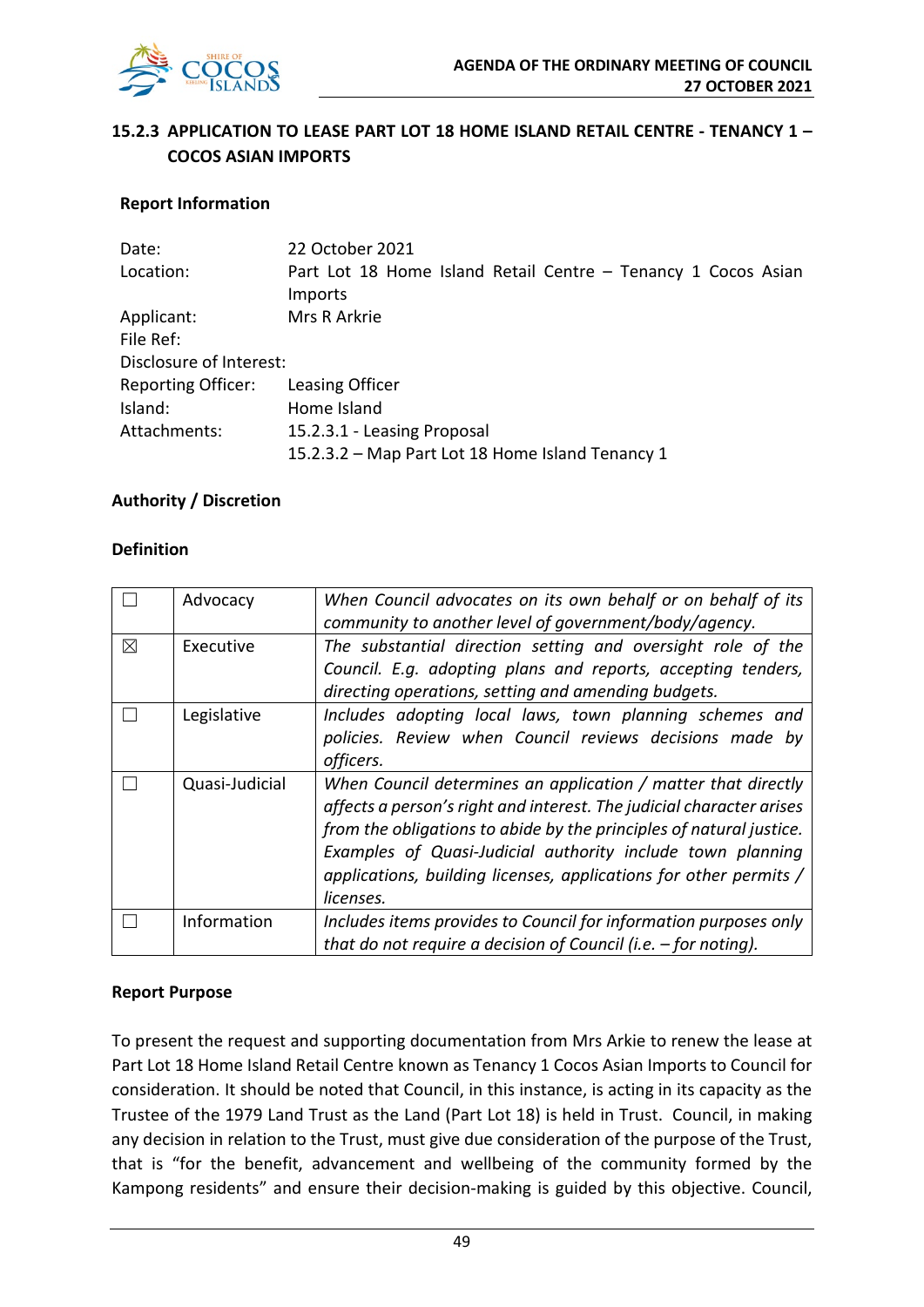

acting in its capacity as Trustee, has the authority to consider matters relating to Land held in Trust.

#### **Relevant Documents**

#### Available for viewing at the meeting.

#### **Background**

The lease at Part Lot 18 Home Island Tenancy 1 commonly known as Cocos Asian Imports has expired and is currently in holding over arrangement. The applicant Mrs Arkrie submitted their request to enter into a new lease agreement. See attachment 15.2.3.1.

#### **Comment**

The proponent has held the lease for Part Lot 18 Tenancy 1 for over 25 years. They are a wellestablished business and have shown this by continuously providing a great service to the community. They constantly offer a variety of products and have imported unique items from Malaysia. The proponents ensure new products in the current market are available at the shop to meet the community's demand.

The day to day running of the business is currently managed by the applicant and her husband. Local staff are employed to manage the operation of the shop where necessary and to assist with offloading the shipping container upon arrival on Cocos. This brings a positive economic outcome for the Community as per the Trust requirements.

The proponents have requested a five (5) year with a further five (5) year option lease and officers support this lease tenure.

Milestones have not been requested however the lease will stipulate that the lease purpose continues to be met.

#### **Policy and Legislative Implications**

Section 3.58 of the *Local Government Act 1995 (WA) (CKI)*.

#### **Financial Implications**

A valuation has been sought from a registered independent valuer and have presented a valuation for a of \$6,250.00 per annum noting the fee would be subject to annual CPI review, market review at the commencement of option of any further term.

The proponent has disputed this amount and have requested for Council to consider a rent reduction. The current lease is \$3,900.00 per annum and with the new valuation at \$6,250.00 per annum this is a rental increase of \$2,350.00 per annum. The tenant acknowledges the upgrade to the retail space however the increase in rent will have a flow effect to the product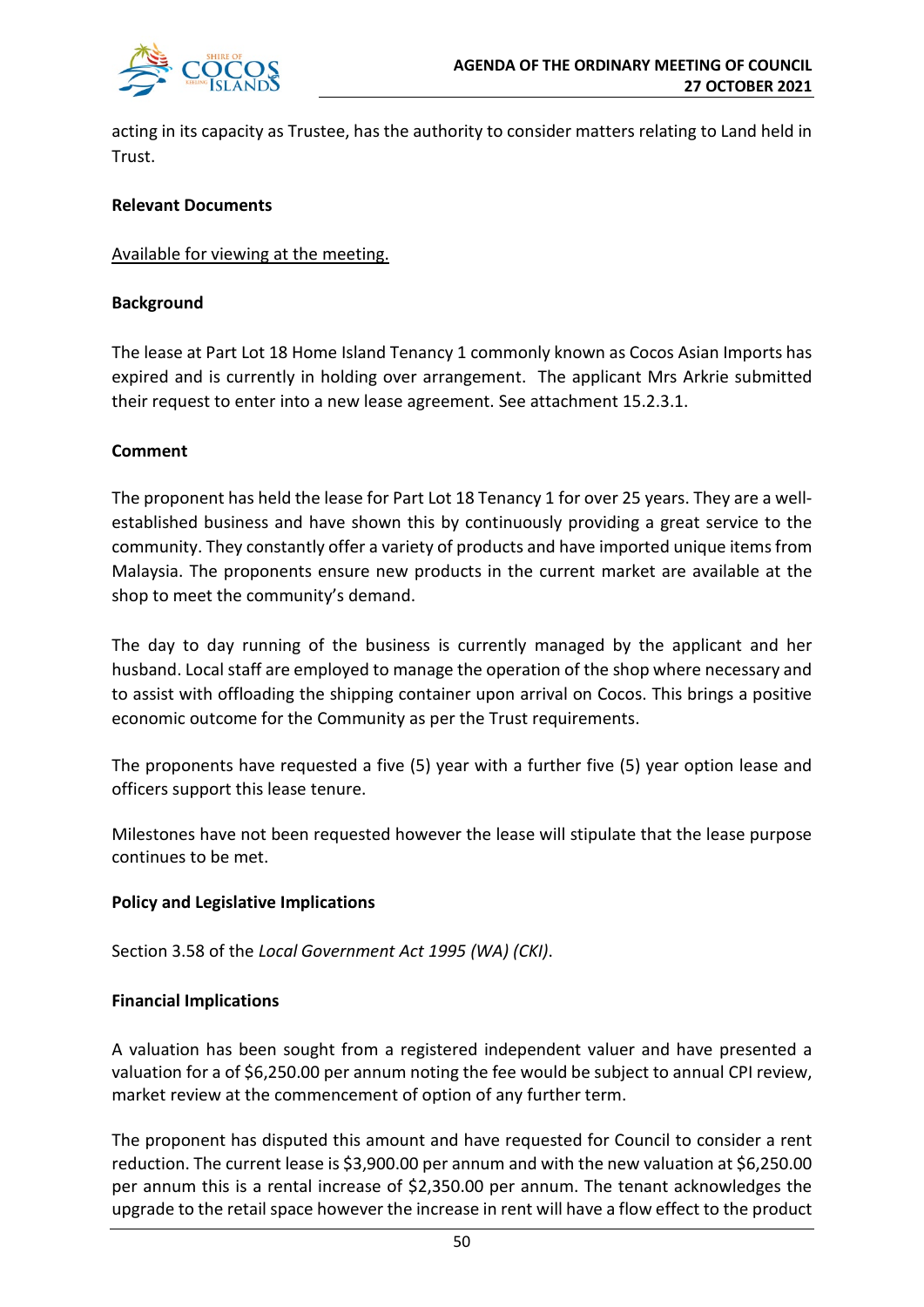

prices and ultimately will affect their revenue. They have requested the Shire to consider an increase lease fee of \$4,900.00 and is in agreeable to negotiate this amount.

Officers recommend to reject the request for a rental reduction at this time and for the Shire to consider developing a policy to assist in equitable consideration of these requests.

#### **Strategic Implications**

Shire of Strategic Community Plan 2016-2026: *Outcome 1.1 Encourage economic stability for the Islands. 1.1.1 Increase employment opportunities for local residents.*

#### **Risk Implications**

| <b>Risk Category</b> | <b>Description</b>                                                                                                                                           | Rating (consequence x<br>likelihood) | <b>Mitigation Action</b>                                                                                          |
|----------------------|--------------------------------------------------------------------------------------------------------------------------------------------------------------|--------------------------------------|-------------------------------------------------------------------------------------------------------------------|
| Reputation           | Not progressing with<br>the lease in a timely<br>manner could result in<br>uncertainty for a key<br>stakeholder who<br>provides a good<br>community service. | Moderate (8)                         | This item is being<br>progressed as quickly<br>as possible, while still<br>observing legislative<br>requirements. |
| Service Interruption | Without a lease, a<br>valuable community<br>service could be<br>disrupted.                                                                                   | Moderate (6)                         | This item is being<br>progressed as quickly<br>as possible, while still<br>observing legislative<br>requirements. |
| Compliance           | The process for leasing<br>does not comply with<br>legislation.                                                                                              | Low $(3)$                            | The process outlined in<br>this report is<br>consistent with<br>legislative<br>requirements.                      |
| Property             | The property is being<br>used other than what<br>it has been intended<br>for.                                                                                | Low $(3)$                            | Property inspection to<br>be conducted<br>annually.                                                               |

#### **Risk Matrix**

| <b>Consequence /</b><br>Likelihood | Insignificant (1) | Minor (2)    | Medium (3)       | Major (4)        | Extreme (5)      |
|------------------------------------|-------------------|--------------|------------------|------------------|------------------|
| <b>Almost Certain (5)</b>          | Moderate (5)      | High $(10)$  | <b>High (15)</b> | Extreme (20)     | Extreme (25)     |
| Likely (4)                         | Low(4)            | Moderate (8) | High $(12)$      | <b>High (16)</b> | Extreme (20)     |
| Possible (3)                       | Low(3)            | Moderate (6) | Moderate (9)     | <b>High (12)</b> | <b>High (15)</b> |
| Unlikely (2)                       | Low(2)            | Low (4)      | Moderate (6)     | Moderate (8)     | <b>High (10)</b> |
| Rare (1)                           | Low(1)            | Low $(2)$    | Low $(3)$        | Low (4)          | Moderate (5)     |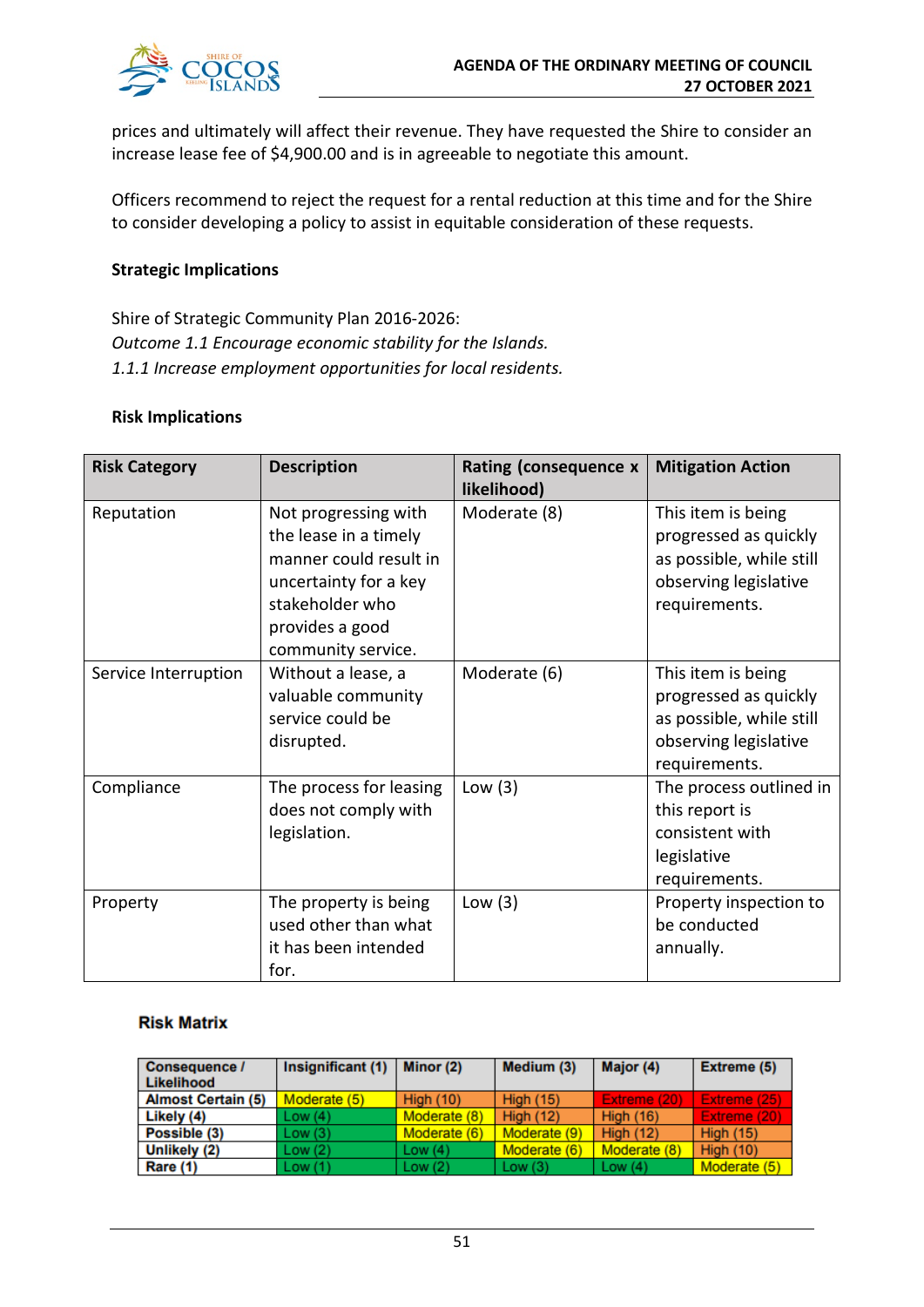

#### **Voting Requirements**

Simple majority

#### **Conclusion**

The request for a new lease is presented to the Trust for consideration and the officer's recommendation is that the request is approved as it continues to provide a great service to the Community.

#### **OFFICER'S RECOMMENDATION – ITEM NO 14.2.2**

**THAT COUNCIL ACTING IN ITS CAPACITY AS TRUSTEE OF THE 1979 LAND TRUST DEED, BY SIMPLE MAJORITY, PURSUANT TO SECTION 3.58 OF THE** *LOCAL GOVERNMENT ACT 1995 (WA) (CKI)* **RESOLVES:**

- **1. TO GIVE LOCAL PUBLIC NOTICE OF THE INTENT (INCLUDING INVITING PUBLIC SUBMISSIONS) TO DISPOSE BY WAY OF LEASE OF PART LOT 18 HOME ISLAND RETAIL CENTRE TENANCY 1 TO MRS R ARKRIE AS PER THE SHIRE'S STANDARD COMMERCIAL LEASE TEMPLATE, SUBJECT TO THE FOLLOWING CONDITIONS:**
	- **a. THAT THE LEASE FEE BE SET AS PER THE INDEPENDENT VALUATION, ANNUAL LEASE FEE IS SUBJECT TO ANNUAL CPI REVIEWS, A MARKET REVIEW AT THE EXERCISE OF ANY FURTHER TERM AND A ONE-OFF LEASE PREPARATION FEE OF \$250;**
	- **b. THE LEASE TERM BEING FOR FIVE (5) YEARS WITH A FIVE (5) YEAR OPTION;**
- **2. THE PURPOSE OF THE LEASE IS TO OPERATE A RETAIL SHOP KNOWN AS COCOS ASIAN IMPORTS;**
- **3. TO REJECT THE RENTAL DISCOUNT AND CONSIDER DEVELOPING A POLICY FOR THE CONSIDERATION OF THESE REQUESTS;**
- **4. THAT SHOULD NO OBJECTIONS BE RECEIVED DURING THE PUBLIC NOTICE PERIOD; THE CHIEF EXECUTIVE OFFICER IS AUTHORISED TO ENTER INTO THE LEASE AS PER THE SHIRE'S STANDARD COMMERCIAL LEASE TEMPLATE AND WITH THE CONDITIONS AS OUTLINED ABOVE;**
- **5. THAT IF OBJECTIONS ARE RECEIVED, TO CONSIDER ALL PUBLIC SUBMISSIONS AT THE FIRST ORDINARY MEETING OF COUNCIL FOLLOWING THE CLOSE OF THE PUBLIC SUBMISSION PERIOD AND;**
- **6. THAT REGULAR INSPECTIONS OF COMMERCIAL TENANCY BE UNDERTAKEN.**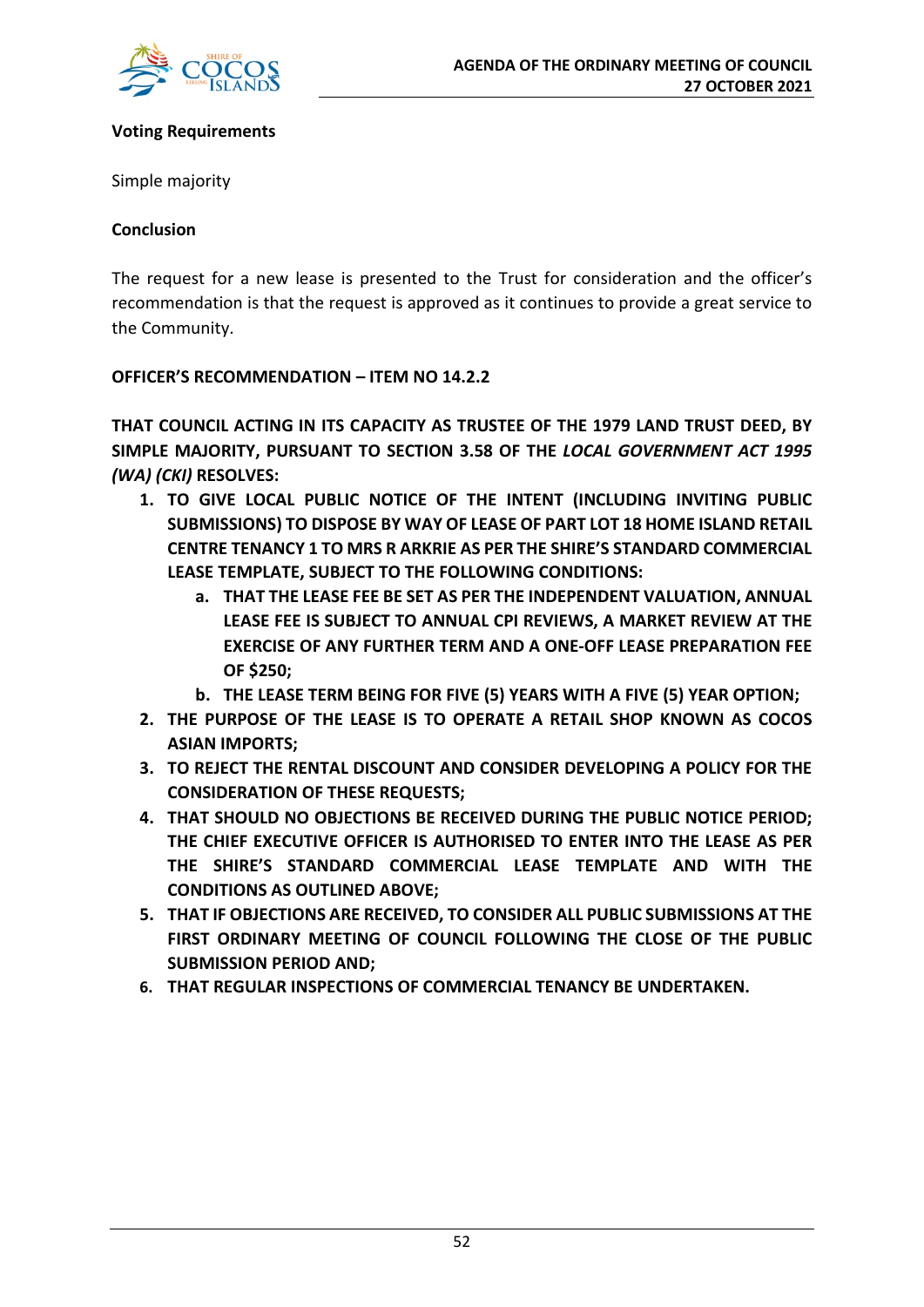

## **15.2.4 APPLICATION TO LEASE PART LOT 18 HOME ISLAND RETAIL CENTRE - TENANCY 2 – COCOS GENERAL AGENCY**

#### **Report Information**

| Date:                     | 22 October 2021                                                 |
|---------------------------|-----------------------------------------------------------------|
| Location:                 | Part Lot 18 Home Island Retail Centre - Tenancy 2 Cocos General |
|                           | Agency                                                          |
| Applicant:                | Mr W Liedie                                                     |
| File Ref:                 |                                                                 |
| Disclosure of Interest:   |                                                                 |
| <b>Reporting Officer:</b> | Leasing Officer                                                 |
| Island:                   | Home Island                                                     |
| Attachments:              | 15.2.4.1 - Leasing Proposal                                     |
|                           | 15.2.4.2 - Map Part Lot 18 Home Island Tenancy 2                |

#### **Authority / Discretion**

#### **Definition**

|   | Advocacy       | When Council advocates on its own behalf or on behalf of its         |
|---|----------------|----------------------------------------------------------------------|
|   |                | community to another level of government/body/agency.                |
| ⊠ | Executive      | The substantial direction setting and oversight role of the          |
|   |                | Council. E.g. adopting plans and reports, accepting tenders,         |
|   |                | directing operations, setting and amending budgets.                  |
|   | Legislative    | Includes adopting local laws, town planning schemes and              |
|   |                | policies. Review when Council reviews decisions made by              |
|   |                | officers.                                                            |
|   | Quasi-Judicial | When Council determines an application / matter that directly        |
|   |                | affects a person's right and interest. The judicial character arises |
|   |                | from the obligations to abide by the principles of natural justice.  |
|   |                | Examples of Quasi-Judicial authority include town planning           |
|   |                | applications, building licenses, applications for other permits /    |
|   |                | licenses.                                                            |
|   | Information    | Includes items provides to Council for information purposes only     |
|   |                | that do not require a decision of Council (i.e. $-$ for noting).     |

#### **Report Purpose**

To present the request and supporting documentation from Mr Liedie to renew the lease at Part Lot 18 Home Island Retail Centre known as Tenancy 2 Cocos General Agency to Council for consideration. It should be noted that Council, in this instance, is acting in its capacity as the Trustee of the 1979 Land Trust as the Land (Part Lot 18) is held in Trust. Council, in making any decision in relation to the Trust, must give due consideration of the purpose of the Trust, that is "for the benefit, advancement and wellbeing of the community formed by the Kampong residents" and ensure their decision-making is guided by this objective. Council,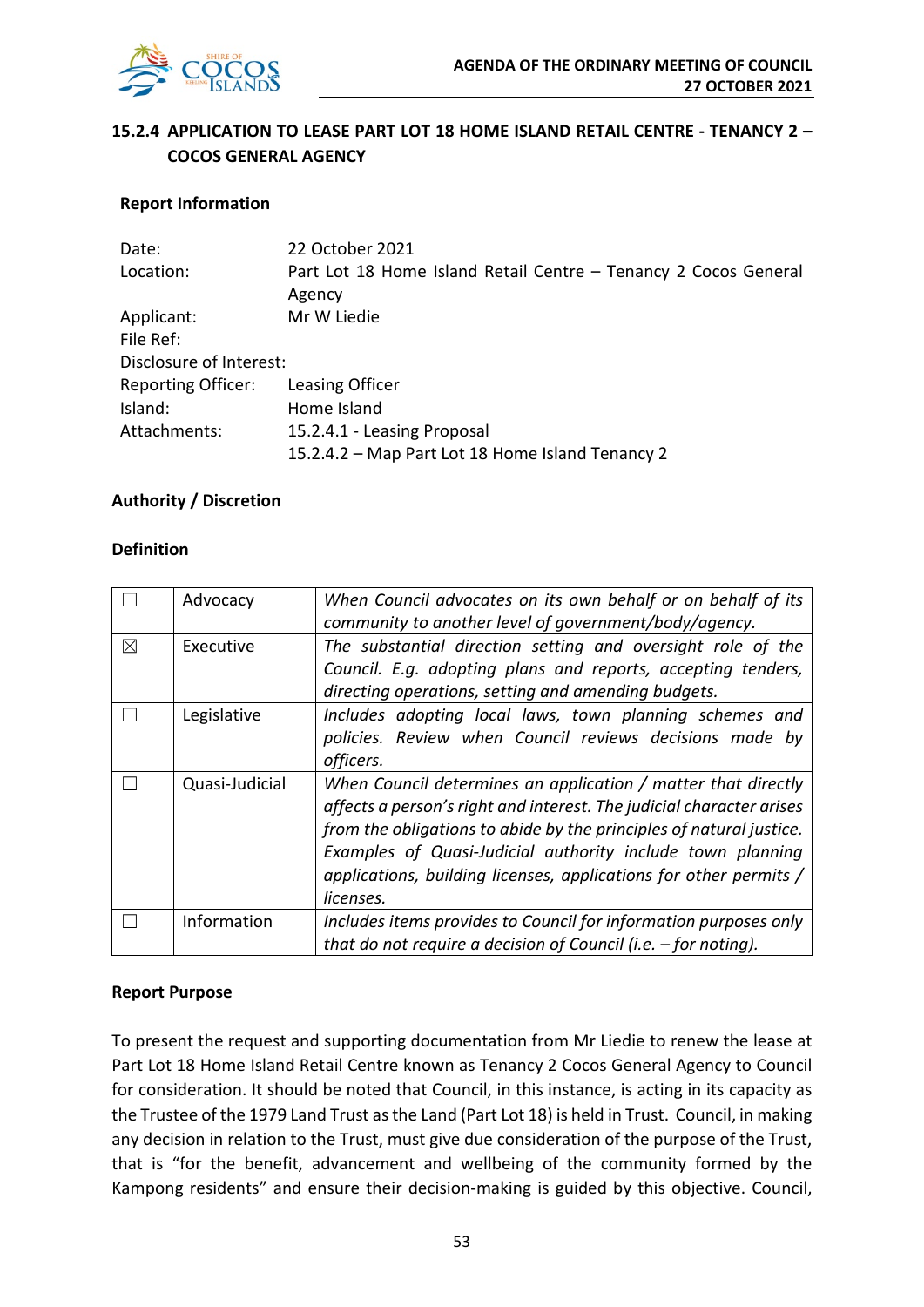

acting in its capacity as Trustee, has the authority to consider matters relating to Land held in Trust.

#### **Relevant Documents**

#### Available for viewing at the meeting.

#### **Background**

The lease at Part Lot 18 Home Island Tenancy 2 commonly known as Cocos General Agency has expired and is currently in holding over arrangement. The applicant Mr Liedie submitted their request to enter into a new lease agreement. See attachment 15.2.4.1.

#### **Comment**

The applicant offers a variety of on shelf products to the community. They have a larger electrical product available in store and special orders is arranged upon requests from the customers. The community are satisfied with this level of service.

The applicant currently employs a casual staff member to manage the shop on a daily basis. Local people are employed to assist with offloading products from the container. This brings a positive economic outcome for the Community as per the Trust requirements.

The proponents have requested a two (2) year with a further two (2) year option lease and officers support this request.

Milestones have not been requested however the lease will stipulate that the lease purpose continues to be met.

#### **Policy and Legislative Implications**

Section 3.58 of the *Local Government Act 1995 (WA) (CKI)*.

#### **Financial Implications**

A valuation has been sought from a registered independent valuer and have presented a valuation of \$4,550.00 per annum noting the fee would be subject to annual CPI review, and market review at the commencement of option of any further term.

The proponent has disputed this amount and have requested for Council to consider a rent reduction. The proponent is currently paying \$2,846.00 per annum and with the new valuation at \$4,550.00 per annum this is a lease increase of \$1,704.00 per annum. The tenant is requesting the Shire to consider lease fee of \$3,360.00 per annum.

Whilst Officers recognise this is a significant increase on the current lease amount, an independent market valuation has been completed to ensure lease fees are set at current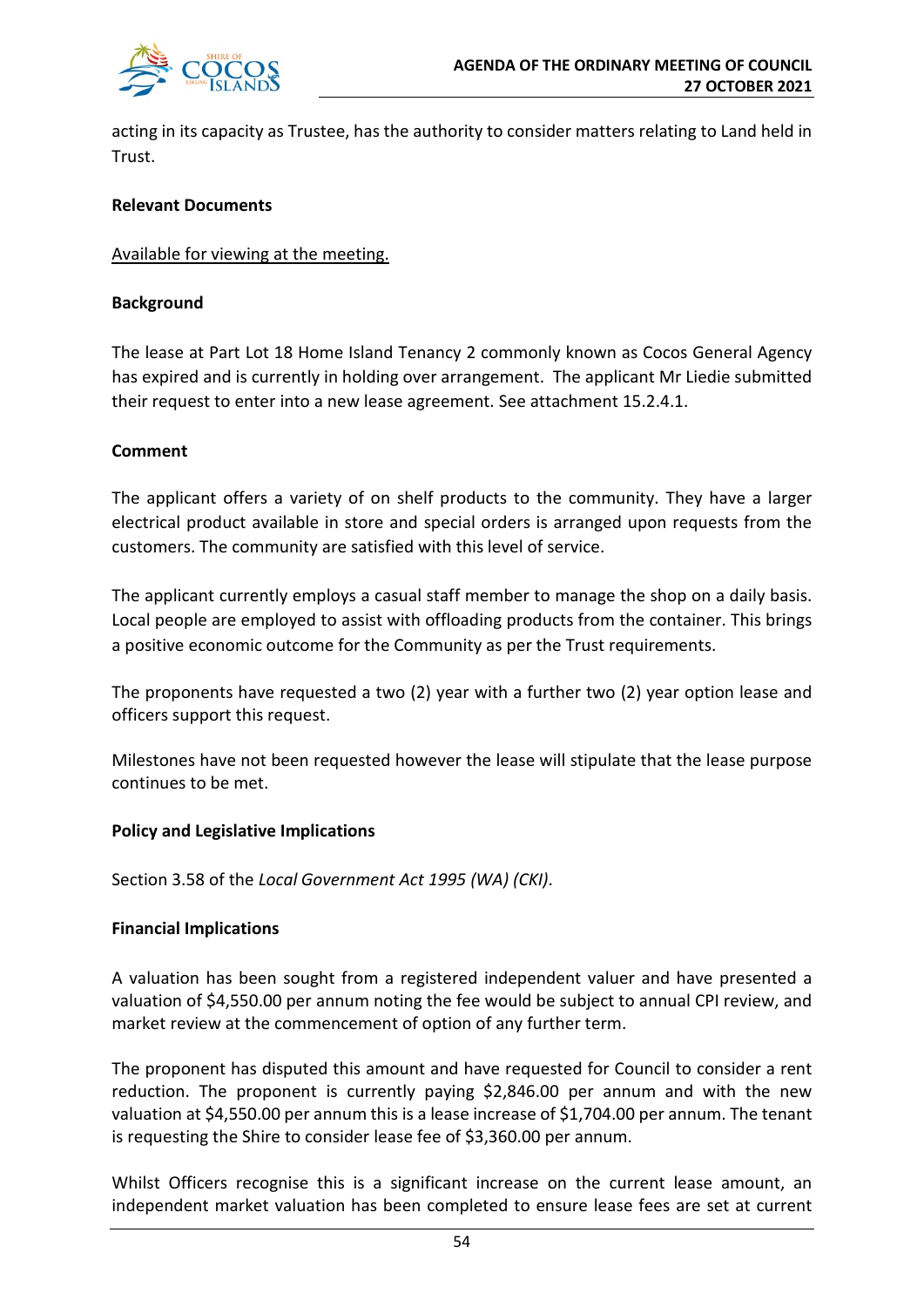

market rates. It is recommended to reject the request for a rental reduction at this time to allow the Shire to consider developing a policy to assist in equitable consideration of these requests.

#### **Strategic Implications**

Shire of Strategic Community Plan 2016-2026: *Outcome 1.1 Encourage economic stability for the Islands. 1.1.1 Increase employment opportunities for local residents.*

#### **Risk Implications**

| <b>Risk Category</b> | <b>Description</b>                                                                                                                                           | Rating (consequence x<br>likelihood) | <b>Mitigation Action</b>                                                                                          |
|----------------------|--------------------------------------------------------------------------------------------------------------------------------------------------------------|--------------------------------------|-------------------------------------------------------------------------------------------------------------------|
| Reputation           | Not progressing with<br>the lease in a timely<br>manner could result in<br>uncertainty for a key<br>stakeholder who<br>provides a good<br>community service. | Moderate (8)                         | This item is being<br>progressed as quickly<br>as possible, while still<br>observing legislative<br>requirements. |
| Service Interruption | Without a lease, a<br>valuable community<br>service could be<br>disrupted.                                                                                   | Moderate (6)                         | This item is being<br>progressed as quickly<br>as possible, while still<br>observing legislative<br>requirements. |
| Compliance           | The process for leasing<br>does not comply with<br>legislation.                                                                                              | Low $(3)$                            | The process outlined in<br>this report is<br>consistent with<br>legislative<br>requirements.                      |
| Property             | The property is being<br>used other than what<br>it has been intended<br>for.                                                                                | Low $(3)$                            | Property inspection to<br>be conducted<br>annually.                                                               |

#### **Risk Matrix**

| <b>Consequence /</b><br>Likelihood | Insignificant (1) | Minor (2)    | Medium (3)       | Major (4)        | Extreme (5)      |
|------------------------------------|-------------------|--------------|------------------|------------------|------------------|
| <b>Almost Certain (5)</b>          | Moderate (5)      | High $(10)$  | <b>High (15)</b> | Extreme (20)     | Extreme (25)     |
| Likely (4)                         | Low(4)            | Moderate (8) | <b>High (12)</b> | <b>High (16)</b> | Extreme (20)     |
| Possible (3)                       | Low(3)            | Moderate (6) | Moderate (9)     | <b>High (12)</b> | <b>High (15)</b> |
| Unlikely (2)                       | Low(2)            | Low $(4)$    | Moderate (6)     | Moderate (8)     | High $(10)$      |
| Rare (1)                           | Low(1)            | Low $(2)$    | Low $(3)$        | Low $(4)$        | Moderate (5)     |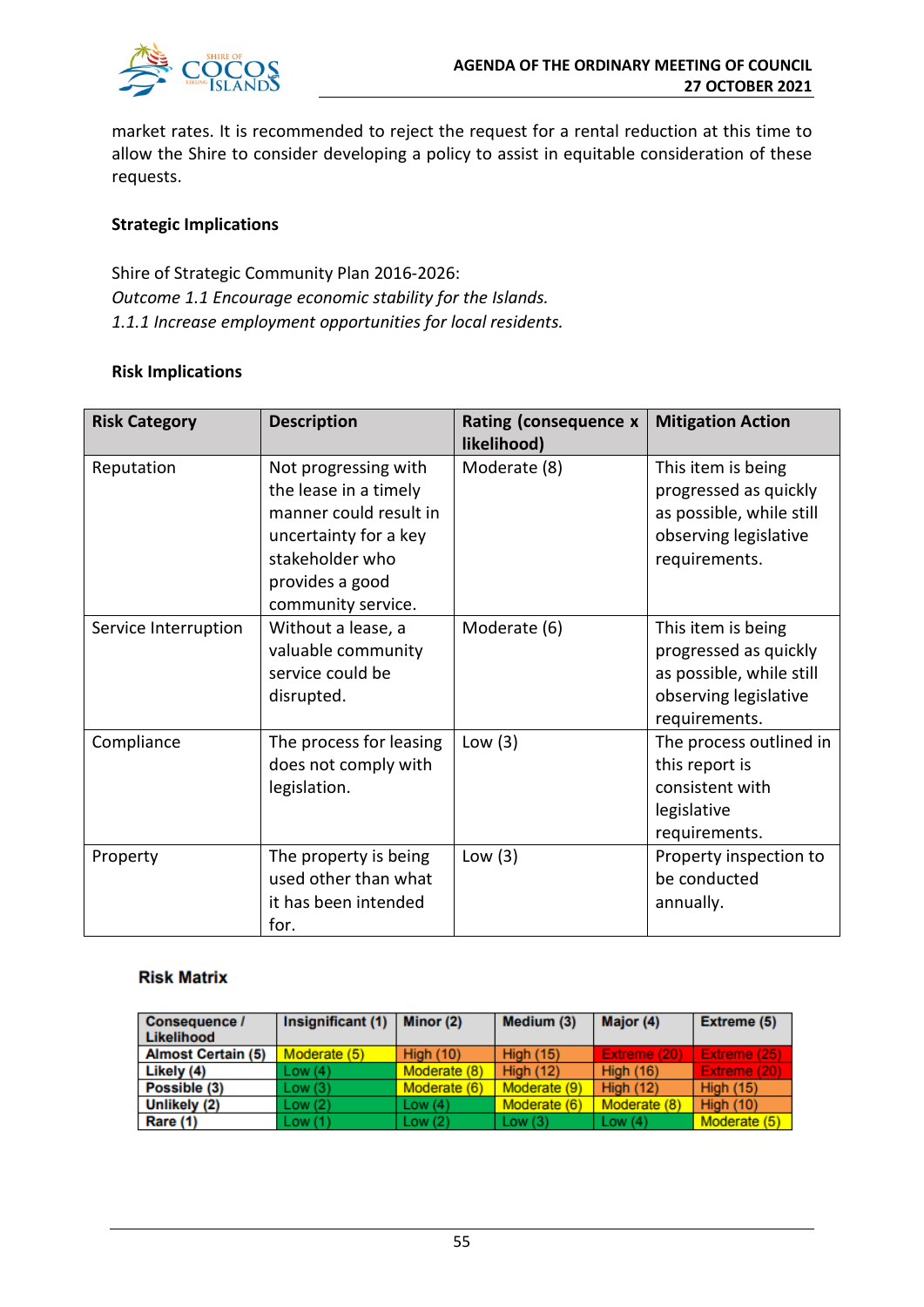

#### **Voting Requirements**

Simple majority

#### **Conclusion**

The request for a new lease is presented to the Trust for consideration and the officer's recommendation is that the request is approved as it continues to provide a great service to the Community.

#### **OFFICER'S RECOMMENDATION – ITEM NO 15.2.4**

**THAT COUNCIL ACTING IN ITS CAPACITY AS TRUSTEE OF THE 1979 LAND TRUST DEED, BY SIMPLE MAJORITY, PURSUANT TO SECTION 3.58 OF THE** *LOCAL GOVERNMENT ACT 1995 (WA) (CKI)* **RESOLVES:**

- **1. TO GIVE LOCAL PUBLIC NOTICE OF THE INTENT (INCLUDING INVITING PUBLIC SUBMISSIONS) TO DISPOSE BY WAY OF LEASE A PORTION OF PART LOT 18 HOME ISLAND RETAIL CENTRE TENANCY 2 TO MR W LIEDIE AS PER THE SHIRE'S STANDARD COMMERCIAL LEASE TEMPLATE, SUBJECT TO THE FOLLOWING CONDITIONS:**
	- **a. THAT THE LEASE FEE BE SET AS PER THE INDEPENDENT VALUATION, ANNUAL LEASE FEE IS SUBJECT TO ANNUAL CPI REVIEWS, A MARKET REVIEW AT THE EXERCISE OF ANY FURTHER TERM AND A ONE-OFF LEASE PREPARATION FEE OF \$250;**
	- **b. THE LEASE TERM BEING FOR TWO (2) YEARS WITH A TWO (2) YEAR OPTION;**
- **2. THE PURPOSE OF THE LEASE IS TO OPERATE A RETAIL SHOP KNOWN AS COCOS GENERAL AGENCY;**
- **3. TO REJECT THE RENTAL DISCOUNT AND CONSIDER DEVELOPING A POLICY FOR THE CONSIDERATION OF THESE REQUESTS;**
- **4. THAT SHOULD NO OBJECTIONS BE RECEIVED DURING THE PUBLIC NOTICE PERIOD; THE CHIEF EXECUTIVE OFFICER IS AUTHORISED TO ENTER INTO THE LEASE AS PER THE SHIRE'S STANDARD COMMERCIAL LEASE TEMPLATE AND WITH THE CONDITIONS AS OUTLINED ABOVE;**
- **5. THAT IF OBJECTIONS ARE RECEIVED, TO CONSIDER ALL PUBLIC SUBMISSIONS AT THE FIRST ORDINARY MEETING OF COUNCIL FOLLOWING THE CLOSE OF THE PUBLIC SUBMISSION PERIOD AND;**
- **6. THAT REGULAR INSPECTIONS OF COMMERCIAL TENANCY BE UNDERTAKEN.**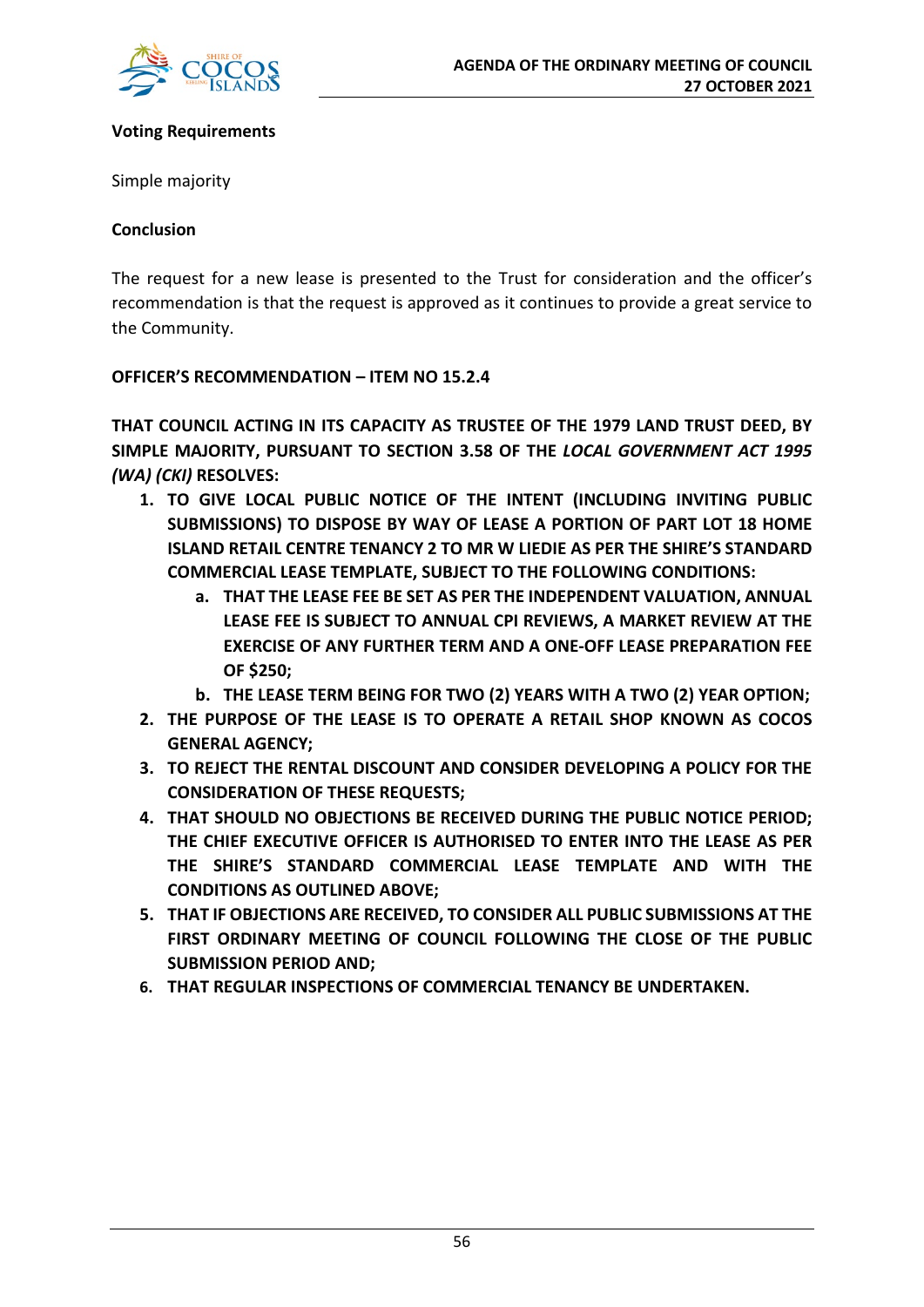

## **15.2.5 REQUEST FOR LEASE – LOTS 223 & 224 TRANNIES BEACH WEST ISLAND (COCOS ECO RESORT)**

#### **Report Information**

| Date:                       | 20 October 2021                                                      |
|-----------------------------|----------------------------------------------------------------------|
| Location:                   | Lots 223 & 224 Trannies Beach West Island                            |
| Applicant:                  | Mr Chris Blakeman – Indian Ocean Leisure                             |
| File Ref:                   | Not Applicable                                                       |
| Disclosure of Interest: Nil |                                                                      |
| <b>Reporting Officer:</b>   | <b>Chief Executive Officer</b>                                       |
| Island:                     | West Island                                                          |
| Attachments:                | 15.2.5.1 - Cocos Eco Resort Proposal and Supporting Documentation    |
|                             | 15.2.5.2 - Cocos Eco Resort Preliminary Concept                      |
|                             | 15.2.5.3 - CONFIDENTIAL – Cocos Eco Resort Financial Projections     |
|                             | 15.2.5.4 - Cocos Eco Resort Community Engagement Strategy            |
|                             | 15.2.5.5 - Cocos Eco Resort Unsolicited Land Lease Proposal Timeline |

#### **Authority / Discretion**

#### **Definition**

|   | Advocacy       | When Council advocates on its own behalf or on behalf of its<br>community to another level of government/body/agency.                                                                                                                                                                                                                                        |
|---|----------------|--------------------------------------------------------------------------------------------------------------------------------------------------------------------------------------------------------------------------------------------------------------------------------------------------------------------------------------------------------------|
| ⊠ | Executive      | The substantial direction setting and oversight role of the<br>Council. E.g. adopting plans and reports, accepting tenders,<br>directing operations, setting and amending budgets.                                                                                                                                                                           |
|   | Legislative    | Includes adopting local laws, town planning schemes and<br>policies. Review when Council reviews decisions made by<br>officers.                                                                                                                                                                                                                              |
|   | Quasi-Judicial | When Council determines an application / matter that directly<br>affects a person's right and interest. The judicial character arises<br>from the obligations to abide by the principles of natural justice.<br>Examples of Quasi-Judicial authority include town planning<br>applications, building licenses, applications for other permits /<br>licenses. |
|   | Information    | Includes items provides to Council for information purposes only<br>that do not require a decision of Council (i.e. $-$ for noting).                                                                                                                                                                                                                         |

#### **Report Purpose**

The purpose of this report is for Council to consider an unsolicited proposal from Chris Blakeman of Indian Ocean Leisure (Cocos Eco Resort) to lease Lots 223 & 224 Trannies Beach, West Island for the purposes of developing a tourist resort, 'Cocos Eco Resort'. This report provides background information and due diligence documents from Cocos Eco Resort for Council to determine whether to go to community consultation on this proposal. It should be noted that Council, in this instance, is acting in its capacity as the Trustee of the Land Trusts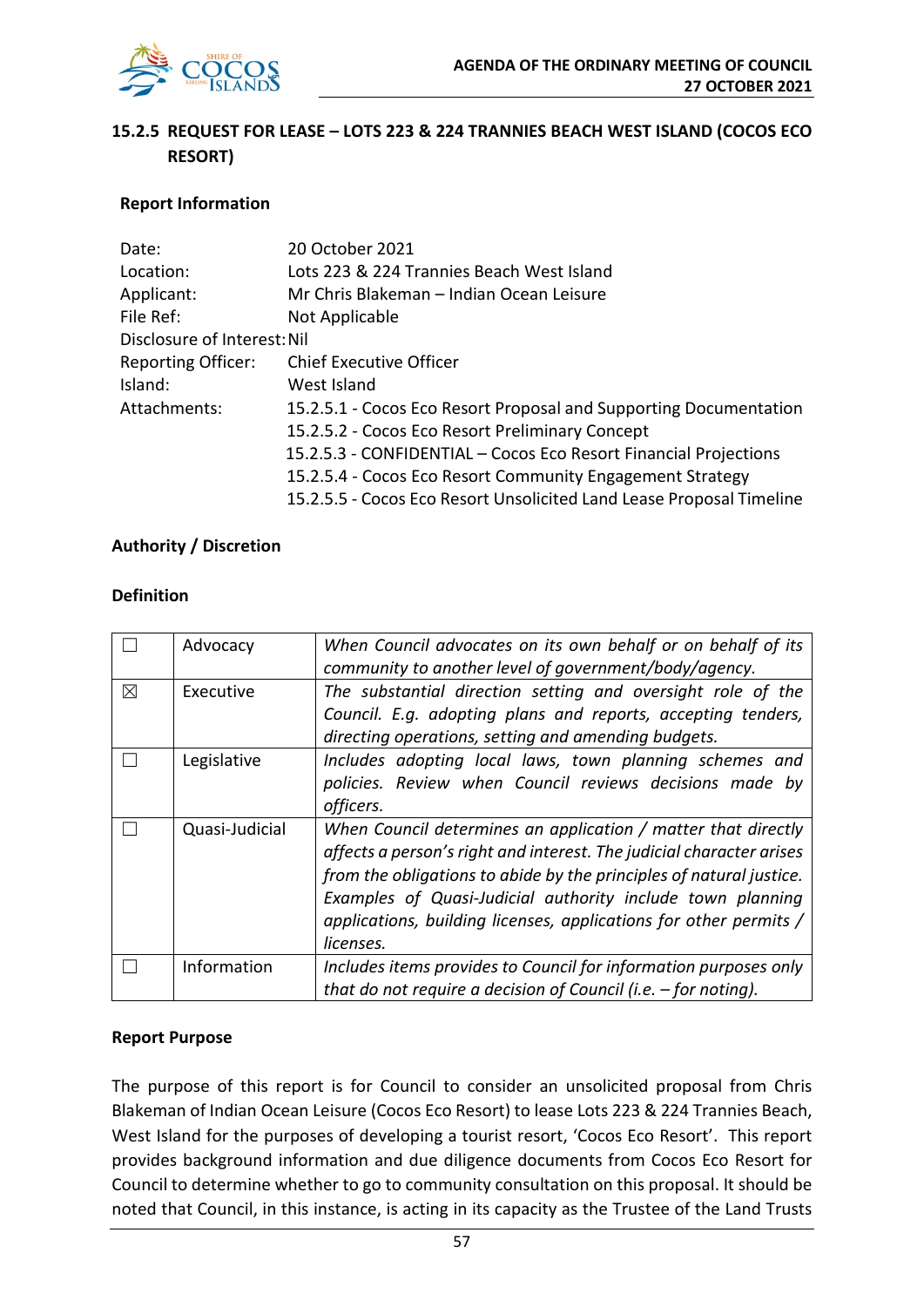

as the Land (Lots 223 & 224 Trannies Beach, West Island) is held in Trust. Council as the Trustee, in making any decision in relation to the Trusts, must give due consideration of the purpose of the Trusts, that is, *"the benefit, advancement and wellbeing of Cocos (Keeling) Islanders resident in the Territory on land owned by the Council",* and ensure their decisionmaking is guided by this objective. Council, acting in its capacity as Trustee, has the authority to dispose of Land held in Trust to the Lessee.

#### **Relevant Documents**

#### Available for viewing at the meeting

#### **Background**

In July 2021, Mr Chris Blakeman contacted the Shire to request Council consideration to lease Lots 223 and 224 Trannies Beach, West Island for the purposes of developing a tourist resort, Cocos Eco Resort.

Mr Blakeman is also progressing a lease request for a tourist resort on Direction Island, known as Cocos Boronia Resort. Council supported this request at the Ordinary Meeting of Council held on 25 March 2020. As the Direction Island proposal involves an over the water component, approval is still being considered by the Commonwealth Government for this component prior to a lease being finalised.

Informal discussions with the Shire and presentation to a Councillor workshop have progressed with the proponent between the initial request and the formalising of the request to lease the land.

## **Comment**

The proposal is detailed in Attachment 15.2.5.1 Cocos Eco Resort Proposal and Supporting Documentation, requesting Lots 223 and Lots 224 Trannies Beach, West Island.

The concept design for a "family friendly eco resort" includes a combination of 1, 2 and 3 Bed Villa's and backpacker type accommodation. The concept estimates approximately 153 rooms will be part of the resort in addition to staff housing requirements. Other amenities include restaurant/dining areas, swimming pool, bar, and plant nursery. Details of the concept design is contained in Attachment 15.2.5.2 Cocos Eco Resort Preliminary Concept.

In support of his request Mr Blakeman has provided supporting documentation for financial forecasts (Confidential Attachment 15.2.5.3 CONFIDENTIAL – Cocos Eco Resort Financial Projections), due diligence reports and information to support the request to proceed with public consultation. These items, with the exception of commercial in-confidence financial information, will be made available to the community as it is likely the community would want to see this level of detail to be able to provide informed input.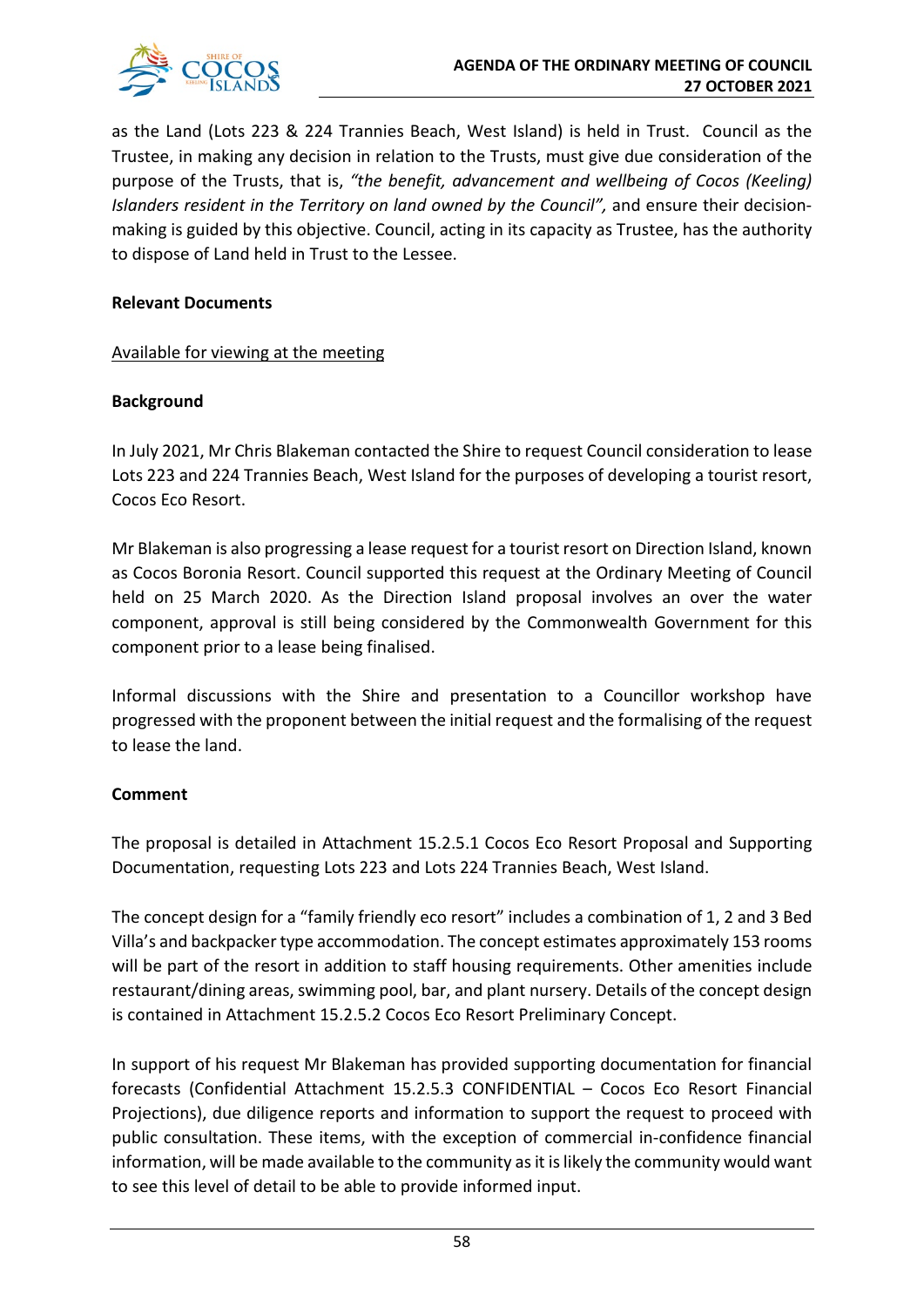

Given the complexity of the proposal and likelihood of strong public interest, officers recommend that a preliminary stakeholder and community engagement process is implemented to gauge public interest in the concept before Council is able to give consideration to entering into negotiations. The engagement strategy as contained in Attachment 15.2.5.4 Cocos Eco Resort Community Engagement Strategy presented for Council consideration takes into consideration the complexity of this proposal.

This item seeks a Council resolution to proceed with Stakeholder and Community Engagement noting that this is a preliminary engagement and does not meet the statutory requirements for disposal of property (by lease) as required by Section 3.58 of the *Local Government Act 1995 (WA) (CKI)*. Should Council resolve to proceed with negotiations, the statutory process would need to be implemented prior to Council making a final decision regarding a lease.

Should Council agree to a lease, as the issuing authority, prior to the project being able to be progressed it is a legislative requirement that the proponent lodges a Development Application for Council to consider the specifics of the proposal. A tentative timeline for this unsolicited land lease proposal is contained in Attachment 15.2.5.5 Cocos Eco Resort Unsolicited Land Lease Proposal Timeline. Should Council resolve to progress to Community and Stakeholder engagement, Mr Blakeman will be able to update the draft project timeline contained in the supporting documents with this information.

It is important to note that there has been recent interest in these lots by contractors for the runway upgrade, as it presented a suitable option for a portion of the accommodation needs of the project. This initial interest was withdrawn via email to the Chief Executive Officer dated 20 October 2021 and alternative sites/solutions are being considered for their needs.

## **Policy and Legislative Implications**

There are no direct policy or legislative implications associated with this stage of the proposal. Should the Council consider continuing with lease discussions, the requirements of Section 3.58 of the *Local Government Act 1995 (WA) (CKI)* are required to be adhered to.

Initial stakeholder engagement will also be required to ensure that the requirements of Council Policies, Coastal Development Policy – CPP6 and Essential Services - CPP7, are feasibly able to be met.

## **Financial Implications**

The direct financial implication from the engagement activity is likely to be minimal, however it is proposed that costs incurred with the exception of staff time is to be borne by the proponent.

## **Strategic Implications**

*Shire of Cocos (Keeling) Islands Strategic Community Plan 2016 - 2026*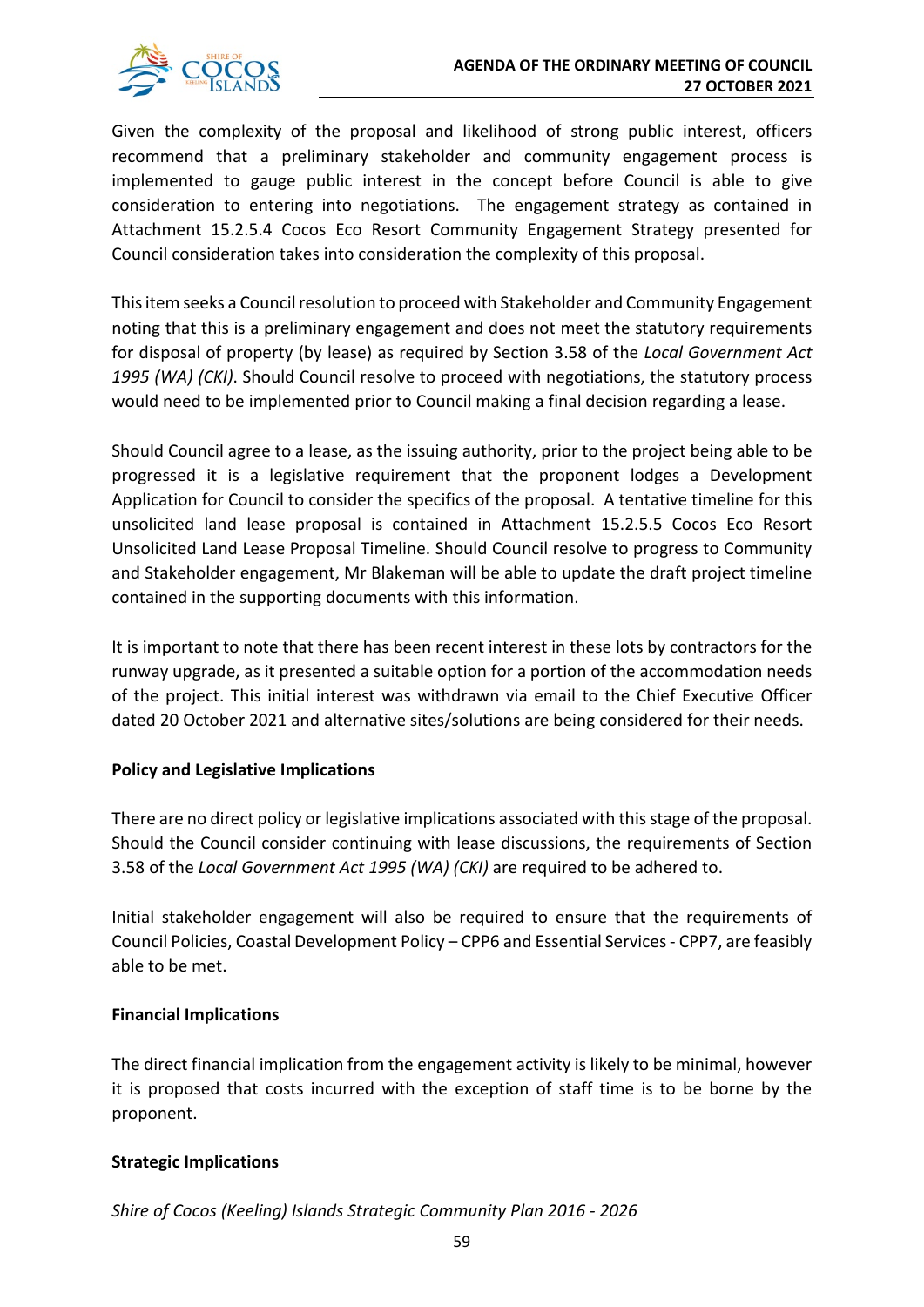

#### *Key Result Area 1 – Economic Development*

*Objective 1 – Support and assist tourism in recognition of its importance as an economic driver Objective 2 – Facilitate additional accommodation to meet a variety of needs Objective 3 – Promote potential developments that foster economic development and diversification*

#### **Risk Implications**

| <b>Risk Category</b> | <b>Description</b>                                                                                                                                                                     | <b>Rating (consequence x</b><br>likelihood) | <b>Mitigation Action</b>                                                                  |
|----------------------|----------------------------------------------------------------------------------------------------------------------------------------------------------------------------------------|---------------------------------------------|-------------------------------------------------------------------------------------------|
| Financial            | Progressing to<br>statutory advertising<br>of disposal of lease<br>without community<br>and stakeholder<br>engagement may<br>result in wastage of<br>Shire and Proponent<br>resources. | High                                        | Due to the complexity<br>of the proposal ensure<br>engagement strategy<br>is carried out. |
| Reputation           | Council determine to<br>progress with the lease<br>without considering<br>key stakeholders and<br>community opinion.                                                                   | Moderate                                    | Due to the complexity<br>of the proposal ensure<br>engagement strategy<br>is carried out. |

#### **Risk Matrix**

| <b>Consequence /</b><br>Likelihood | Insignificant (1) | Minor (2)        | Medium (3)       | Major (4)        | Extreme (5)      |
|------------------------------------|-------------------|------------------|------------------|------------------|------------------|
| <b>Almost Certain (5)</b>          | Moderate (5)      | <b>High (10)</b> | <b>High (15)</b> | Extreme (20)     | Extreme (25)     |
| Likely (4)                         | Low (4)           | Moderate (8)     | <b>High (12)</b> | <b>High (16)</b> | Extreme (20)     |
| Possible (3)                       | Low (3)           | Moderate (6)     | Moderate (9)     | <b>High (12)</b> | <b>High (15)</b> |
| Unlikely (2)                       | Low (2)           | Low $(4)$        | Moderate (6)     | Moderate (8)     | <b>High (10)</b> |
| Rare (1)                           | Low (1)           | Low $(2)$        | Low $(3)$        | Low $(4)$        | Moderate (5)     |

#### **Voting Requirements**

Simple Majority

#### **Conclusion**

This is a complex proposal and will need a considered approach. On top of the already significant investment, it is also acknowledged that the proponent will incur further costs to progress with investigations and planning and understandably the proponent requires some level of assurance of the appetite of Council and the community. The process outlined in this report and the officer's recommendation provides an avenue for Council and the community to have input and for the proponent to test the proposal without committing either party to a binding agreement at this preliminary stage.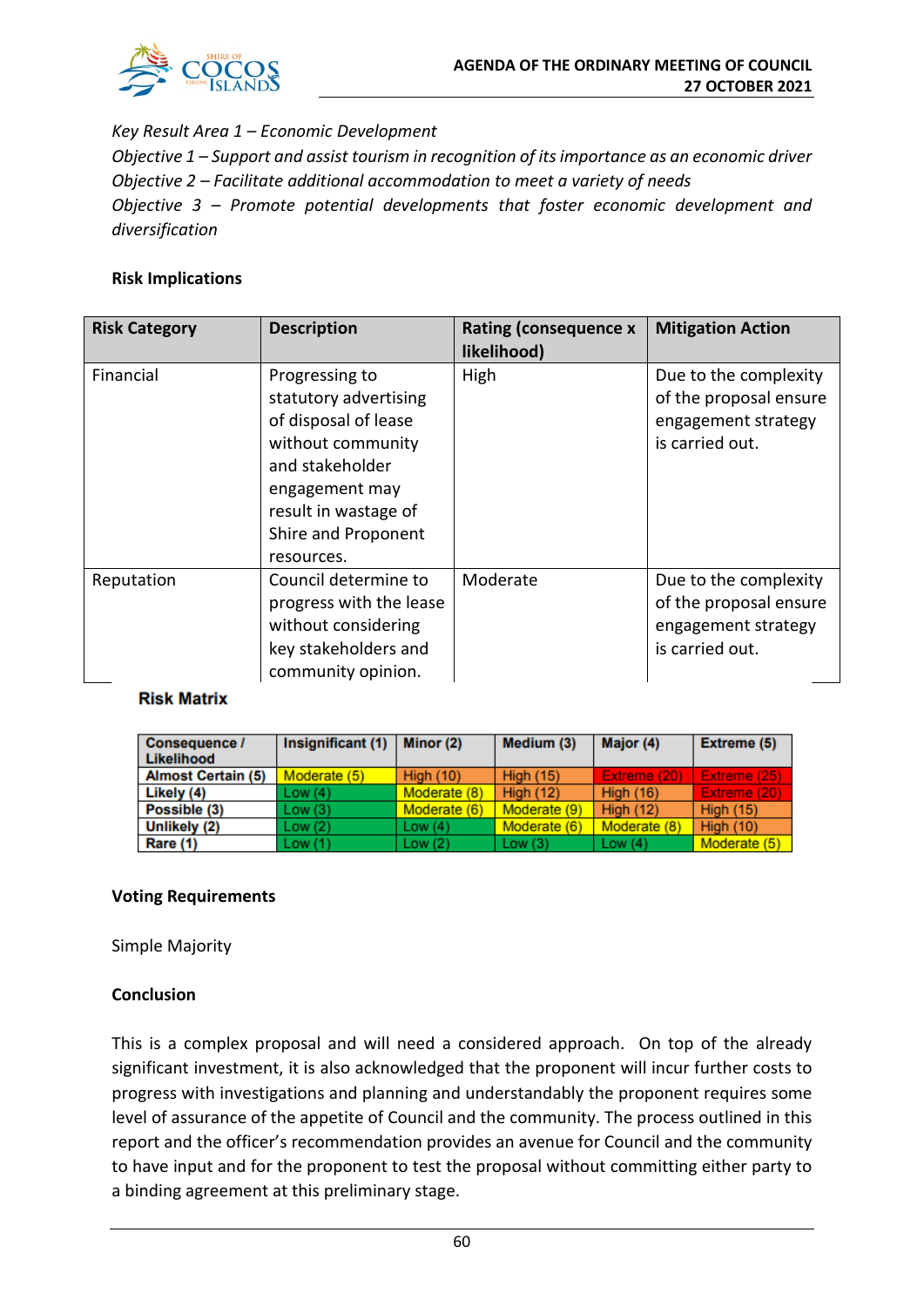

#### **OFFICER RECOMMENDATION – ITEM NO 15.2.5**

**THAT COUNCIL, ACTING AS TRUSTEE FOR THE 1984 TRUST DEED, BY SIMPLE MAJORITY, AND PURSUANT TO SECTION 3.18 OF THE** *LOCAL GOVERNMENT ACT 1995 (WA) (CKI)* **RESOLVES TO:**

- **1. IMPLEMENT THE COMMUNITY AND STAKEHOLDER ENGAGEMENT STRATEGY AS PER ATTACHMENT 15.2.5.4 TO SEEK COMMUNITY AND STAKEHOLDER VIEWS ON THE REQUEST FROM CHRIS BLAKEMAN OF COCOS ECO RESORT;**
- **2. ADVISE THE PROPONENT THAT ANY COSTS IN ADDITION TO STAFF TIME TO CARRY OUT THE COMMUNITY AND STAKEHOLDER ENGAGEMENT WILL BE BORNE BY THE PROPONENT;**
- **3. CONSIDER THE RECOMMENDATIONS FROM THE COMMUNITY AND STAKEHOLDER ENGAGEMENT AND ANY PUBLIC SUBMISSIONS AT AN ORDINARY MEETING OF COUNCIL IN MAKING A DETERMINATION ON THE REQUEST FROM COCOS ECO RESORT; AND**
- **4. ADVISE THE PROPONENT THAT ANY DECISION TO PROGRESS WITH A LEASE WOULD NEED TO ADHERE TO THE STATUTORY PROCESSES AS REQUIRED BY SECTION 3.58 OF THE** *LOCAL GOVERNMENT ACT 1995 (WA) (CKI)* **AND ASSOCIATED REGULATIONS.**